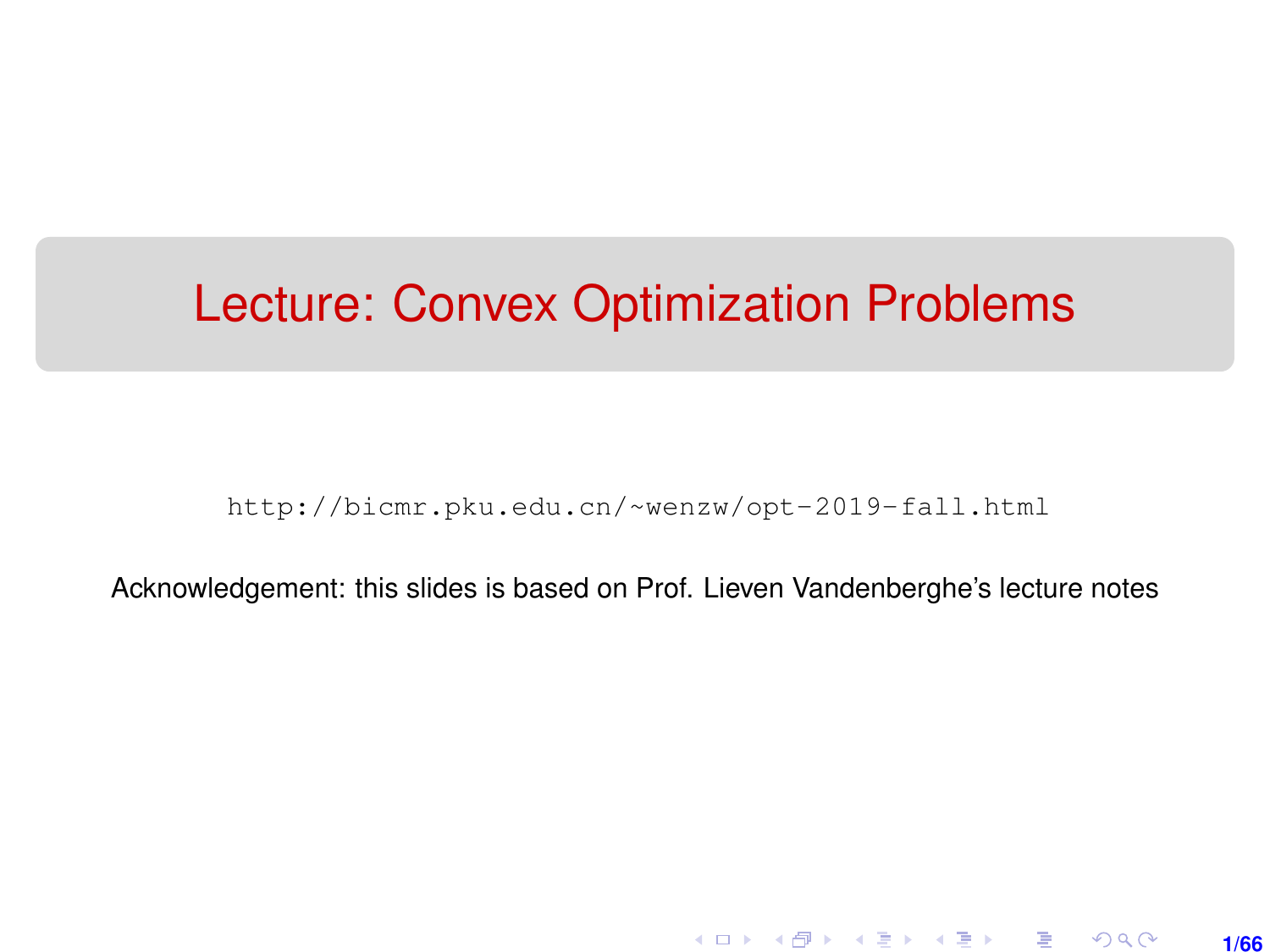## <span id="page-1-0"></span>**Introduction**

- optimization problem in standard form
- convex optimization problems
- **o** quasiconvex optimization
- **•** linear optimization
- quadratic optimization
- generalized inequality constraints
- **•** semidefinite programming
- **c** composite program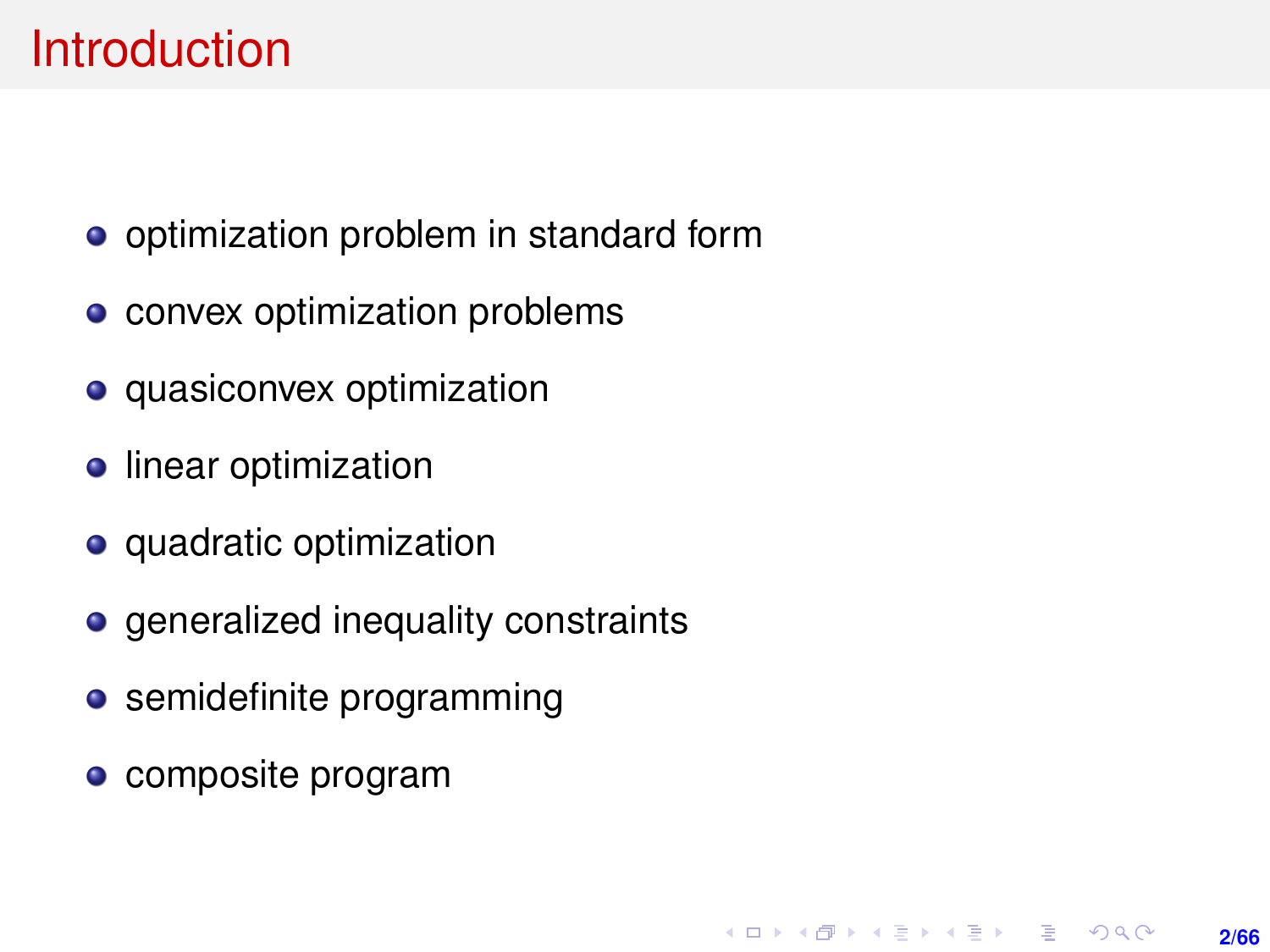## <span id="page-2-0"></span>Optimization problem in standard form

min  $f_0(x)$ s.t.  $f_i(x) \leq 0, \quad i = 1, ..., m$  $h_i(x) = 0, \quad i = 1, ..., p$ 

- $x \in \mathbb{R}^n$  is the optimization variable
- $f_0:\mathbb{R}^n\rightarrow\mathbb{R}$  is the objective or cost function
- $f_i:\mathbb{R}^n\rightarrow\mathbb{R}, i=1,...,m,$  are the inequality constraint functions
- $h_i:\mathbb{R}^n\rightarrow\mathbb{R}$  are the equality constraint functions

**optimal value**:

$$
p^* = \inf\{f_0(x)|f_i(x) \le 0, i = 1, ..., m, h_i(x) = 0, i = 1, ..., p\}
$$

 $p^* = \infty$  if problem is infeasible (no *x* satisfies the constraints)  $p^* = -\infty$  if problem is unbounded [be](#page-1-0)l[o](#page-3-0)[w](#page-1-0)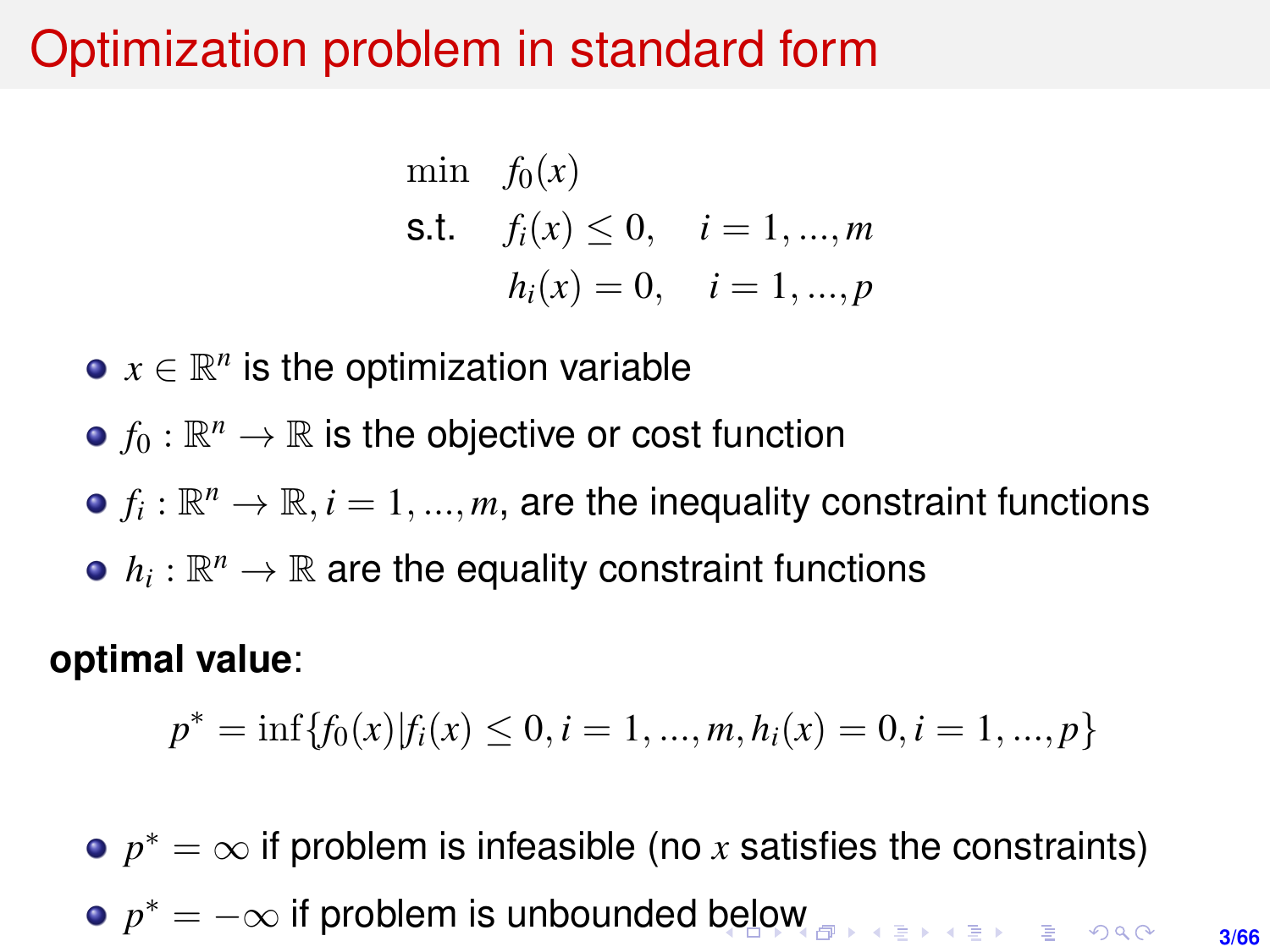#### <span id="page-3-0"></span>Optimal and locally optimal points

*x* is **feasible** if  $x \in \text{dom } f_0$  and it satisfies the constraints a feasible  $x$  is **optimal** if  $f_0(x) = p^*$ ;  $X_{\text{opt}}$  is the set of optimal points x is **locally optimal** if there is an  $R > 0$  such that x is optimal for

> $\min(\text{overz})$   $f_0(z)$ s.t.  $f_i(z) \leq 0, \quad i = 1, ..., m$  $h_i(z) = 0, \quad i = 1, ..., p$  $||z - x||_2$  ≤ *R*

**examples** (with  $n = 1$ ,  $m = p = 0$ )

 $f_0(x) = 1/x$ , dom  $f_0 = \mathbb{R}_{++} : p^* = 0$ , no optimal point  $f_0(x) = -\log x$ , dom  $f_0 = \mathbb{R}_{++} : p^* = -\infty$  $f_0(x) = x \log x$ , dom  $f_0 = \mathbb{R}_{++} : p^* = -1/e$ ,  $x = 1/e$  is optimal  $f_0(x) = x^3 - 3x$  $f_0(x) = x^3 - 3x$  $f_0(x) = x^3 - 3x$  $f_0(x) = x^3 - 3x$  $f_0(x) = x^3 - 3x$ ,  $p^* = -\infty$  $p^* = -\infty$  $p^* = -\infty$  , local op[tim](#page-2-0)[u](#page-4-0)[m](#page-2-0) [a](#page-3-0)t  $x = 1$  $x = 1$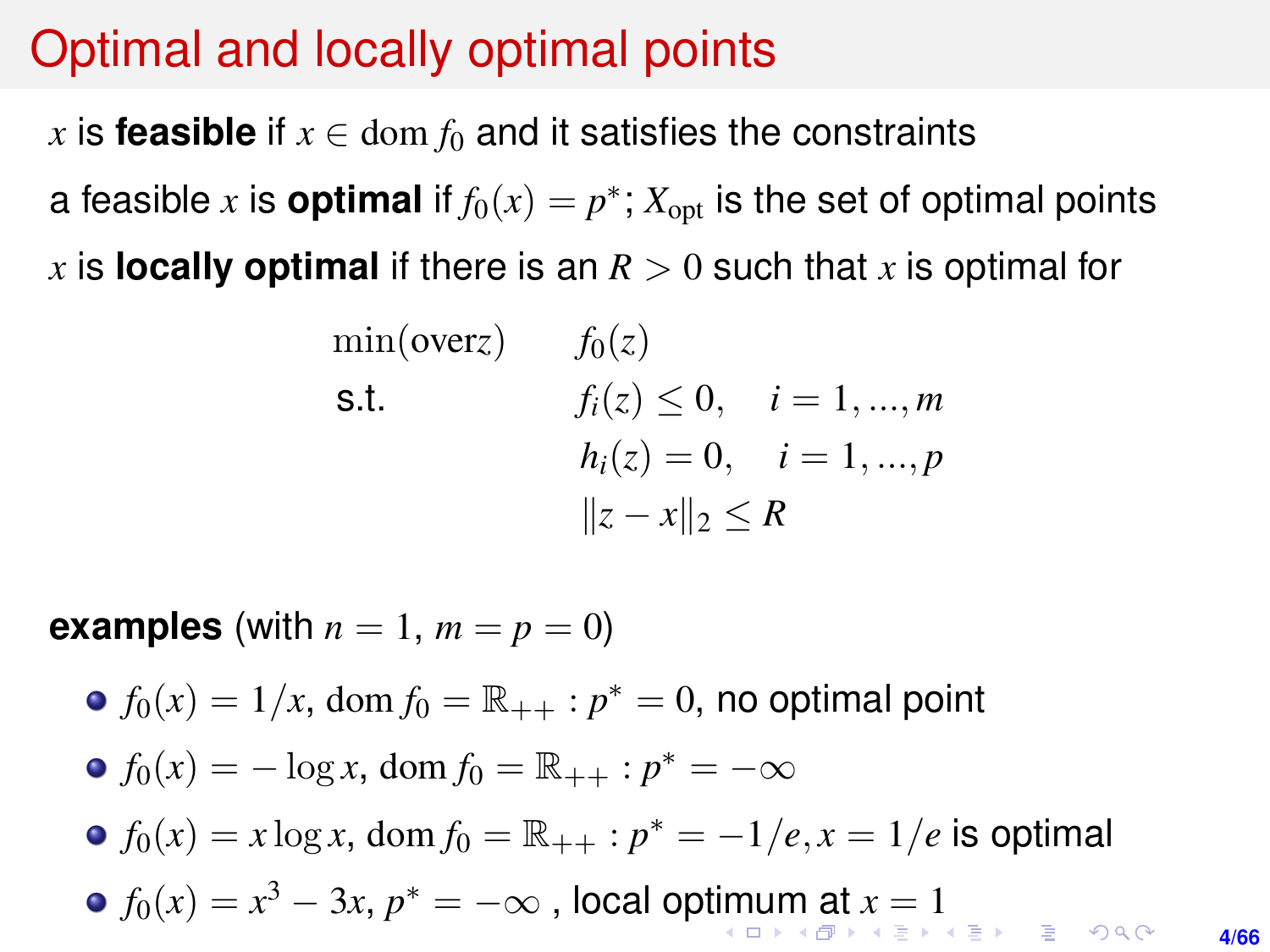## <span id="page-4-0"></span>Implicit constraints

the standard form optimization problem has an **implicit constraint**

$$
x \in \mathcal{D} = \bigcap_{i=0}^{m} \text{dom } f_i \cap \bigcap_{i=1}^{p} \text{dom } h_i,
$$

- we call D the **domain** of the problem
- the constraints  $f_i(x) \leq 0$ ,  $h_i(x) = 0$  are the explicit constraints
- a problem is **unconstrained** if it has no explicit constraints  $(m = p = 0)$

**example**:

min 
$$
f_0(x) = -\sum_{i=1}^{k} \log(b_i - a_i^T x)
$$

is an unconstrained problem with implicit constraints  $a_i^T x < b_i$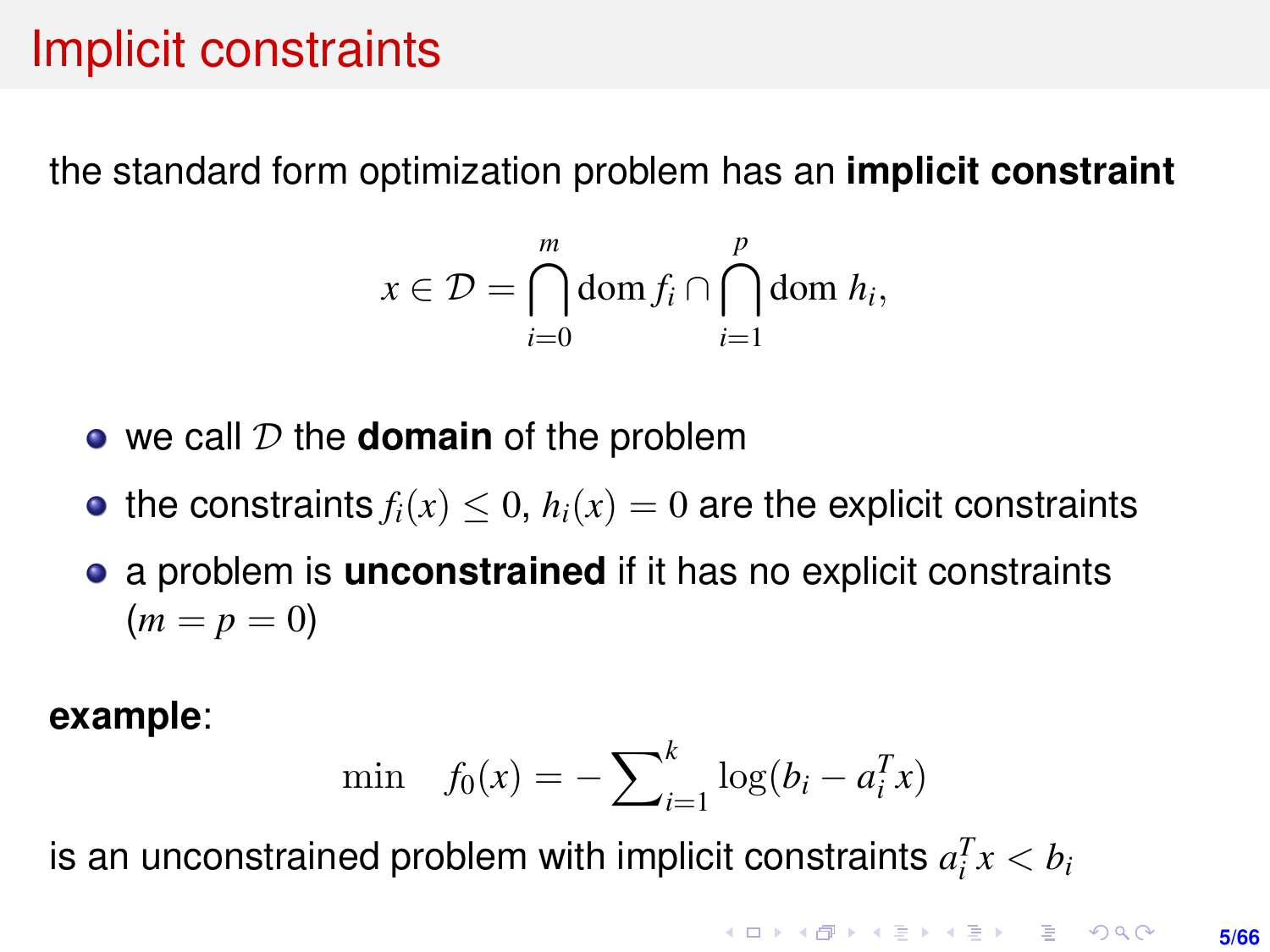## Feasibility problem

find *x*  
\n**s.t.** 
$$
f_i(x) \le 0
$$
,  $i = 1, ..., m$   
\n $h_i(x) = 0$ ,  $i = 1, ..., p$ 

can be considered a special case of the general problem with  $f_0(x) = 0$ :

min 0  
\ns.t. 
$$
f_i(x) \le 0
$$
,  $i = 1, ..., m$   
\n $h_i(x) = 0$ ,  $i = 1, ..., p$ 

 $p^* = 0$  if constraints are feasible; any feasible  $x$  is optimal  $p^* = \infty$  if constraints are infeasible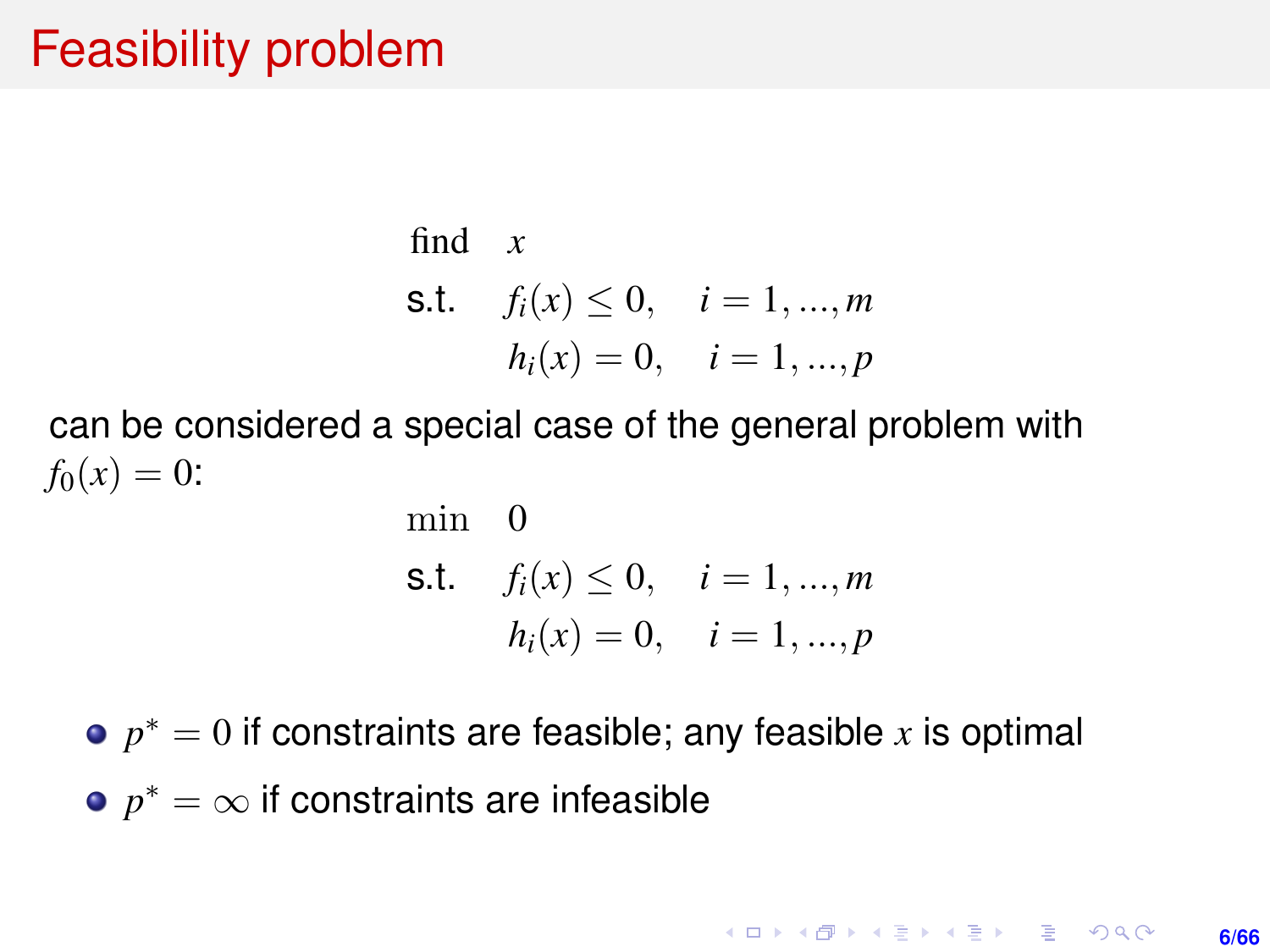## Convex optimization problem

#### **standard form convex optimization problem**

min  $f_0(x)$ s.t.  $f_i(x) \leq 0, \quad i = 1, ..., m$  $a_i^T x = b_i, \quad i = 1, ..., p$ 

 $\bullet$   $f_0, f_1, ..., f_m$  are convex; equality constraints are affine • problem is *quasiconvex* if  $f_0$  is quasiconvex (and  $f_1, ..., f_m$  convex) often written as

min 
$$
f_0(x)
$$
  
\n**s.t.**  $f_i(x) \le 0$ ,  $i = 1, ..., m$   
\n $Ax = b$ 

important property: feasible set of a convex optimization problem is convex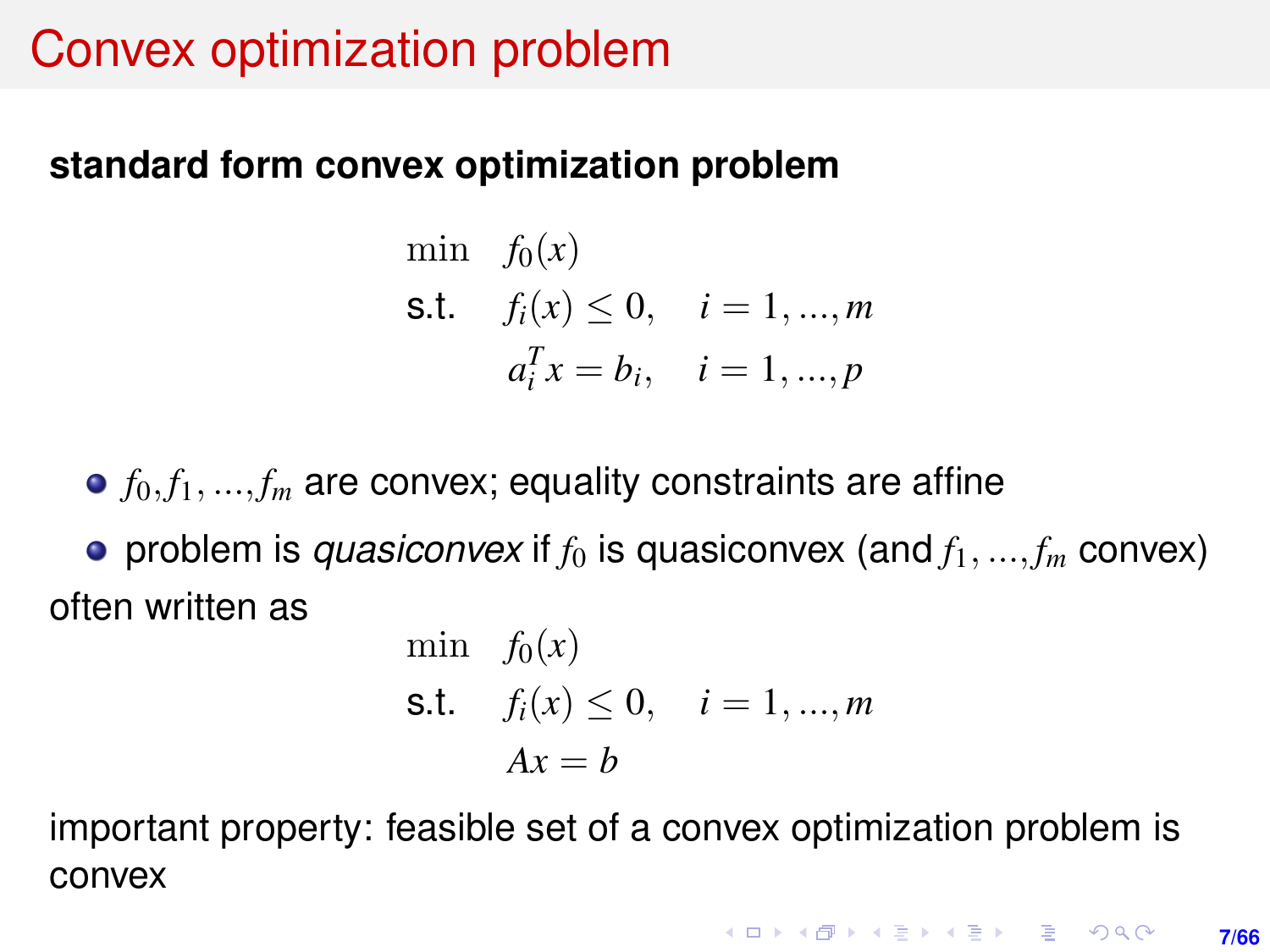#### **example**

min 
$$
f_0(x) = x_1^2 + x_2^2
$$
  
\ns.t.  $f_1(x) = x_1/(1 + x_2^2) \le 0$   
\n $h_1(x) = (x_1 + x_2)^2 = 0$ 

• *f*<sub>0</sub> is convex; feasible set  $\{(x_1, x_2)|x_1 = -x_2 \le 0\}$  is convex

- $\bullet$  not a convex problem (according to our definition):  $f_1$  is not convex,  $h_1$  is not affine
- equivalent (but not identical) to the convex problem

min 
$$
x_1^2 + x_2^2
$$
  
\ns.t.  $x_1 \le 0$   
\n $x_1 + x_2 = 0$ 

**KOD KAD KED KED E YOUR 8/66**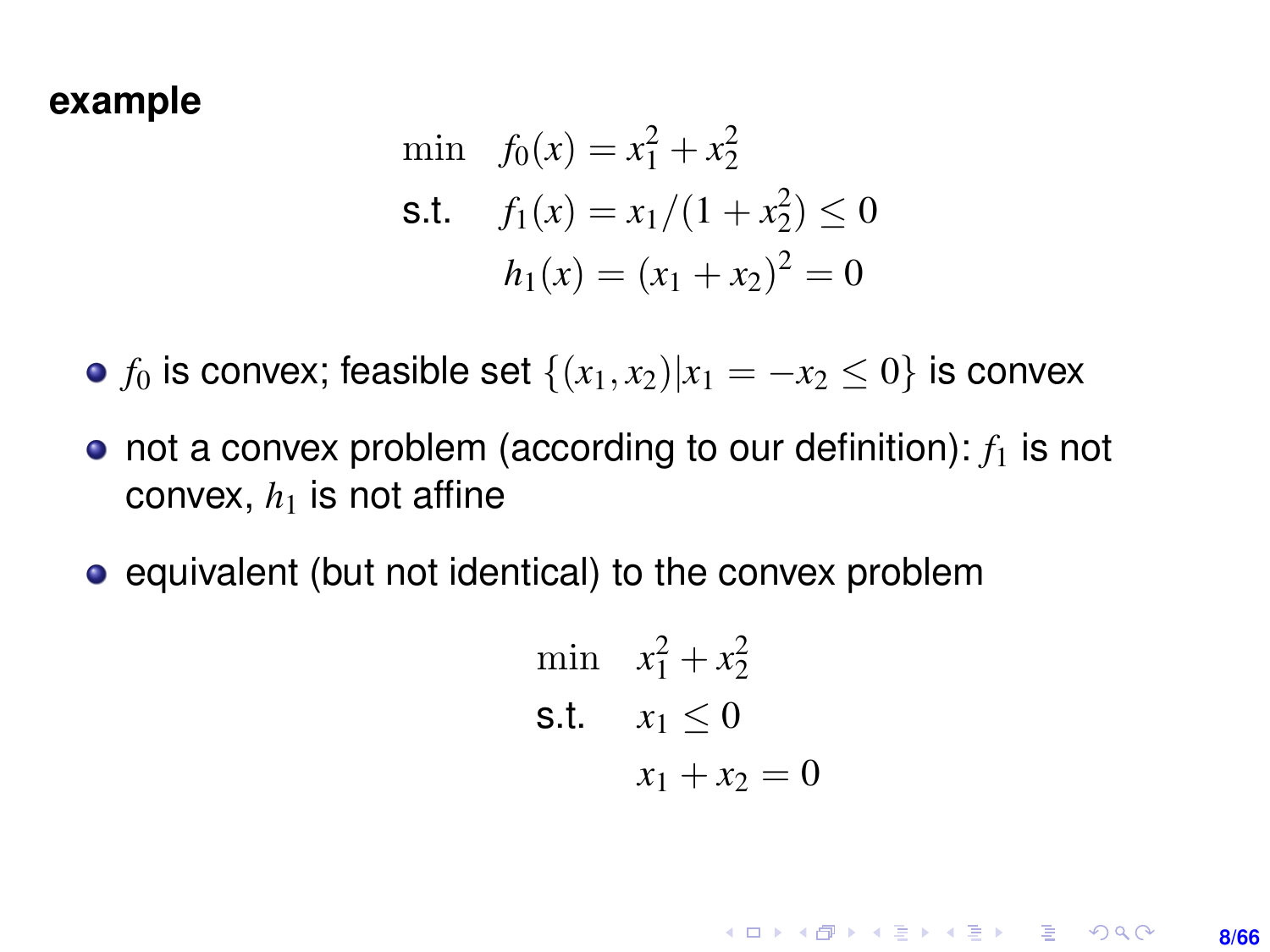## <span id="page-8-0"></span>Local and global optima

any locally optimal point of a convex problem is (globally) optimal

**proof**: suppose x is locally optimal and y is optimal with  $f_0(y) < f_0(x)$ *x* locally optimal means there is an  $R > 0$  such that

z feasible, 
$$
||z-x||_2 \le R \implies f_0(z) \ge f_0(x)
$$

consider  $z = \theta y + (1 - \theta)x$  with  $\theta = R/(2||y - x||_2)$ 

• 
$$
||y - x||_2 > R
$$
, so  $0 < \theta < 1/2$ 

**•** *z* is a convex combination of two feasible points, hence also feasible

$$
\bullet \parallel z - x \parallel_2 \ = R/2 \text{ and}
$$

$$
f_0(z) \le \theta f_0(x) + (1 - \theta)f_0(y) < f_0(x)
$$

which contradicts our assumption that *x* is locally optimal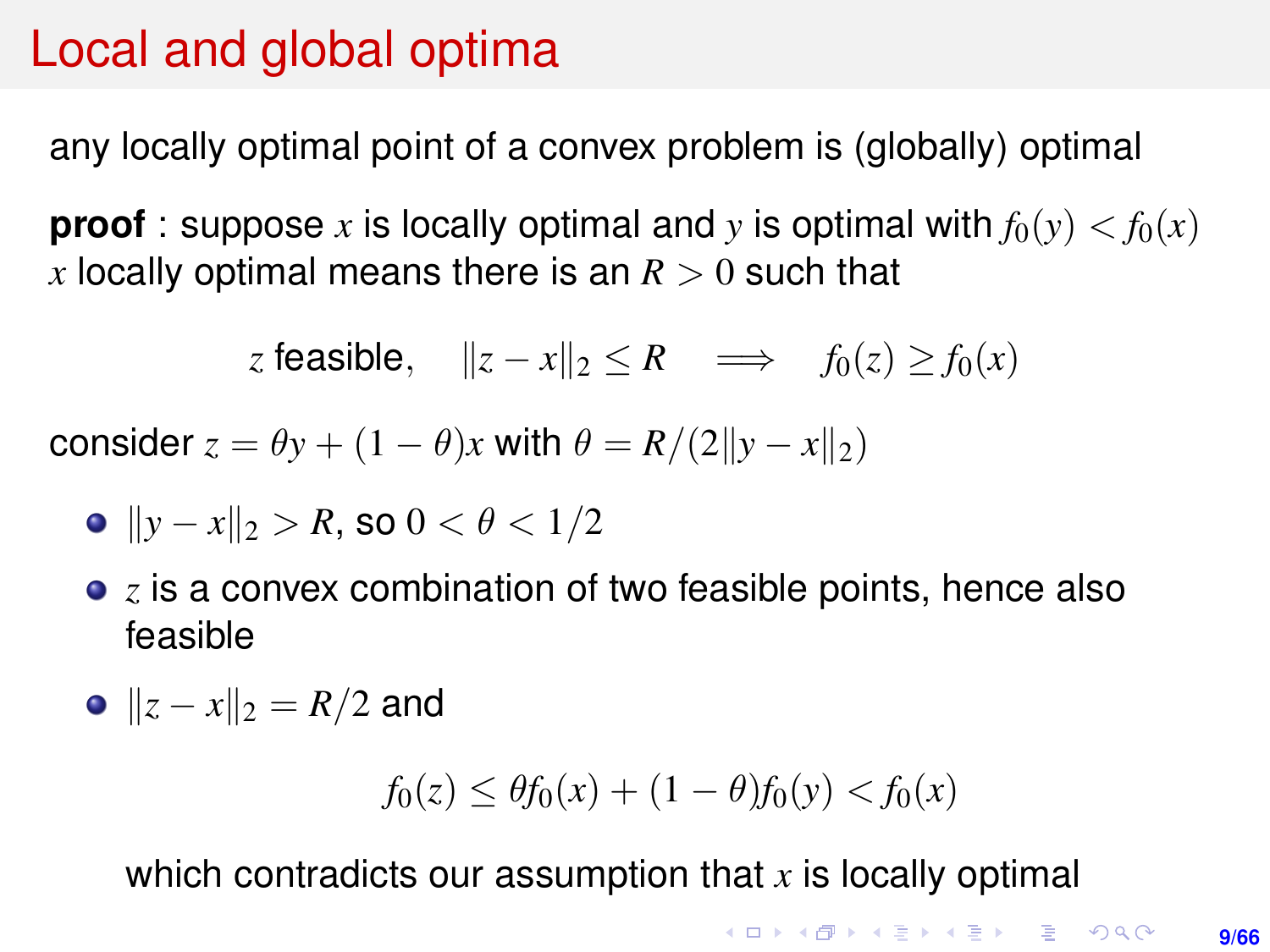# <span id="page-9-0"></span>Optimality criterion for differentiable  $f_0$

 $x$  is optimal if and only if it is feasible and  $\frac{1}{\sqrt{2}}$ 

 $\nabla f_0(x)^T (y - x) \geq 0$  for all feasible *y*  $y \sim x$  is considered and  $y$ 



if nonzero,  $\nabla f_0(x)$  defines a supporting hyperplane to feasible set *X* at *x*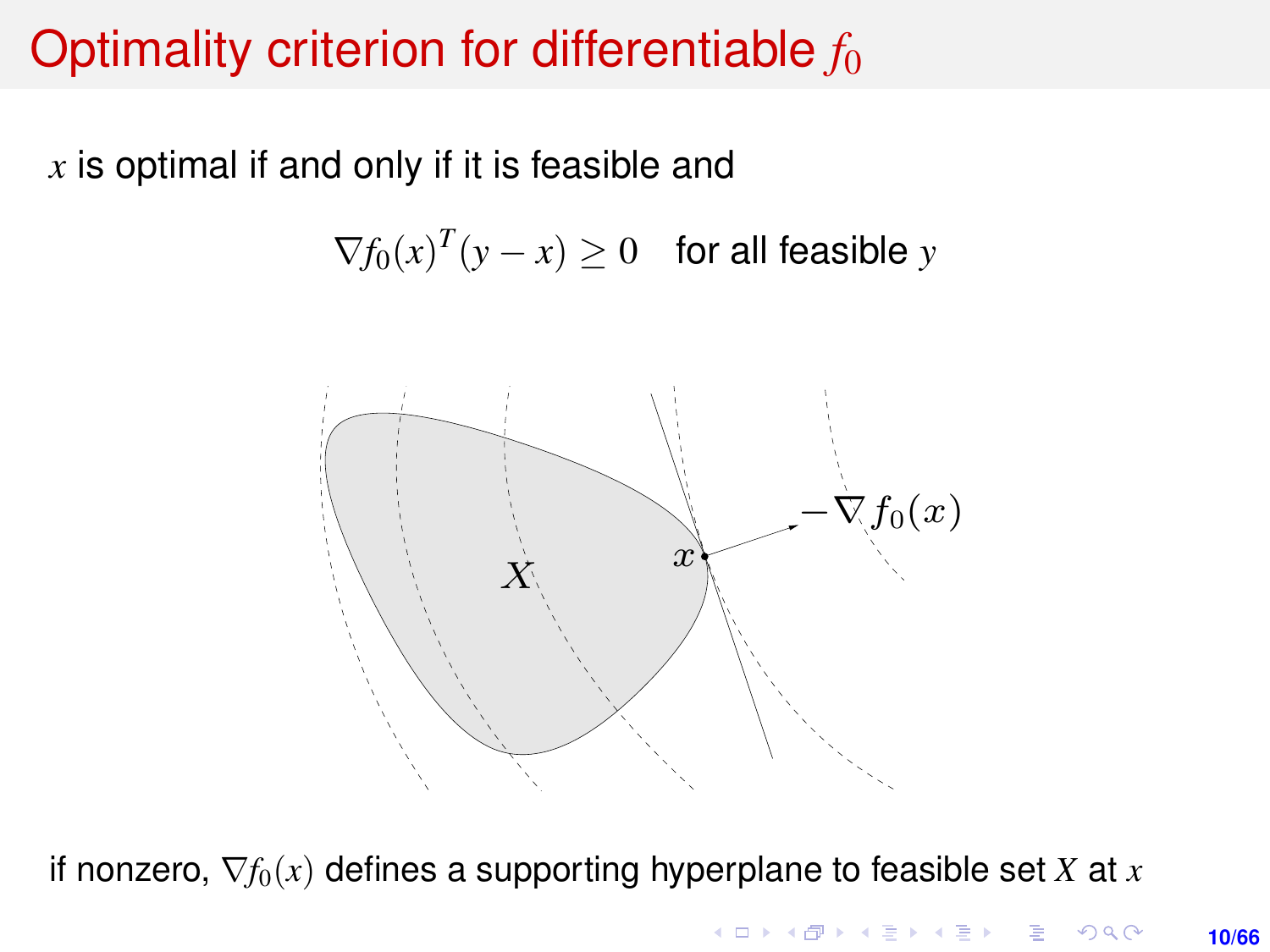#### <span id="page-10-0"></span>**unconstrained problem**: *x* is optimal if and only if

 $x \in$  dom  $f_0$ ,  $\nabla f_0(x) = 0$ 

#### **e** equality constrained problem

min  $f_0(x)$  **s.t.**  $Ax = b$ 

*x* is optimal if and only if there exists a  $v$  such that

 $x \in \text{dom } f_0, \quad Ax = b, \quad \nabla f_0(x) + A^T v = 0$ 

#### **minimization over nonnegative orthant**

min  $f_0(x)$  **s.t.**  $x \succeq 0$ 

*x* is optimal if and only if

$$
x \in \text{dom}\, f_0, \quad x \succeq 0, \quad \begin{cases} \nabla f_0(x)_i \ge 0 & x_i = 0 \\ \nabla f_0(x)_i = 0 & x_i > 0 \end{cases}
$$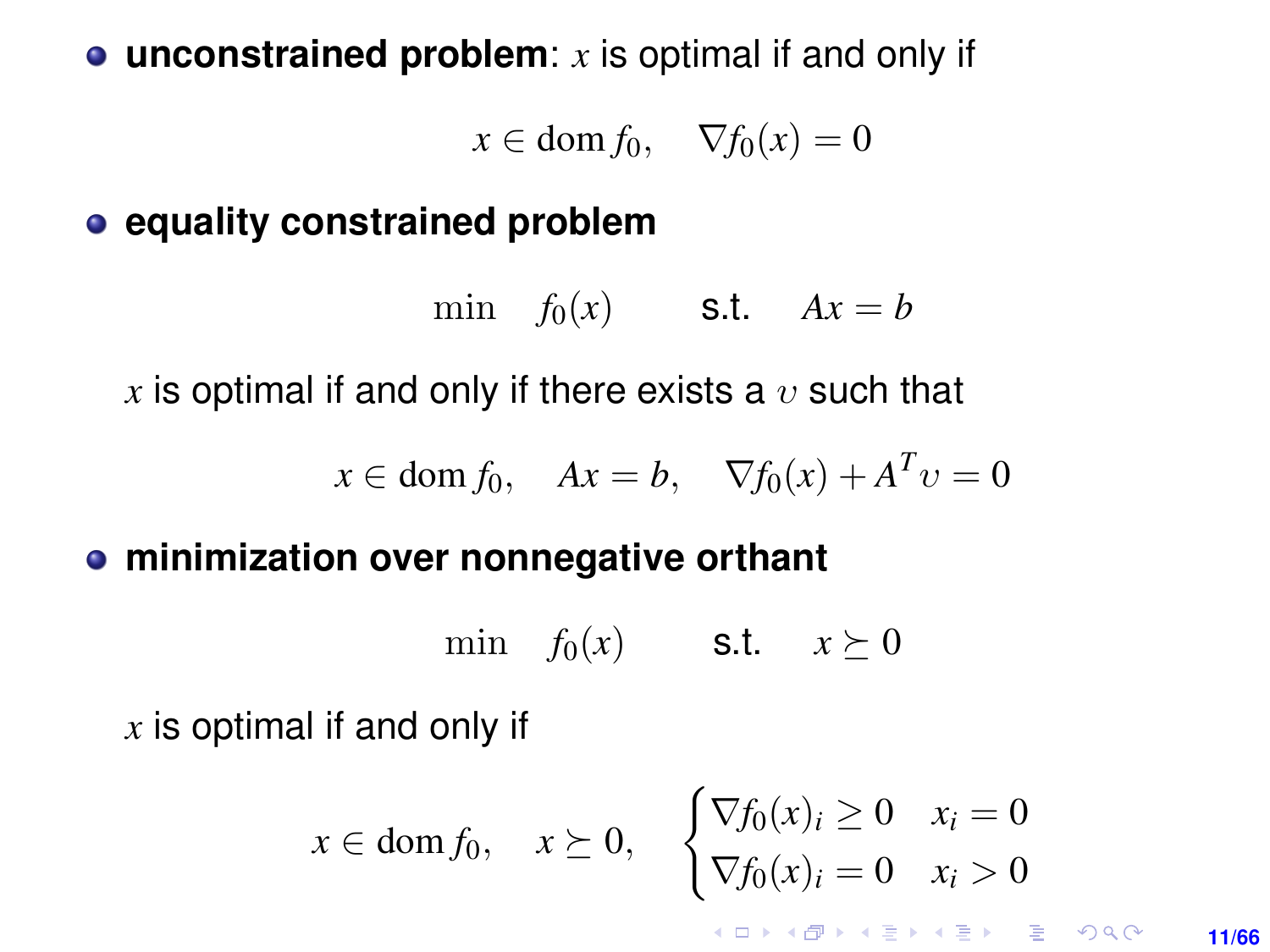## Equivalent convex problems

two problems are (informally) **equivalent** if the solution of one is readily obtained from the solution of the other, and vice-versa some common transformations that preserve convexity:

#### **eliminating equality constraints**

min 
$$
f_0(x)
$$
  
\n**s.t.**  $f_i(x) \le 0$ ,  $i = 1, ..., m$   
\n $Ax = b$ 

is equivalent to

min(overz) 
$$
f_0(Fz + x_0)
$$
  
\ns.t.  $f_i(Fz + x_0) \le 0, \quad i = 1, ..., m$ 

where  $F$  and  $x_0$  are such that

$$
Ax = b \iff x = Fz + x_0 \text{ for some } z
$$

**12/66**

 $2Q$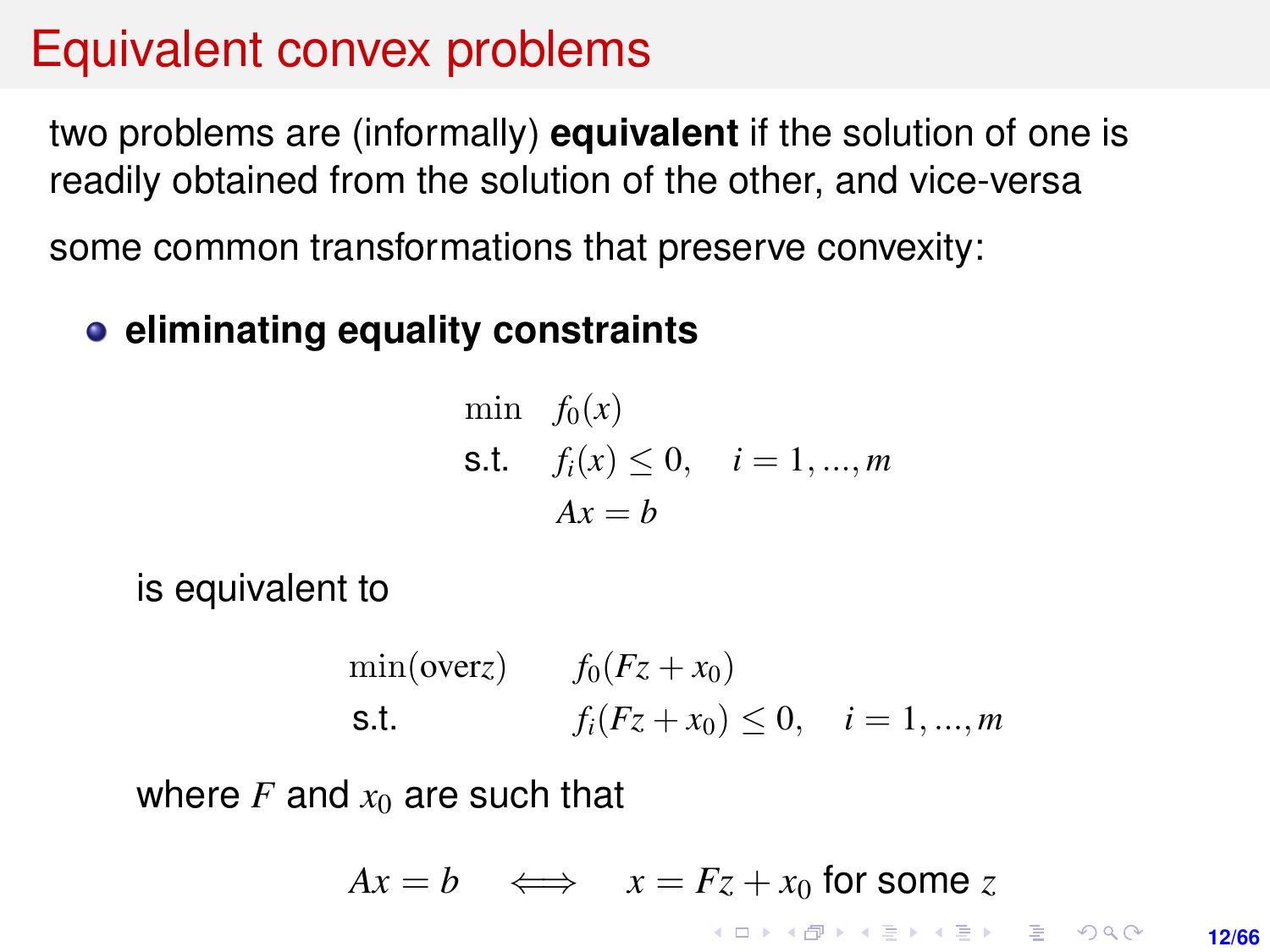## Equivalent convex problems

#### **introducing equality constraints**

min  $f_0(A_0x + b_0)$ s.t.  $f_i(A_ix + b_i) \leq 0, \quad i = 1, ..., m$ 

is equivalent to

min(**over** x, y<sub>i</sub>) 
$$
f_0(y_0)
$$
  
\n**s.t.**  $f_i(y_i) \le 0, \quad i = 1, ..., m$   
\n $y_i = A_i x + b_i, \quad i = 0, 1, ..., m$ 

#### **introducing slack variables for linear inequalities**

$$
\begin{aligned}\n\min \quad & f_0(x) \\
\text{s.t.} \quad & a^T x \le b_i, \quad i = 1, \dots, m\n\end{aligned}
$$

is equivalent to

$$
\min(\text{over } x, s) \qquad f_0(x)
$$
\n
$$
\text{s.t.} \qquad a^T x + s_i = b_i, \quad i = 1, ..., m
$$
\n
$$
s_i \ge 0, \quad i = 1, ..., m
$$
\n
$$
\lim_{(a, b) \in \mathbb{R}^n} a^T x + s_i = b^T x + \lim_{(a, b) \in \mathbb{R}^n} a^T x + s_i = b^T x + \lim_{(a, b) \in \mathbb{R}^n} a^T x + s_i = b^T x + \lim_{(a, b) \in \mathbb{R}^n} a^T x + s_i = b^T x + \lim_{(a, b) \in \mathbb{R}^n} a^T x + s_i = b^T x + \lim_{(a, b) \in \mathbb{R}^n} a^T x + s_i = b^T x + \lim_{(a, b) \in \mathbb{R}^n} a^T x + s_i = b^T x + \lim_{(a, b) \in \mathbb{R}^n} a^T x + s_i = b^T x + \lim_{(a, b) \in \mathbb{R}^n} a^T x + s_i = b^T x + \lim_{(a, b) \in \mathbb{R}^n} a^T x + s_i = b^T x + \lim_{(a, b) \in \mathbb{R}^n} a^T x + s_i = b^T x + \lim_{(a, b) \in \mathbb{R}^n} a^T x + s_i = b^T x + \lim_{(a, b) \in \mathbb{R}^n} a^T x + s_i = b^T x + \lim_{(a, b) \in \mathbb{R}^n} a^T x + s_i = b^T x + \lim_{(a, b) \in \mathbb{R}^n} a^T x + s_i = b^T x + \lim_{(a, b) \in \mathbb{R}^n} a^T x + s_i = b^T x + \lim_{(a, b) \in \mathbb{R}^n} a^T x + s_i = b^T x + \lim_{(a, b) \in \mathbb{R}^n} a^T x + s_i = b^T x + \lim_{(a, b) \in \mathbb{R}^n} a^T x + s_i = b^T x + \lim_{(a, b) \in \mathbb{R}^n} a^T x + s_i = b^T x + \lim_{(a, b) \in \mathbb{R}^n} a^T x + s_i = b^
$$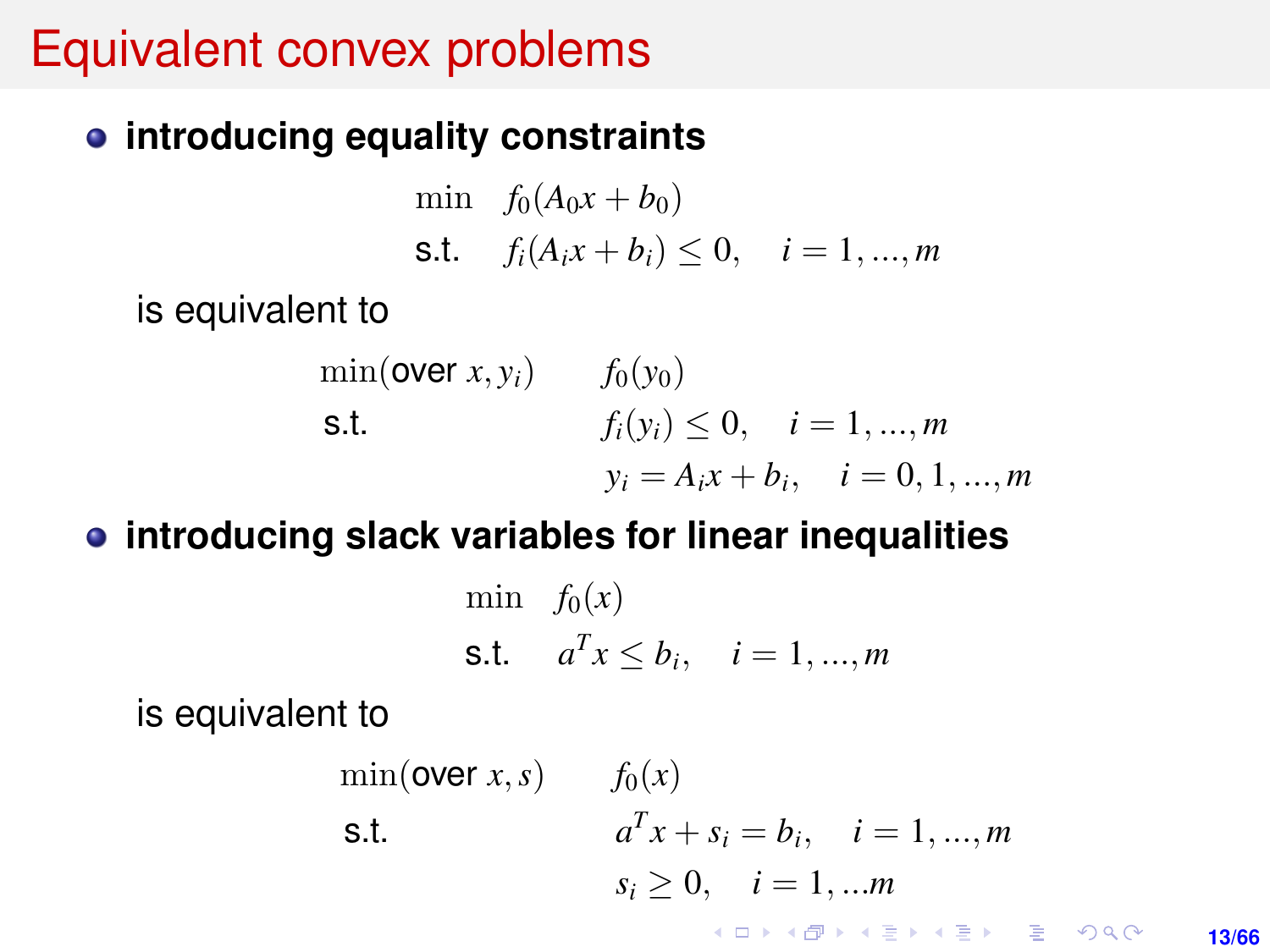### Equivalent convex problems

**epigraph form**: standard form convex problem is equivalent to

$$
\begin{array}{ll}\n\min(\text{over } x, t) & t \\
\text{s.t.} & f_0(x) - t \le 0 \\
& f_i(x) \le 0, \quad i = 1, \dots, m \\
& Ax = b\n\end{array}
$$

#### **minimizing over some variables**

min 
$$
f_0(x_1, x_2)
$$
  
\n**s.t.**  $f_i(x_1) \le 0, \quad i = 1, ..., m$ 

is equivalent to

$$
\begin{aligned}\n\min \quad & \tilde{f}_0(x_1) \\
\text{s.t.} \quad & f_i(x_1) \le 0, \quad i = 1, \dots, m\n\end{aligned}
$$

where  $\tilde{f}_0(x_1) = \inf_{x_2} f_0(x_1, x_2)$ 

KO KKO KABIKA BIKA 2000 **14/66**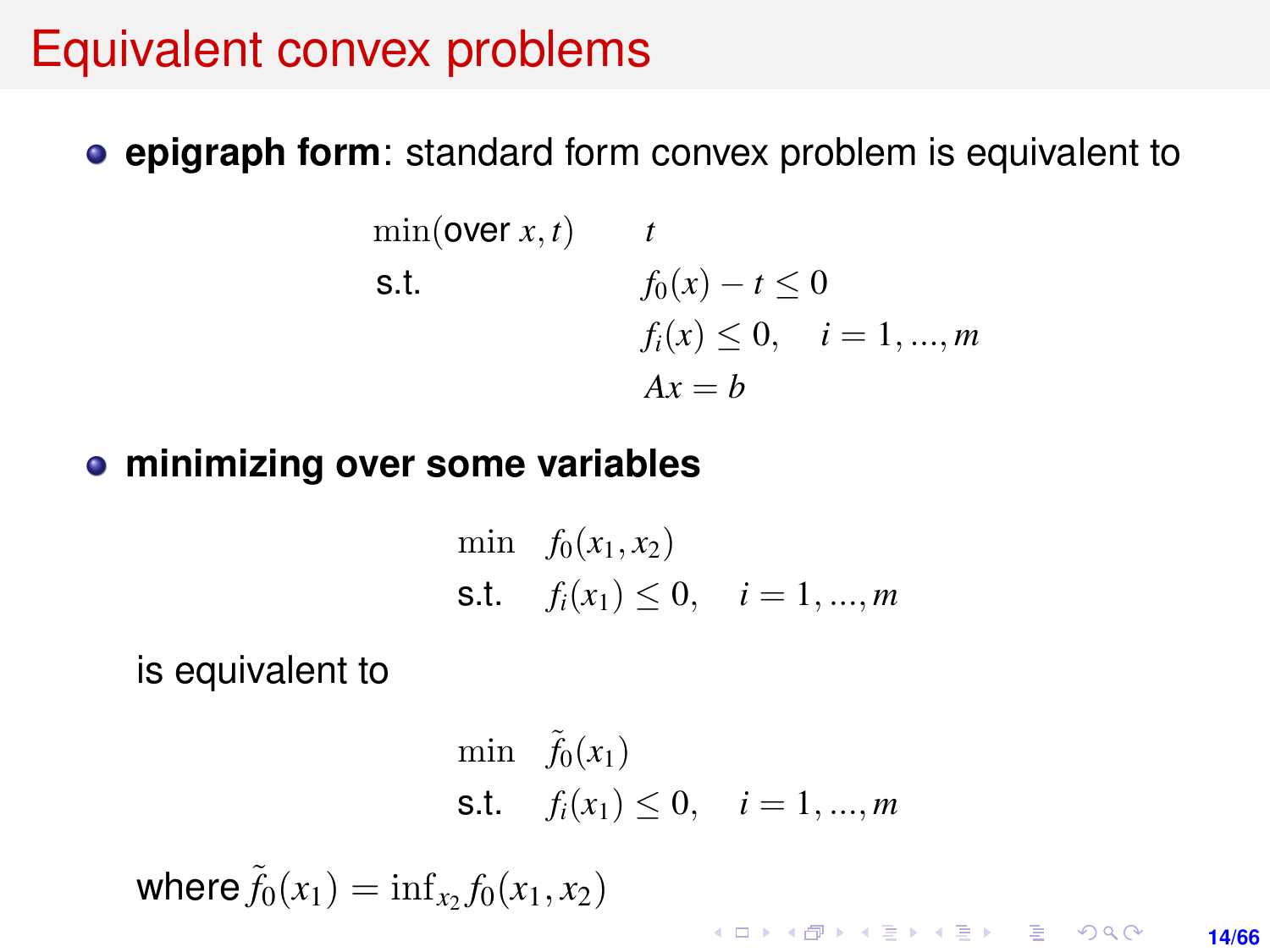## Quasiconvex optimization

$$
\begin{aligned}\n\min \quad & f_0(x) \\
\text{s.t.} \quad & f_i(x) \le 0, \quad i = 1, \dots, m \\
& Ax = b\n\end{aligned}
$$

 $\mathsf{with}\, f_0: \mathbb{R}^n \to \mathbb{R}$  quasiconvex,  $f_1,...,f_m$  convex

can have locally optimal points that are not (globally) optimal can have locally optimal points that are not (globally) optimal

$$
(x, f_0(x))
$$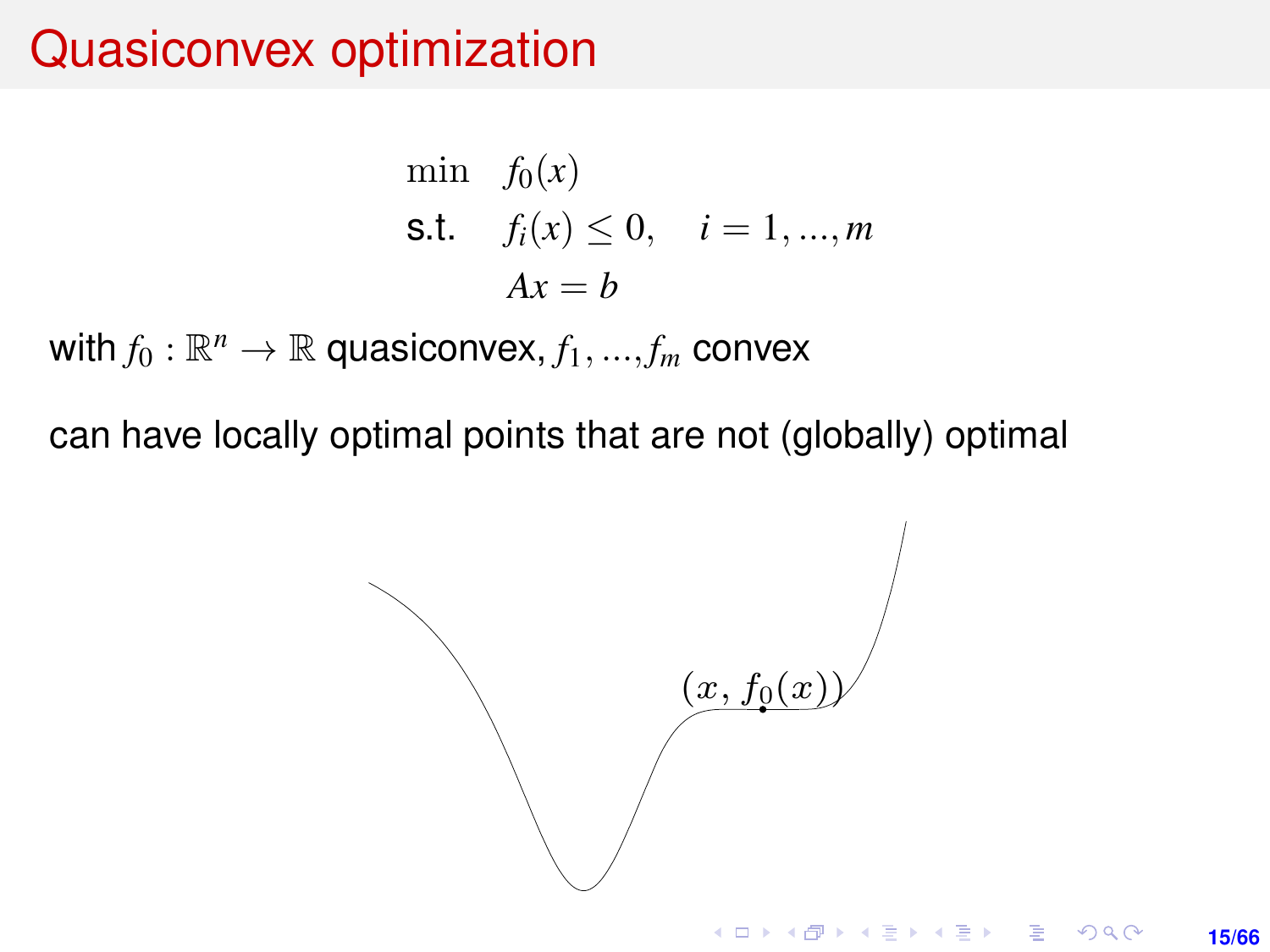#### **convex representation of sublevel sets of**  $f_0$

if  $f_0$  is quasiconvex, there exists a family of functions  $\phi_t$  such that:

- $\bullet$   $\phi_t(x)$  is convex in *x* for fixed *t*
- $t$ -sublevel set of  $f_0$  is  $0$ -sublevel set of  $\phi_t$  , $i.e.,$

$$
f_0(x) \le t \quad \Longleftrightarrow \quad \phi_t(x) \le 0
$$

#### **example**

$$
f_0(x) = \frac{p(x)}{q(x)}
$$

with *p* convex, *q* concave, and  $p(x) \geq 0$ ,  $q(x) > 0$  on dom  $f_0$ can take  $\phi_t(x) = p(x) - tq(x)$ :

- for  $t > 0$ ,  $\phi_t$  convex in x
- $p(x)/q(x) < t$  if and only if  $\phi_t(x) < 0$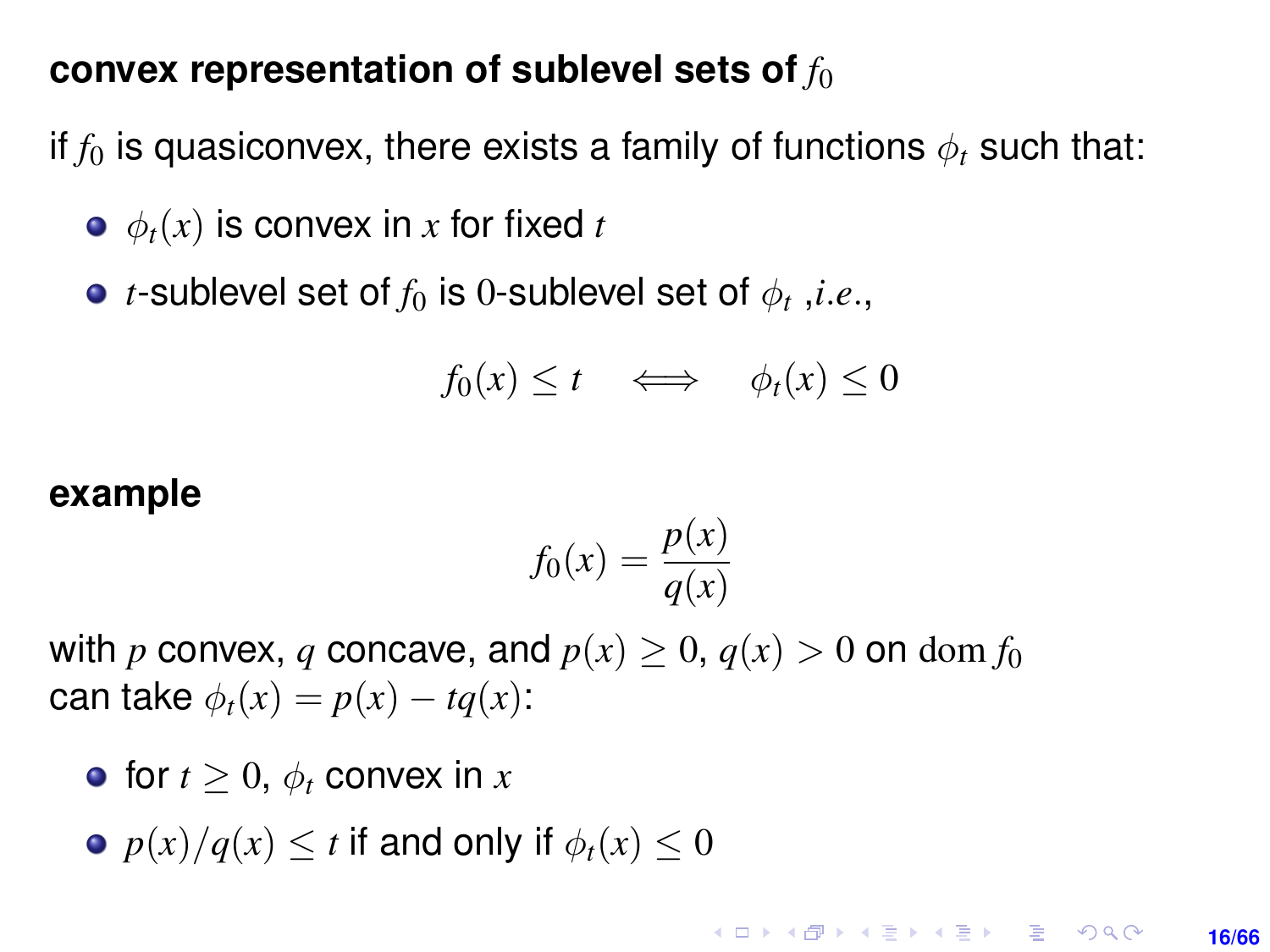#### **quasiconvex optimization via convex feasibility problems**

<span id="page-16-0"></span> $\phi_t(x) \leq 0, \quad f_i(x) \leq 0, \quad i = 1, ..., m, \quad Ax = b$  (1)

- $\bullet$  for fixed *t*, a convex feasibility problem in  $\mathbf{x}$
- if feasible, we can conclude that  $t \geq p^*$ ; if infeasible,  $t \leq p^*$

```
Bisection method for quasiconvex optimization
given l \leq p^*, u \geq p^*, tolerance \epsilon > 0.
repeat
 1 t := (l + u)/2.
 (1).
 3(1) is feasible, u := t; else l := t.
until u − l ≤ .
```
**17/66** requires exactly  $\lceil \log_2((u-l)/\epsilon) \rceil$  iterations (where *u*, *l* are initial values)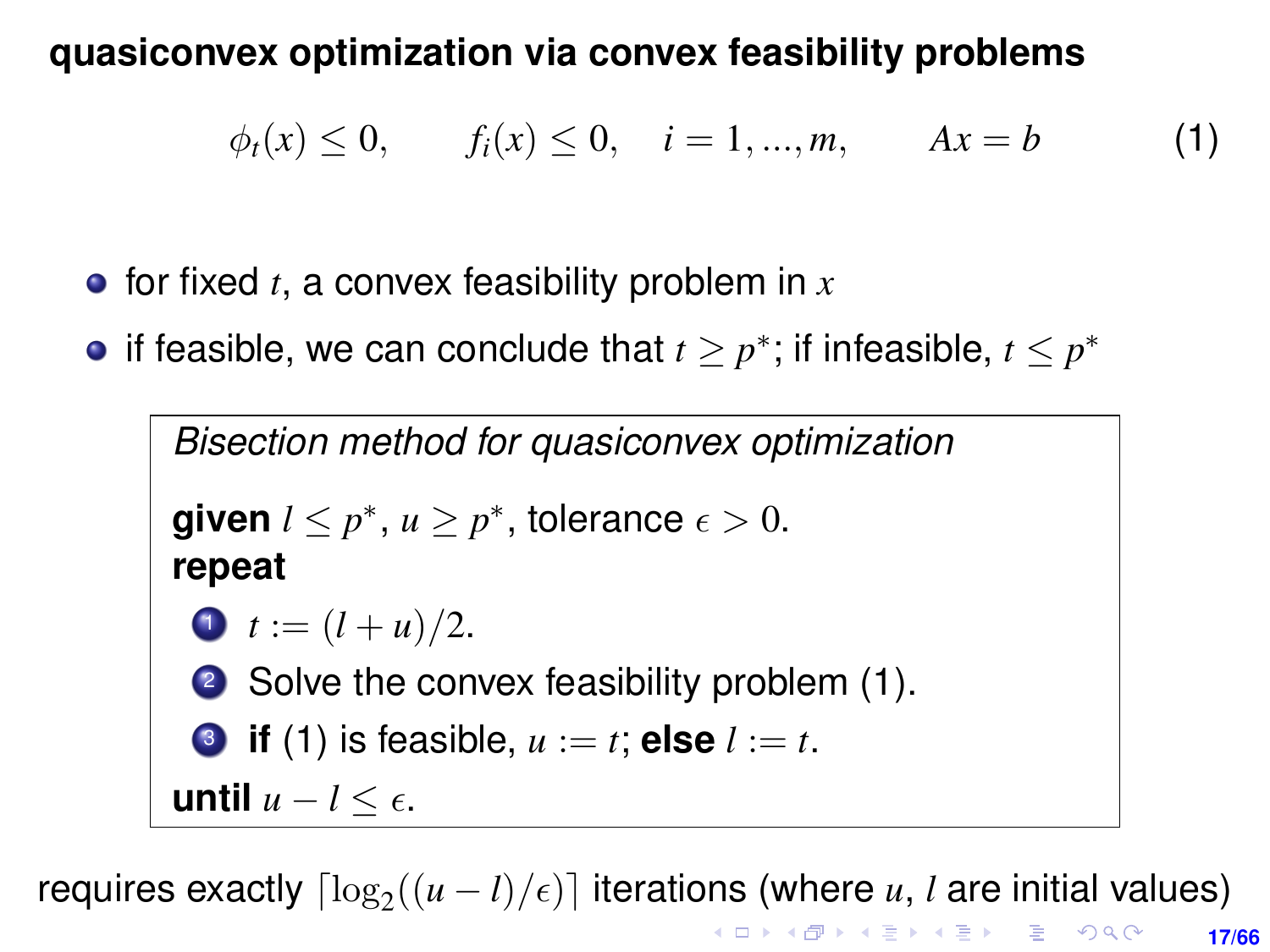## Linear program (LP)

$$
\begin{aligned}\n\min \quad & c^T x + d \\
\text{s.t.} \quad & Gx \le h \\
& Ax = b\n\end{aligned}
$$

- convex problem with affine objective and constraint functions convex problem with affine objective and constraint functions
- feasible set is a polyhedron feasible set is a polyhedron

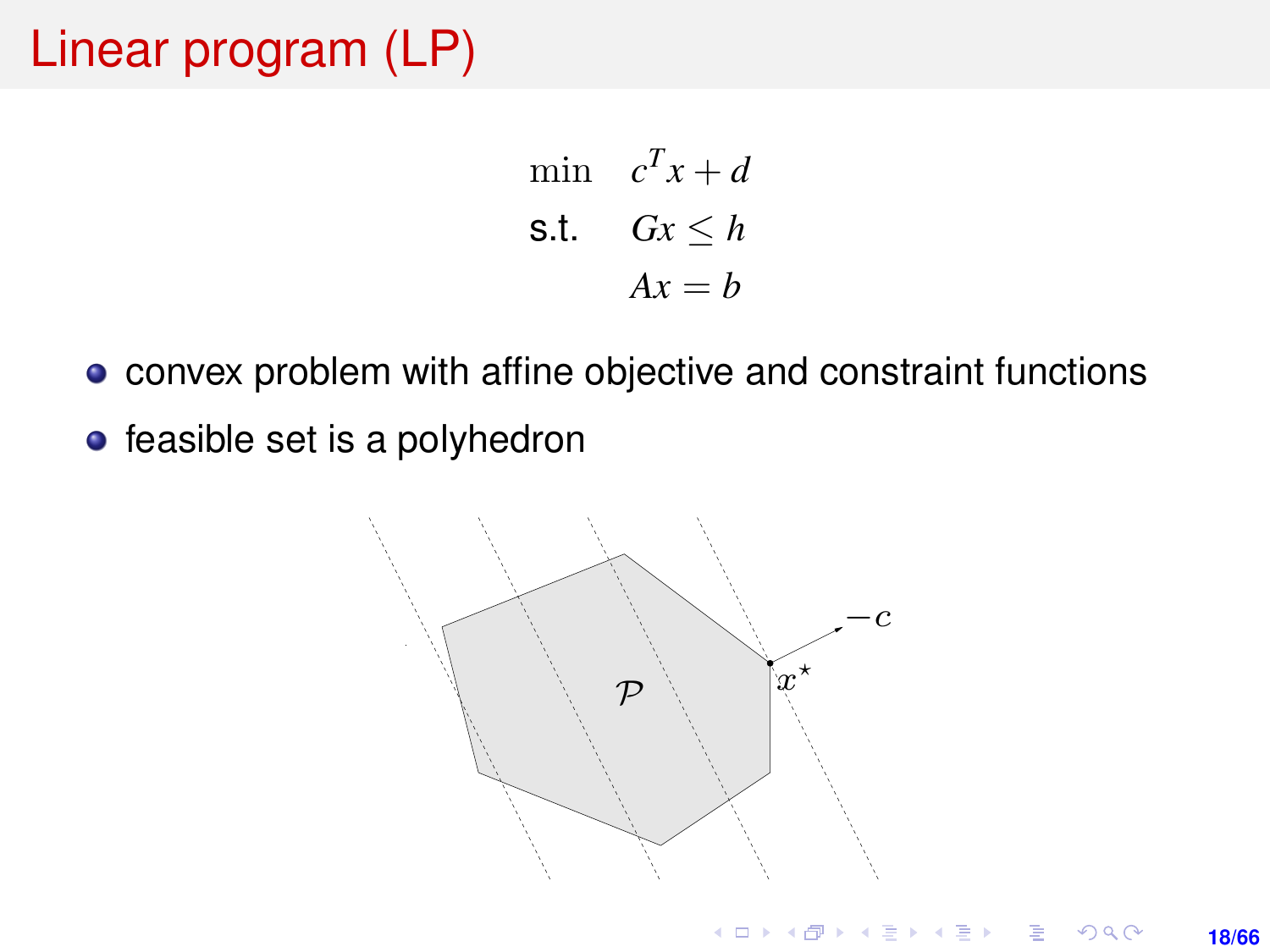## <span id="page-18-0"></span>**Examples**

#### **diet problem**: choose quantities  $x_1, ..., x_n$  of *n* foods

- one unit of food *j* costs *c<sup>j</sup>* , contains amount *aij* of nutrient *i*
- healthy diet requires nutrient *i* in quantity at least *b<sup>i</sup>*

to find cheapest healthy diet,

$$
\begin{array}{ll}\text{min} & c^T x\\ \text{s.t.} & Ax \geq b, \quad x \geq 0 \end{array}
$$

#### **piecewise-linear minimization**

$$
\min \quad \max_{i=1,\dots,m} (a_i^T x + b_i)
$$

equivalent to an LP

$$
\begin{array}{ll}\n\text{min} & t \\
\text{s.t.} & a_i^T x + b_i \le t, \quad i = 1, \dots, m \\
\text{s.t.} & \text{s.t.} \\
\text{min} & \text{s.t.} \\
\text{min} & \text{s.t.} \\
\text{min} & \text{s.t.} \\
\text{min} & \text{s.t.} \\
\text{min} & \text{s.t.} \\
\text{min} & \text{s.t.} \\
\text{min} & \text{s.t.} \\
\text{min} & \text{s.t.} \\
\text{min} & \text{s.t.} \\
\text{min} & \text{s.t.} \\
\text{min} & \text{s.t.} \\
\text{min} & \text{s.t.} \\
\text{min} & \text{s.t.} \\
\text{min} & \text{s.t.} \\
\text{min} & \text{s.t.} \\
\text{min} & \text{s.t.} \\
\text{min} & \text{s.t.} \\
\text{min} & \text{s.t.} \\
\text{min} & \text{s.t.} \\
\text{min} & \text{s.t.} \\
\text{min} & \text{s.t.} \\
\text{min} & \text{s.t.} \\
\text{min} & \text{s.t.} \\
\text{min} & \text{s.t.} \\
\text{min} & \text{s.t.} \\
\text{min} & \text{s.t.} \\
\text{min} & \text{s.t.} \\
\text{min} & \text{s.t.} \\
\text{min} & \text{s.t.} \\
\text{min} & \text{s.t.} \\
\text{min} & \text{s.t.} \\
\text{min} & \text{s.t.} \\
\text{min} & \text{s.t.} \\
\text{min} & \text{s.t.} \\
\text{min} & \text{s.t.} \\
\text{min} & \text{s.t.} \\
\text{min} & \text{s.t.} \\
\text{min} & \text{s.t.} \\
\text{min} & \text{s.t.} \\
\text{min} & \text{s.t.} \\
\text{min} & \text{s.t.} \\
\text{min} & \text{s.t.} \\
\text{min} & \text{s.t.} \\
\text{min} & \text{s.t.} \\
\text{min} & \text{s.t.} \\
\text{min} & \text{s.t.} \\
\text{
$$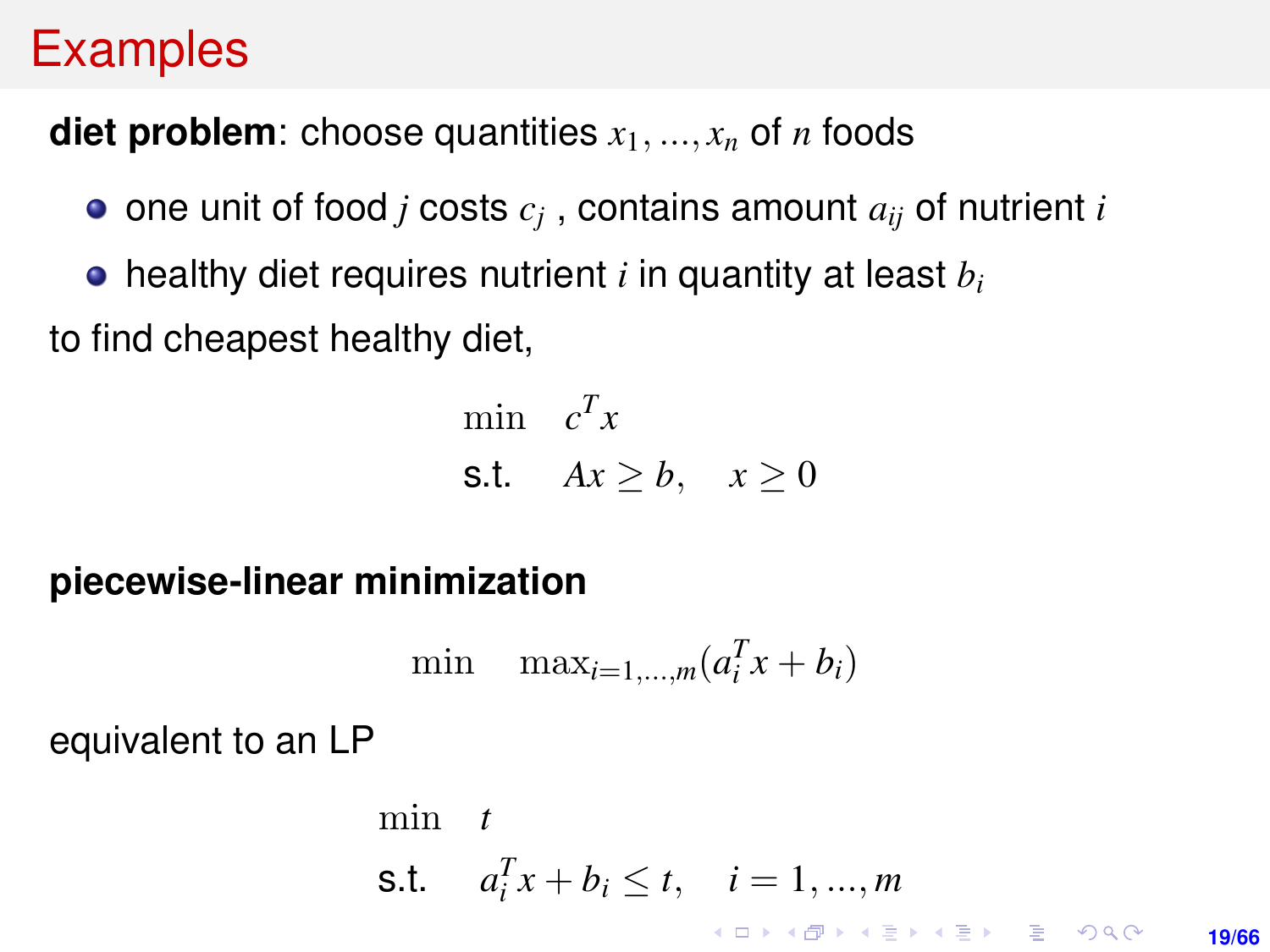#### **Chebyshev center of a polyhedron** Chebyshev center of a polyhedron

Chebyshev center of Chebyshev center of

$$
\mathcal{P} = \{x | a_i^T x \le b_i, i = 1, ..., m\}
$$

is center of largest inscribed ball is center of largest inscribed ball

$$
\mathcal{B} = \{x_c + u \mid ||u||_2 \le r\}
$$



 $\bullet$   $a_i^T x \leq b_i$  for all  $x \in \mathcal{B}$  if and only if  $\sup\{a_i^T(x_c+u)\|\|u\|_2\leq r\}=a_i^Tx_c+r\|a_i\|_2\leq b_i$ 

 $\bullet$  hence,  $x_c$ ,  $r$  can be determined by solving the LP

$$
\begin{array}{ll}\n\max \quad r \\
\text{s.t.} \quad a_i^T x_c + r \|a_i\|_2 \le b_i, \quad i = 1, ..., m \\
\end{array}
$$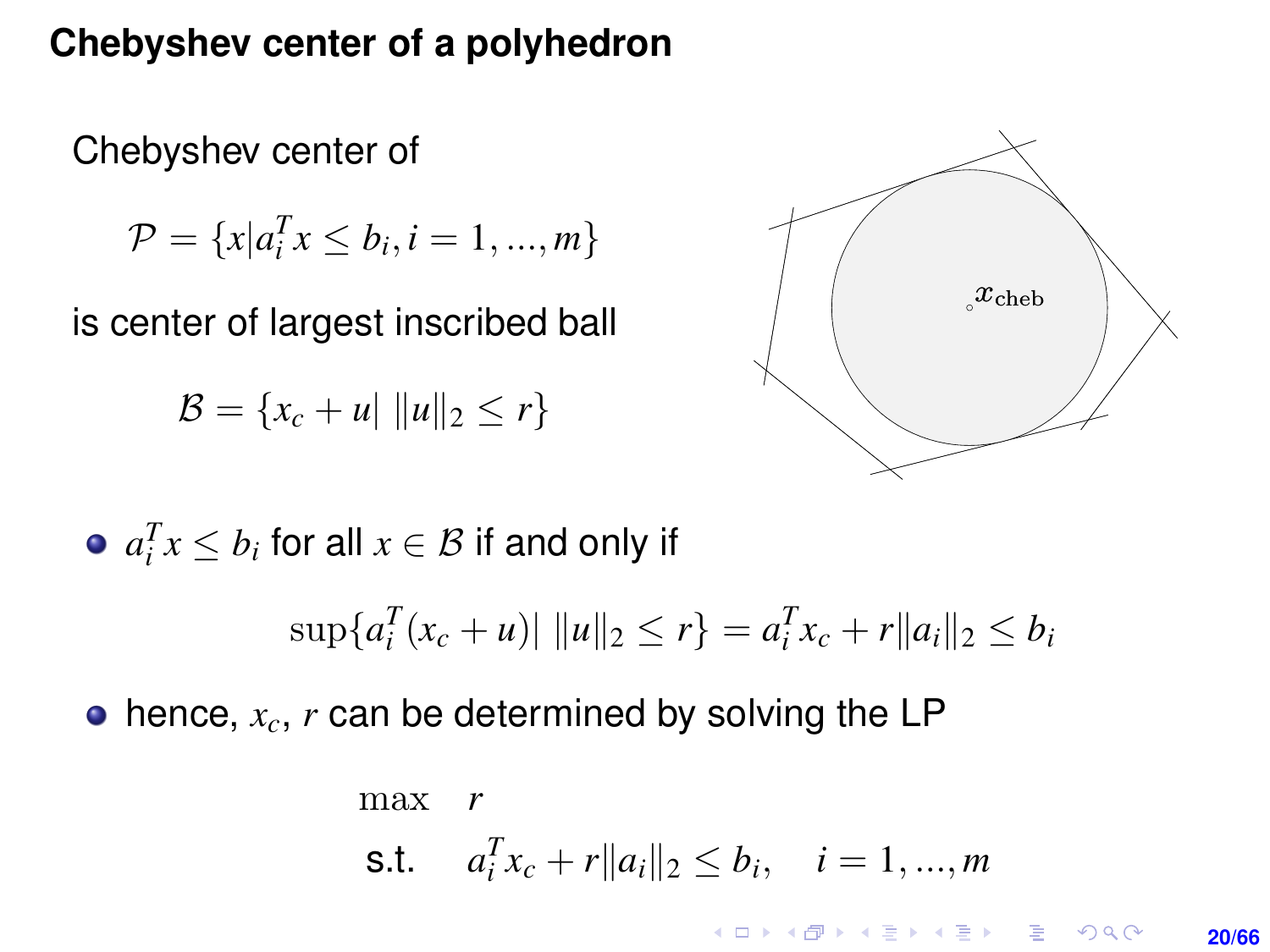#### Problems with absolute values

$$
\min \sum_{i} c_i |x_i|, \qquad \text{assume } c \ge 0
$$
  
s.t.  $Ax \ge b$ 

• Reformulation 1:

$$
\min \quad \sum_{i} c_i z_i \qquad \text{min} \quad \sum_{i} c_i z_i
$$
\n
$$
\text{s.t.} \quad Ax \ge b \qquad \text{s.t.} \quad Ax \ge b
$$
\n
$$
|x_i| \le z_i \qquad \qquad -z_i \le x_i \le z_i
$$

Reformulation 2:  $x_i = x_i^+ - x_i^-, x_i^+, x_i^- \ge 0$ . Then  $|x_i| = x_i^+ + x_i^-$ 

$$
\min \sum_{i} c_i (x_i^+ + x_i^-)
$$
\n
$$
\text{s.t.} \quad Ax^+ - Ax^- \geq b, x^+, x^- \geq 0
$$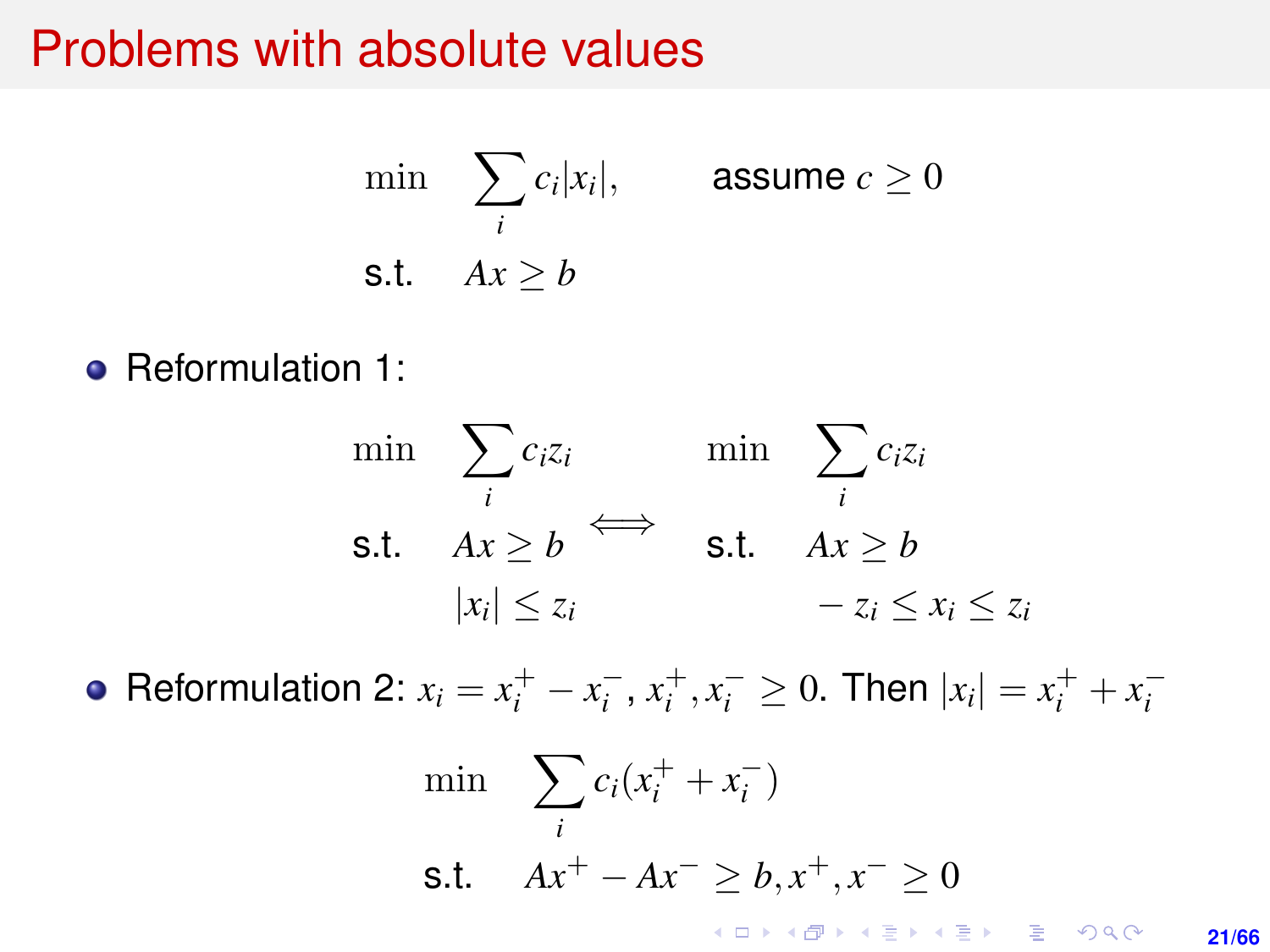#### <span id="page-21-0"></span>Problems with absolute values

• data fitting:

$$
\min_{x} \quad \|Ax - b\|_{\infty}
$$
  

$$
\min_{x} \quad \|Ax - b\|_{1}
$$

• Compressive sensing

min 
$$
||x||_1
$$
, s.t.  $Ax = b$  (LP)  
\nmin  $\mu ||x||_1 + \frac{1}{2} ||Ax + b||^2$  (QP, SOCP)  
\nmin  $||Ax - b||$ , s.t.  $||x||_1 \le 1$ 

**22/66**

K ロ ▶ K @ ▶ K 할 ▶ K 할 ▶ ... 할 → 9 Q @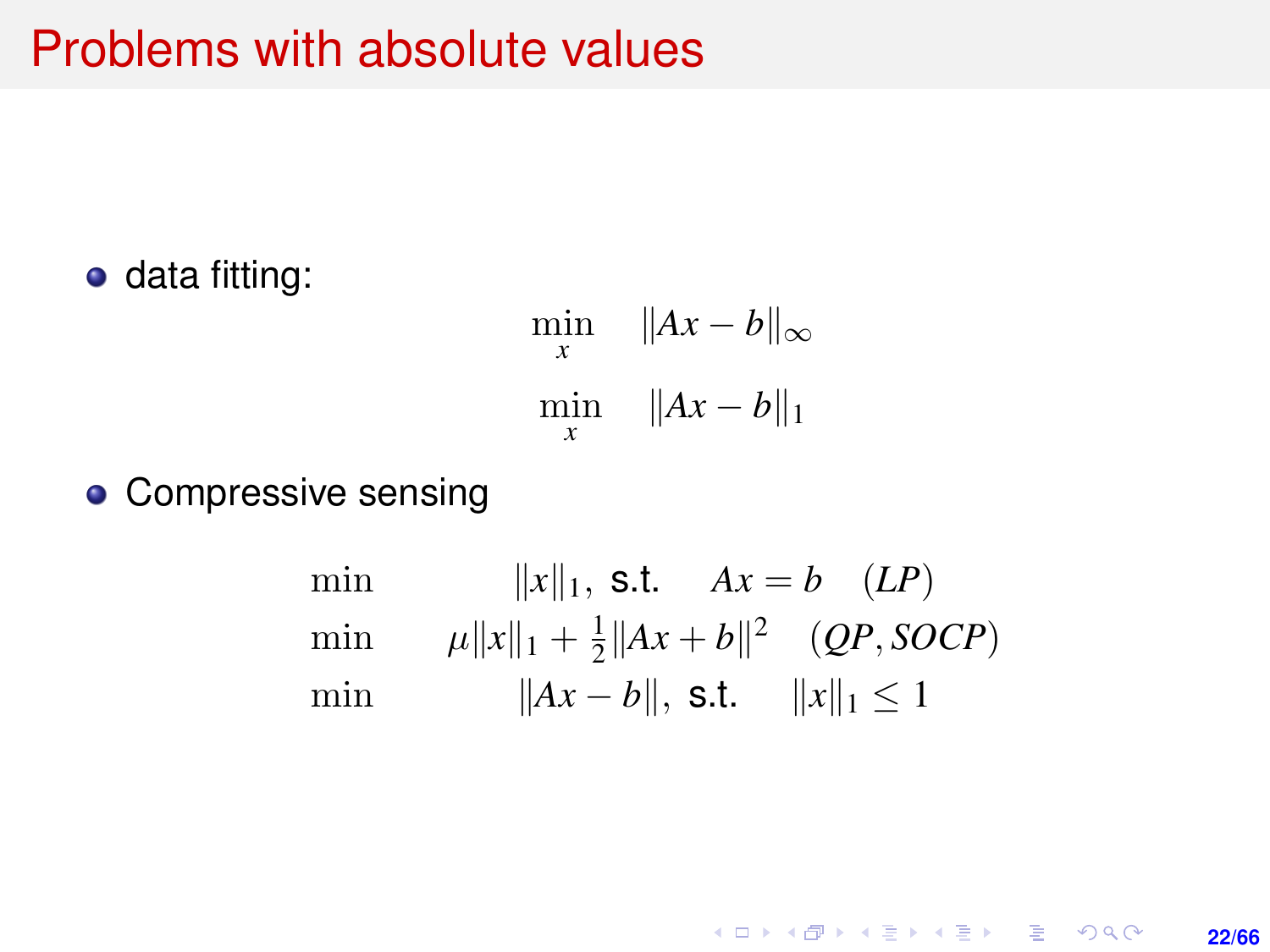## Linear-fractional program

$$
\begin{aligned}\n\min \quad & f_0(x) \\
\text{s.t.} \quad & Gx \le h \\
& Ax = b\n\end{aligned}
$$

**linear-fractional program**

$$
f_0(x) = \frac{c^T x + d}{e^T x + f}
$$
,  $\text{dom } f_0(x) = \{x | e^T x + f > 0\}$ 

- a quasiconvex optimization problem; can be solved by bisection
- also equivalent to the LP (variables  $y, z$ )

$$
\begin{array}{ll}\n\text{min} & c^T y + dz \\
\text{s.t.} & Gy \leq hz \\
& Ay = bz \\
& e^T y + fz = 1 \\
& z \geq 0 \\
& z \geq 0 \\
\end{array}
$$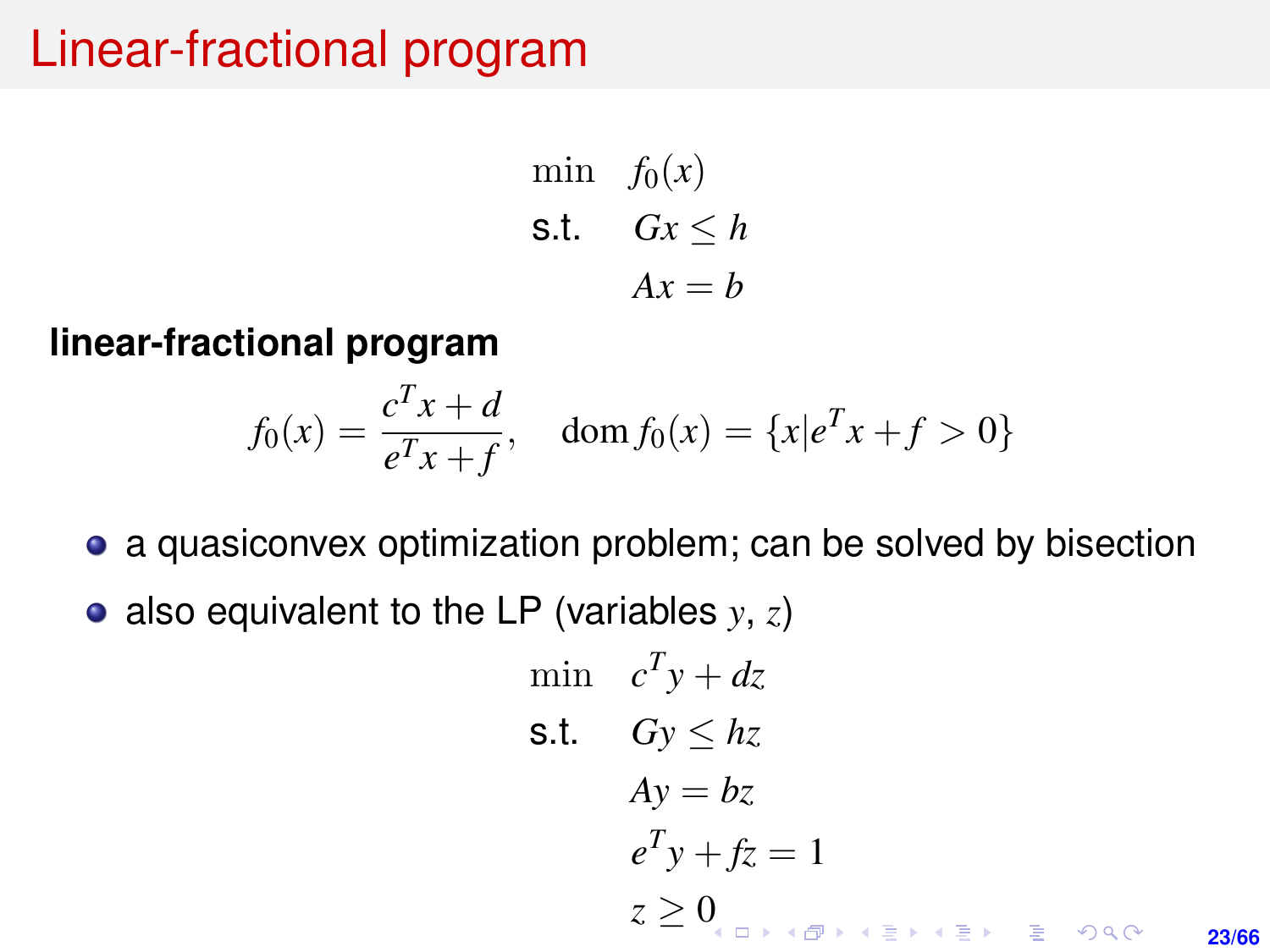## Quadratic program (QP)

$$
\begin{aligned}\n\text{min} \quad & (1/2)x^T P x + q^T x + r \\
\text{s.t.} \quad & Gx \le h \\
& Ax = b\n\end{aligned}
$$

- $P \in \mathbb{S}^n_+$  , so objective is convex quadratic
- minimize a convex quadratic function over a polyhedron • minimize a convex quadratic function over a polyhedron

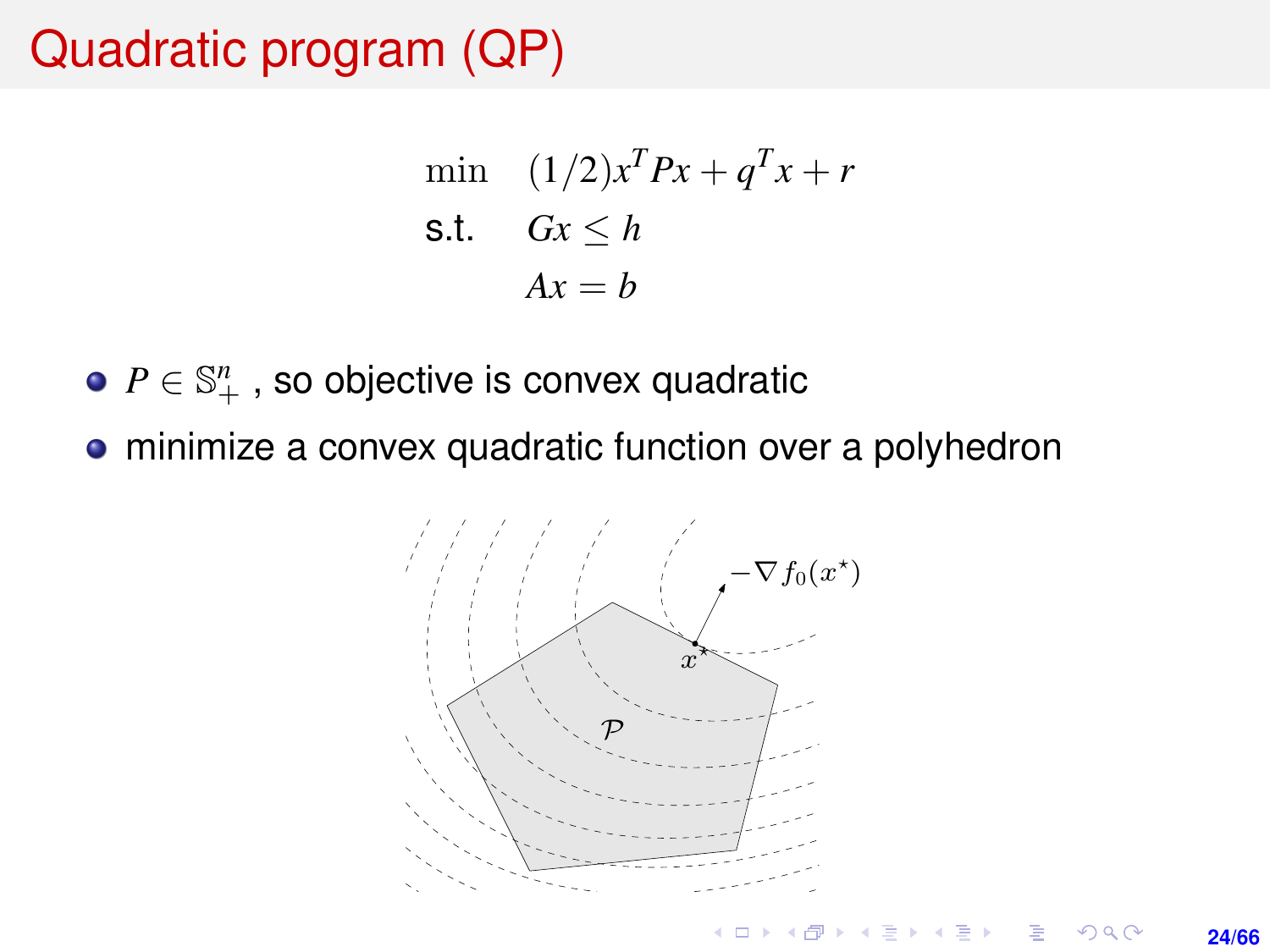## Examples

#### **least-squares**

$$
\min \quad \|Ax - b\|_2^2
$$

- analytical solution  $x^* = A^{\dagger}b$  ( $A^{\dagger}$  is pseudo-inverse)
- can add linear constraints,  $e.g., l \leq x \leq u$

#### **linear program with random cost**

$$
\begin{aligned}\n\min \quad & \bar{c}^T x + \gamma x^T \Sigma x = \mathbf{E} c^T x + \gamma \text{var}(c^T x) \\
\text{s.t.} \quad & Gx \le h, \quad Ax = b\n\end{aligned}
$$

- **•**  $c$  is random vector with mean  $\bar{c}$  and covariance  $\Sigma$
- hence,  $c^T x$  is random variable with mean  $\bar{c}^T x$  and variance  $x^T \Sigma x$
- $\gamma > 0$  is risk aversion parameter; controls the trade-off between expected cost and variance (risk)।<br>Internet (III) (III) III) (III)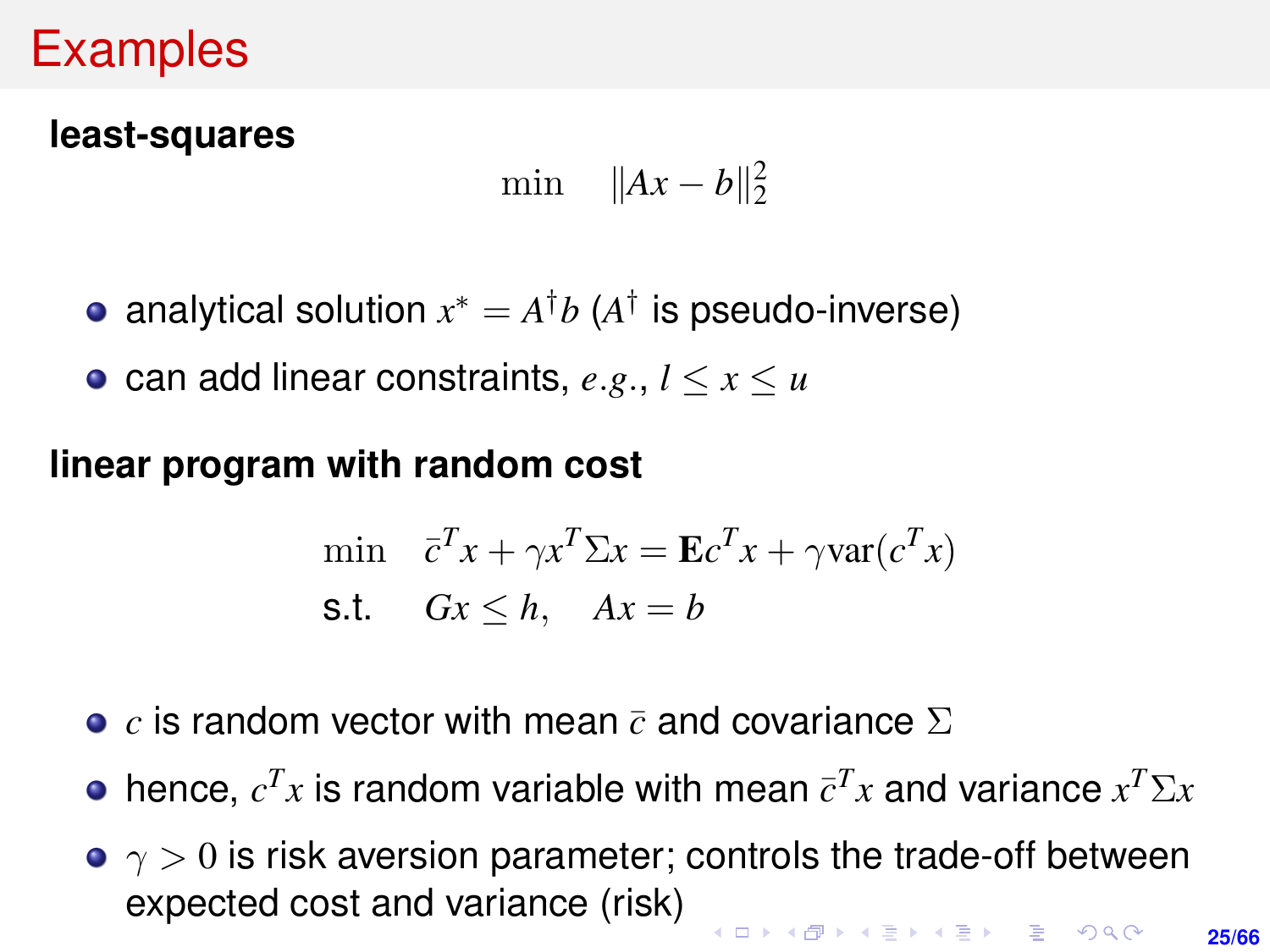## <span id="page-25-0"></span>Quadratically constrained quadratic program (QCQP)

min (1/2)
$$
x^T P_0 x + q_0^T x + r_0
$$
  
\n**s.t.** (1/2) $x^T P_i x + q_i^T x + r_i \le 0$ ,  $i = 1, ..., m$   
\n $Ax = b$ 

## $P_i \in \mathbb{S}^n_+$  ; objective and constraints are convex quadratic

if  $P_1, ..., P_m \in \mathbb{S}_{++}^n$ , feasible region is intersection of  $m$  ellipsoids and an affine set

**26/66**

**KORKARK A BIK BIKA A GA A GA A GA A BIKA A BIKA A BIKA A BIKA A BIKA A BIKA A BIKA A BIKA A BIKA A BIKA A BIKA**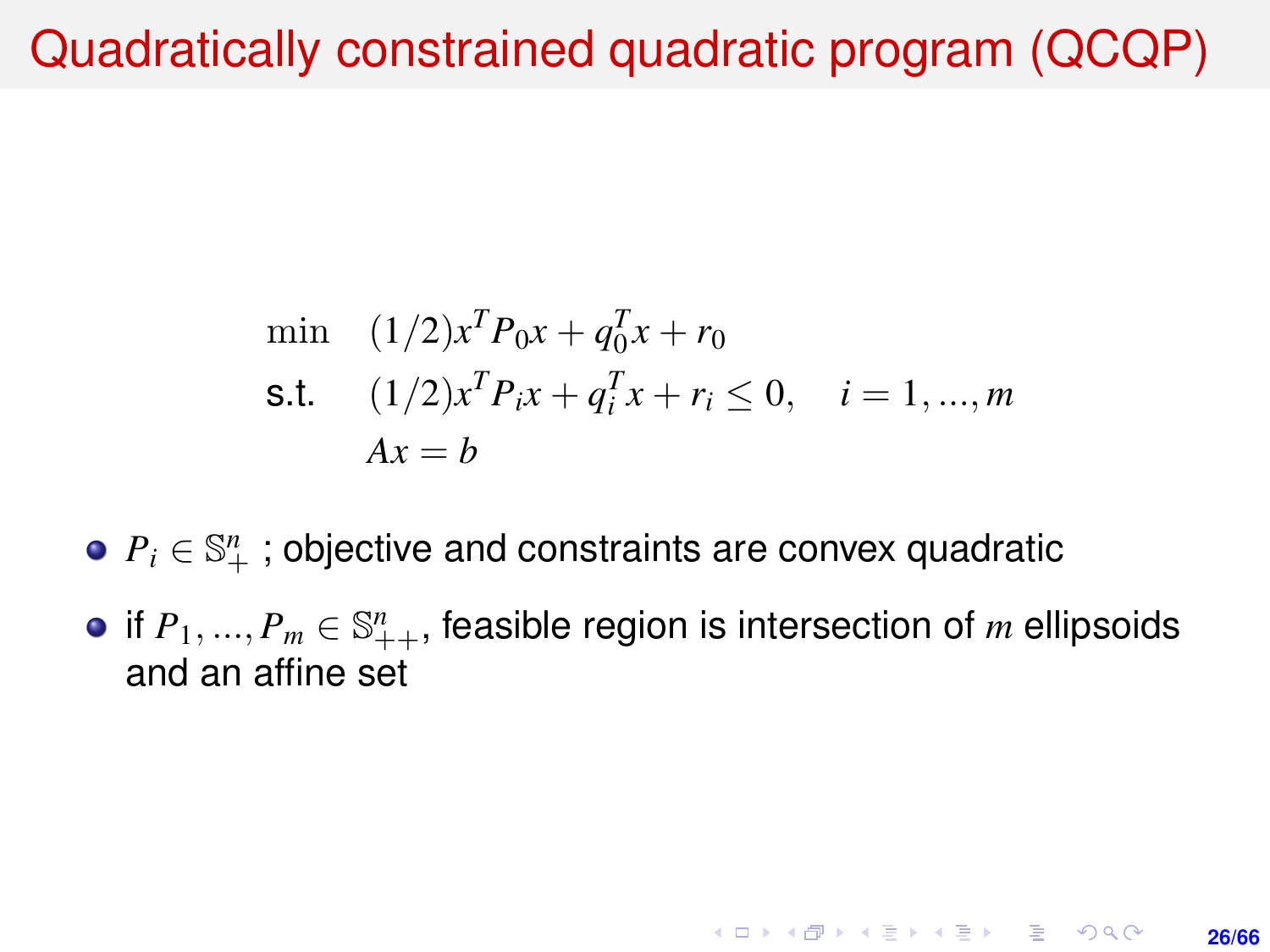## <span id="page-26-0"></span>Generalized inequality constraints

#### **convex problem with generalized inequality constraints**

min 
$$
f_0(x)
$$
  
\n**s.t.**  $f_i(x) \leq K_i, 0, \quad i = 1, ..., m$   
\n $Ax = b$ 

 $f_0: \mathbb{R}^n \rightarrow \mathbb{R}$  convex;  $f_i: \mathbb{R}^n \rightarrow \mathbb{R}^{k_i}$   $K_i$ -convex w.r.t. proper cone  $K_i$ 

**•** same properties as standard convex problem (convex feasible set, local optimum is global, etc.)

**conic form problem**: special case with affine objective and constraints

$$
\begin{aligned}\n\min \quad & c^T x \\
\text{s.t.} \quad & Fx + g \preceq_K 0 \\
& Ax = b\n\end{aligned}
$$

extends linear programming (*K* = R *m* +) [to](#page-25-0) [no](#page-27-0)[n](#page-25-0)[p](#page-26-0)[ol](#page-27-0)[yh](#page-0-0)[e](#page-65-0)[dra](#page-0-0)[l](#page-65-0) [co](#page-0-0)[nes](#page-65-0)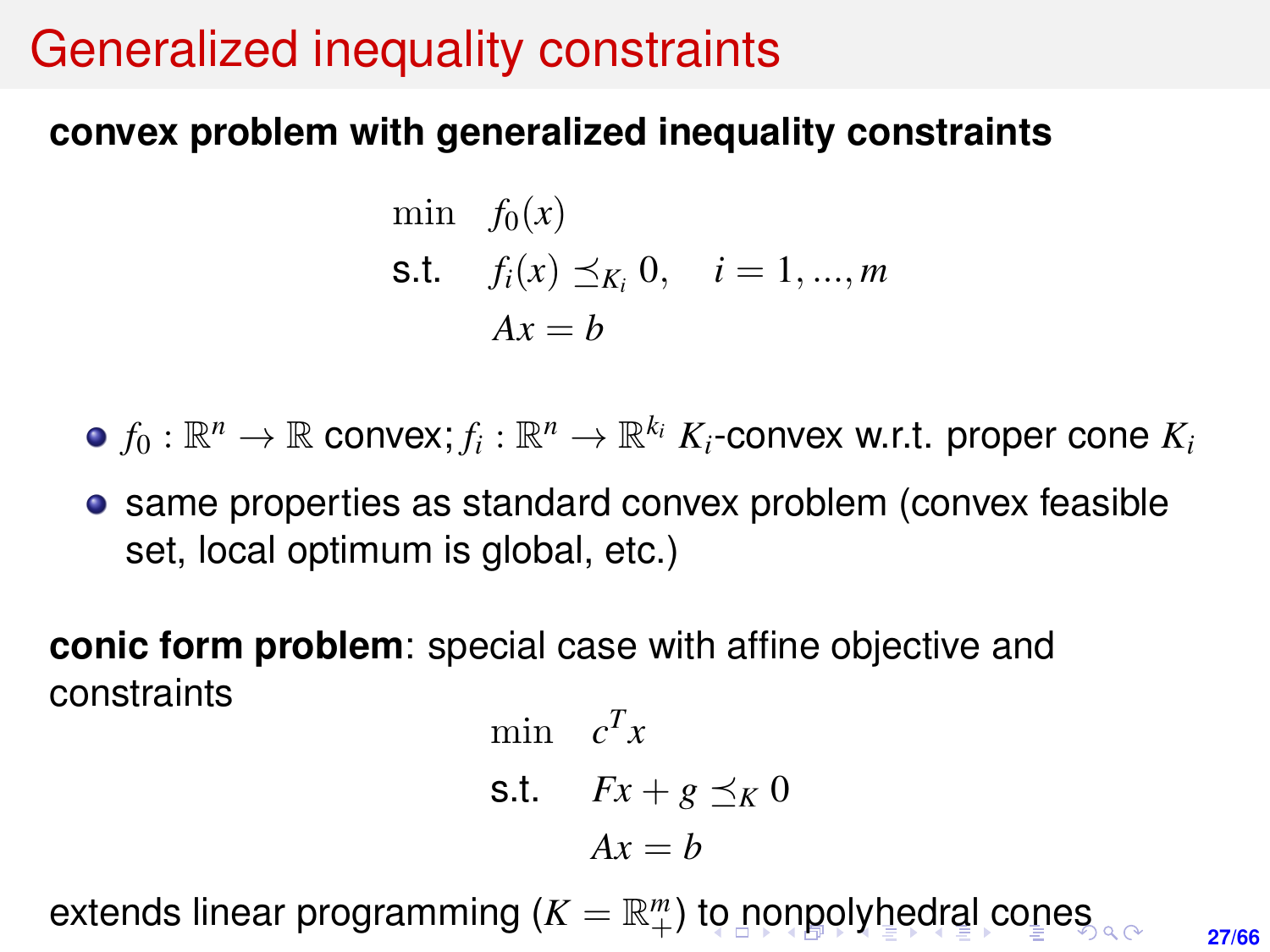## <span id="page-27-0"></span>Conic quadratic programming

second-order (quadratic) cone (SOC):

$$
Q = \left\{ x \in \mathbb{R}^{n+1} \mid ||\bar{x}||_2 \le x_1, \quad x = \begin{bmatrix} x_1 \\ \bar{x} \end{bmatrix} \right\}
$$

• rotated quadratic cone

$$
Q = \left\{ x \in \mathbb{R}^{n+1} \mid ||\bar{x}||_2^2 \le 2x_1x_2, x_1, x_2 \ge 0, \quad x = \begin{bmatrix} x_1 \\ x_2 \\ \bar{x} \end{bmatrix} \right\}
$$

rotated quadratic cone  $\|\bar{x}\|^2 \leq x_1x_2$ , where  $x_1, x_2 \geq 0$ , is equivalent to

$$
\left\| \binom{x_1 - x_2}{2\overline{x}} \right\| \leq x_1 + x_2
$$

**KORKARK KERKER DRAM 28/66**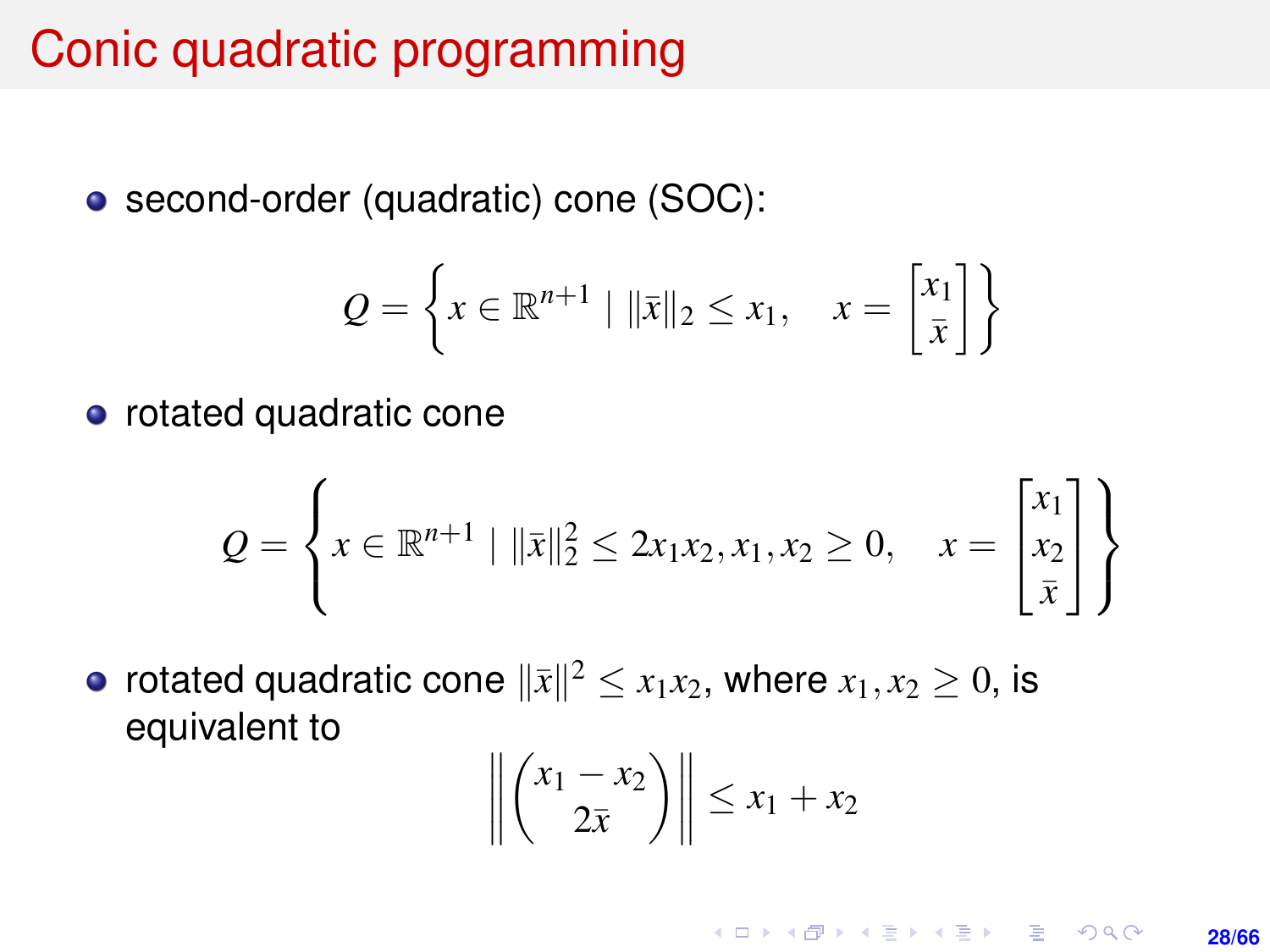## Second-order cone programming

$$
\min f^T x
$$
\n
$$
\text{s.t.} \quad \|A_i x + b_i\|_2 \le c_i^T x + d_i, \quad i = 1, ..., m
$$
\n
$$
Fx = g
$$

- $(A_i \in \mathbb{R}^{n_i \times n}, F \in \mathbb{R}^{p \times n})$ 
	- the inequalities:

 $(A_ix + b_i, c_i^T x + d_i) \in$  second-order cone in  $\mathbb{R}^{n_i+1}$ 

 $\bullet$  for  $n_i = 0$ , reduces to an LP; if  $c_i = 0$ , reduces to a QCQP

• more general than QCQP and LP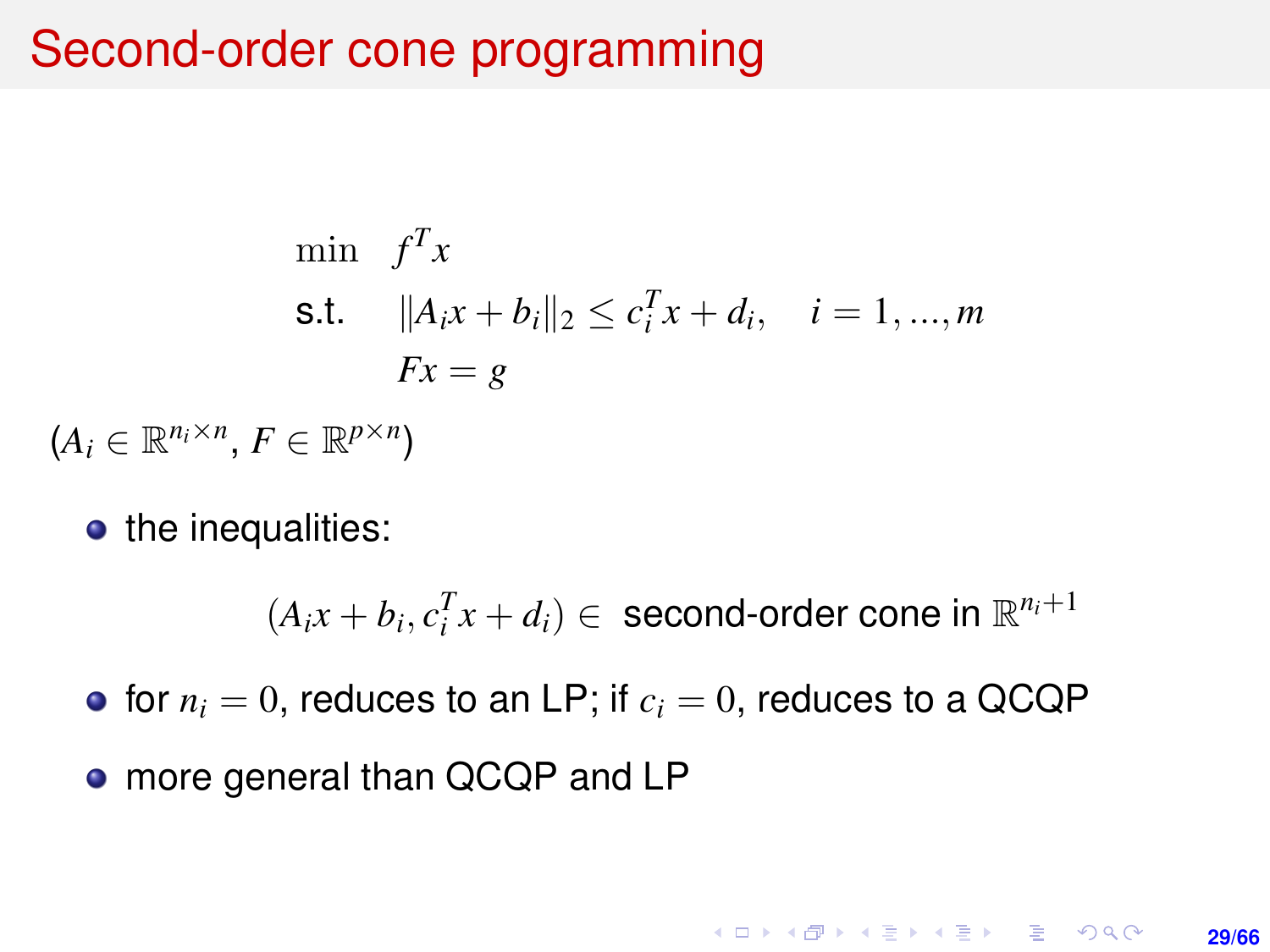## Quadratic Programming (QP)

min 
$$
q(x) = x^{\top}Qx + a^{\top}x + \beta
$$
 assume  $Q \succ 0, Q = Q^{\top}$   
s.t.  $Ax = b$   
 $x \ge 0$ 

• 
$$
q(x) = ||\bar{u}||^2 + \beta - \frac{1}{4}a^{\top}Q^{-1}a
$$
, where  $\bar{u} = Q^{1/2}x + \frac{1}{2}Q^{-1/2}a$ .

• equivalent SOCP

min 
$$
u_0
$$
  
\ns.t.  $\bar{u} = Q^{1/2}x + \frac{1}{2}Q^{-1/2}a$   
\n $Ax = b$   
\n $x \ge 0$ ,  $(u_0, \bar{u}) \succeq_Q 0$ 

K ロ X (日) X (日) X (日) X (日) X (日) X (日) X (日) X (日) X (日) X (日) X (日) **30/66**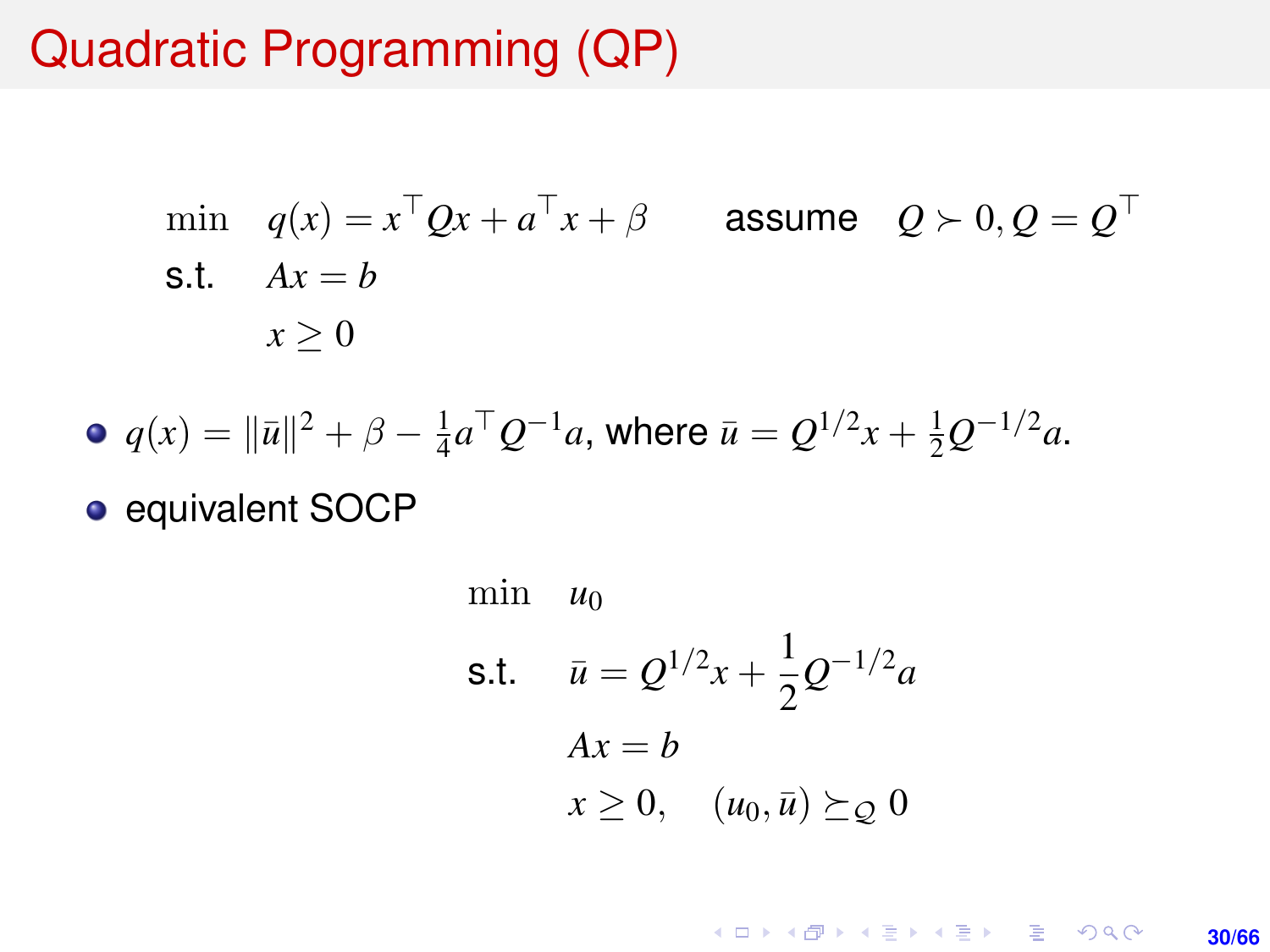#### Quadratic constraints

$$
q(x) = x^{\top}B^{\top}Bx + a^{\top}x + \beta \le 0
$$

is equivalent to

 $(u_0, \bar{u}) \succeq_{\mathcal{Q}} 0,$ 

where

$$
\bar{u} = \begin{pmatrix} Bx \\ \frac{a^{\top}x + \beta + 1}{2} \end{pmatrix} \quad \text{and } u_0 = \frac{1 - a^{\top}x - \beta}{2}
$$

K ロ X x (個) X x ミ X x ミ X = 3 → 5 × 0 × 0 × **31/66**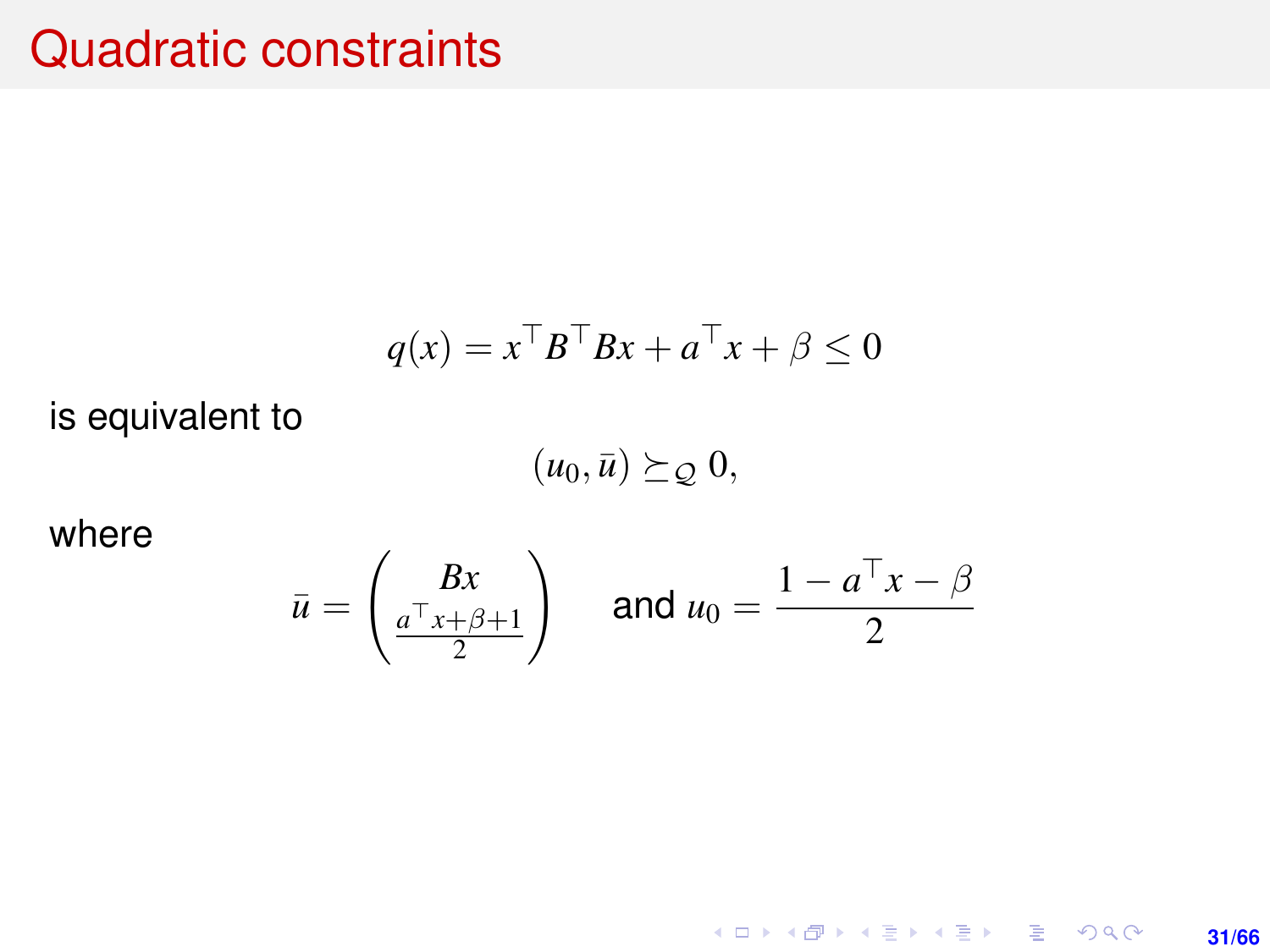#### Norm minimization problems

Let 
$$
\bar{v}_i = A_i x + b_i \in \mathbb{R}^{n_i}
$$
.  
\n•  $\min_x \sum_i ||\bar{v}_i||$  is equivalent to  
\n $\min_{i} \sum_i v_{i0}$   
\ns.t.  $\bar{v}_i = A_i x + b_i$   
\n $(v_{i0}, \bar{v}_i) \succeq_{\mathcal{Q}} 0$ 

•  $\min_{x}$   $\max_{1 \leq i \leq r} ||\bar{v}_i||$  is equivalent to

min *t* s.t.  $\bar{v}_i = A_i x + b_i$  $(t, \bar{v}_i) \succeq_{\mathcal{O}} 0$ 

> K ロ ▶ K @ ▶ K 할 ▶ K 할 ▶ ... 할 → 9 Q @ **32/66**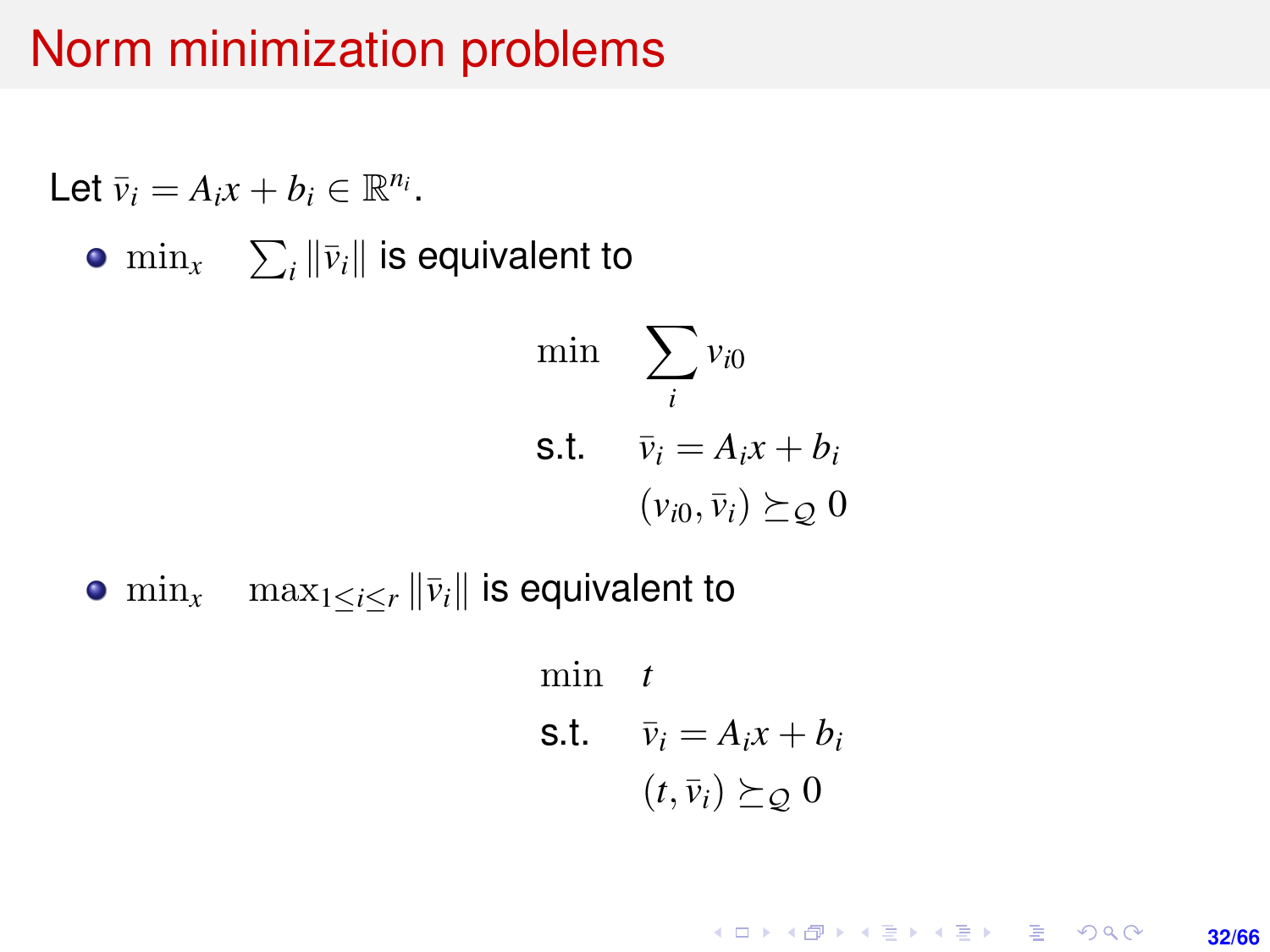## Norm minimization problems

Let  $\bar{v}_i = A_i x + b_i \in \mathbb{R}^{n_i}$ .

- $\bullet$   $\|\bar{v}_{[1]}\|, \ldots, \|\bar{v}_{[r]}\|$  are the norms  $\|\bar{v}_1\|, \ldots, \|\bar{v}_r\|$  sorted in nonincreasing order
- $\min_{x}$   $\sum_{i=1}^{k} \|\bar{v}_{[i]}\|$  is equivalent to

$$
\begin{aligned}\n\min \quad & \sum_{i=1}^{m} u_i + kt \\
\text{s.t.} \quad & \bar{v}_i = A_i x + b_i, \quad i = 1, \dots, m \\
& \|\bar{v}_i\| \le u_i + t, \quad i = 1, \dots, m \\
& u_i \ge 0, \quad i = 1, \dots, m\n\end{aligned}
$$

**KORKARK KERKER DRAM 33/66**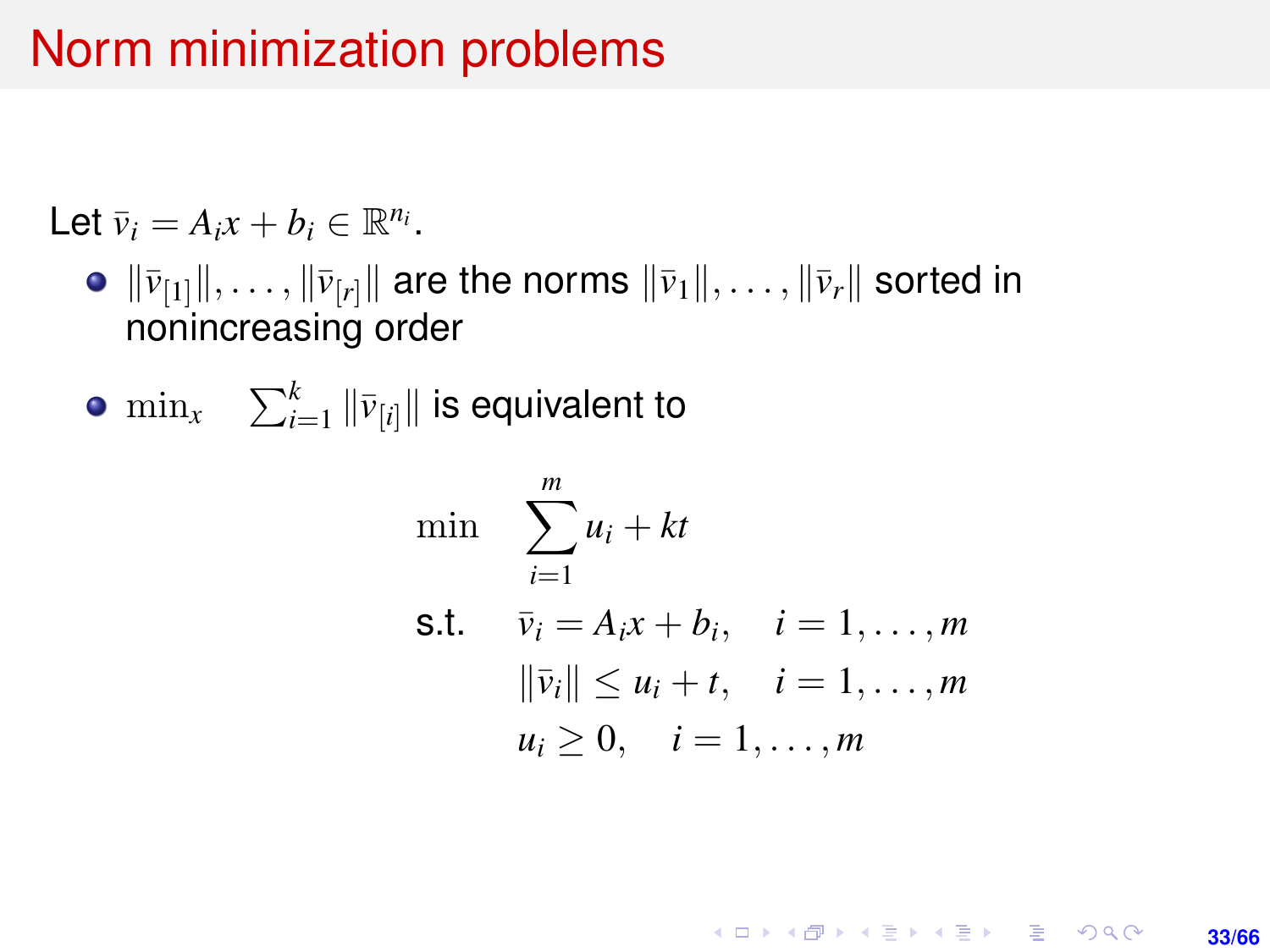#### Rotated Quadratic Cone

#### • Minimize the harmonic mean of positive affine functions

$$
\min \sum_{i} 1/(a_i^{\top} x + \beta_i), \text{ s.t. } a_i^{\top} x + \beta_i > 0
$$

is equivalent to

$$
\begin{aligned}\n\min \quad & \sum_{i} u_i \\
\text{s.t.} \quad & \bar{v}_i = a_i^\top x + \beta_i \\
& 1 \le u_i v_i \\
& u_i \ge 0\n\end{aligned}
$$

#### K ロ ▶ K @ ▶ K 할 ▶ K 할 ▶ 이 할 → 9 Q @ **34/66**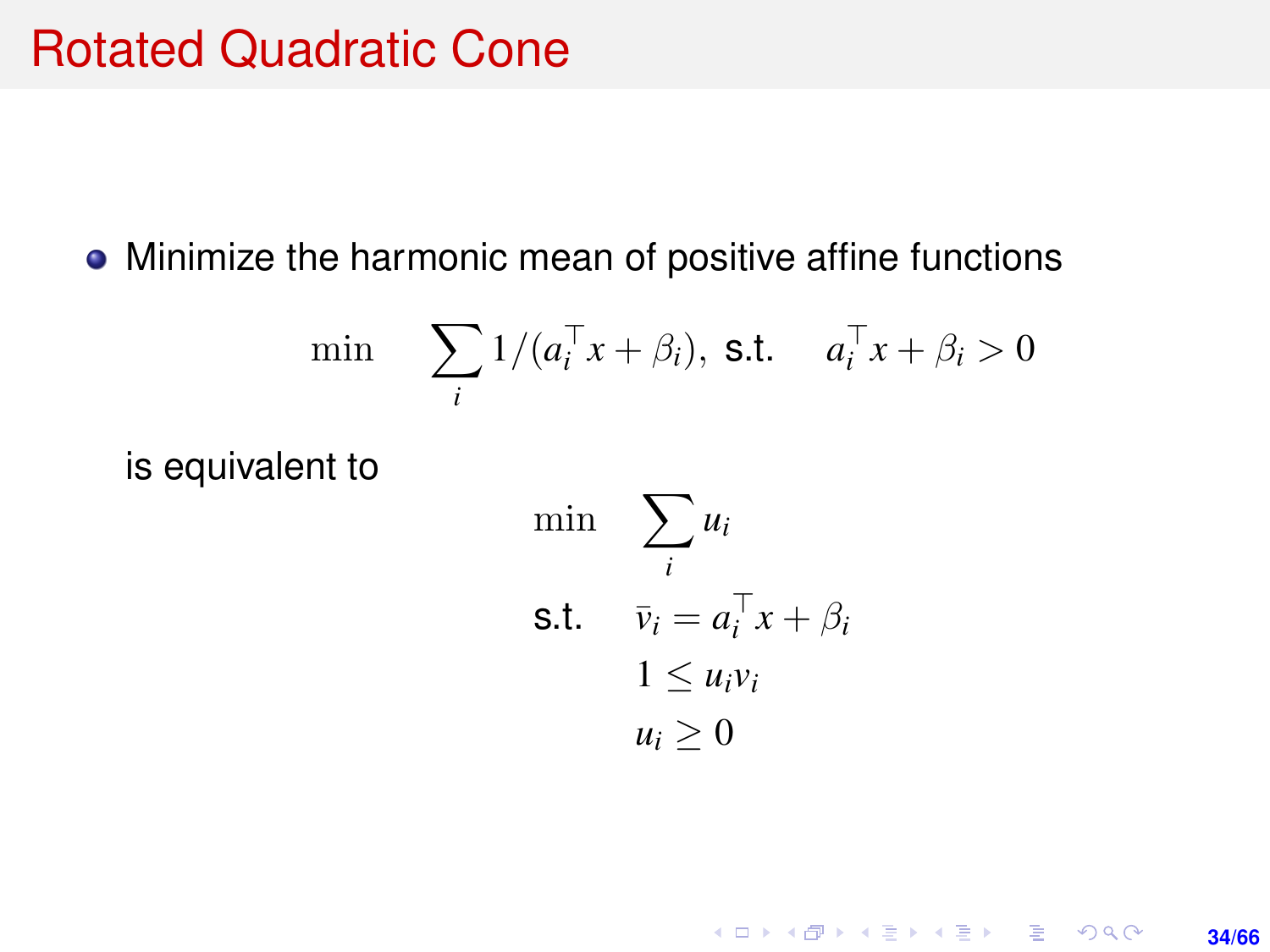• Logarithmic Tchebychev approximation

$$
\min_{x} \quad \max_{1 \leq i \leq r} \quad |\ln(a_i^\top x) - \ln b_i|
$$

Since  $|\ln(a_i^{\top} x) - \ln b_i| = \ln \max(a_i^{\top} x/b_i, b_i/a_i^{\top} x)$ , the problem is equivalent to

min t  
\ns.t. 
$$
1 \leq (a_i^\top x/b_i)t
$$
  
\n $a_i^\top x/b_i \leq t$   
\n $t \geq 0$ 

• Inequalities involving geometric means

$$
\left(\prod_{i=1}^n (a_i^\top x + b_i)\right)^{1/n} \ge t
$$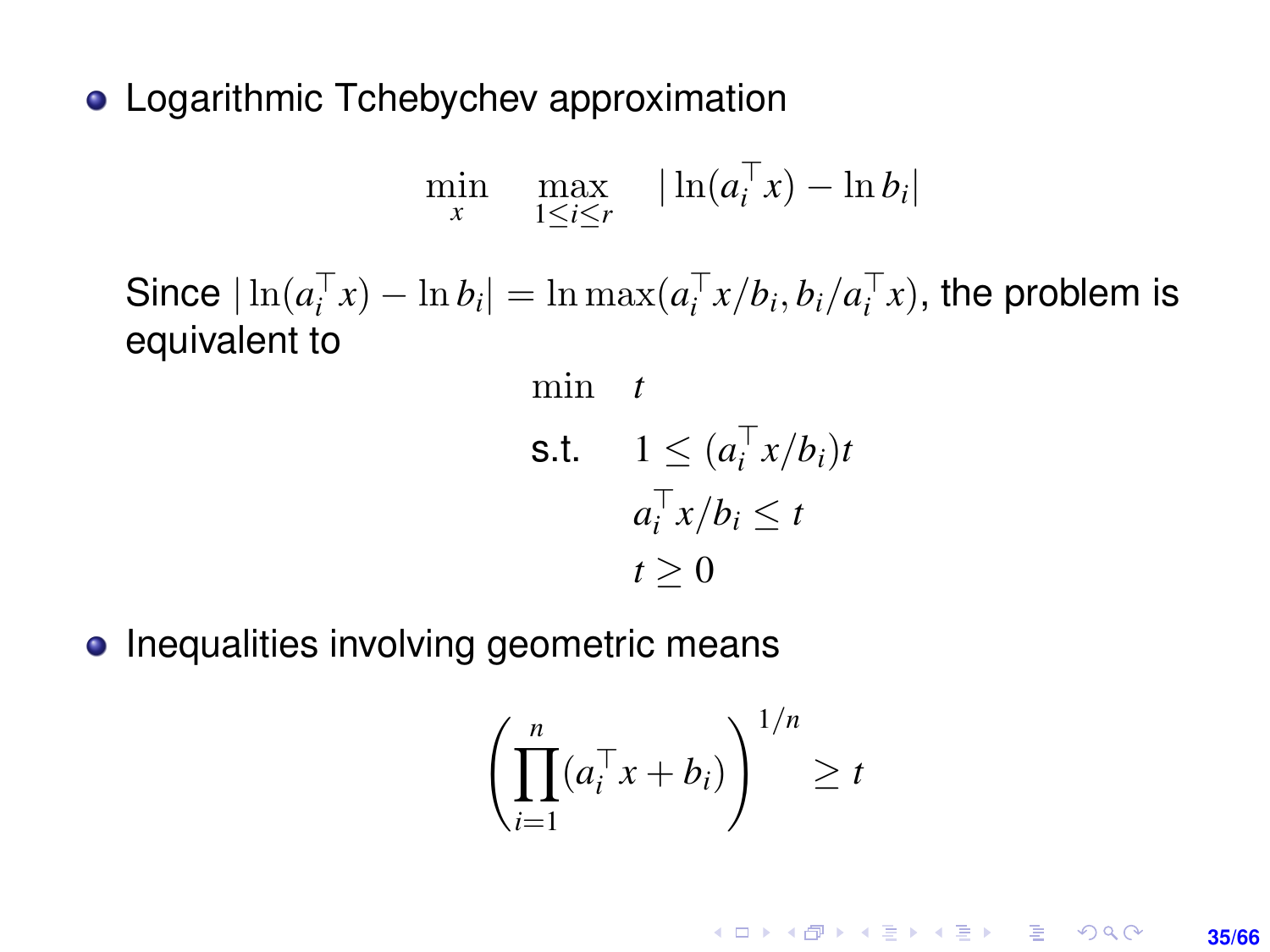#### <span id="page-35-0"></span> $n=4$

$$
\max \quad w_3
$$
\n
$$
\text{s.t.} \quad a_i^{\top} x - b_i \ge 0
$$
\n
$$
\max \prod_{i=1}^4 (a_i^{\top} x - b_i) \Longleftrightarrow \qquad \begin{array}{c} (a_1^{\top} x - b_1)(a_2^{\top} x - b_2) \ge w_1^2 \\ (a_3^{\top} x - b_3)(a_4^{\top} x - b_4) \ge w_2^2 \\ w_1 w_2 \ge w_3^2 \\ w_i \ge 0 \end{array}
$$

This can be extended to products of rational powers of affine functions

**36/66**

K ロ ▶ K @ ▶ K 할 ▶ K 할 ▶ ... 할 → 9 Q @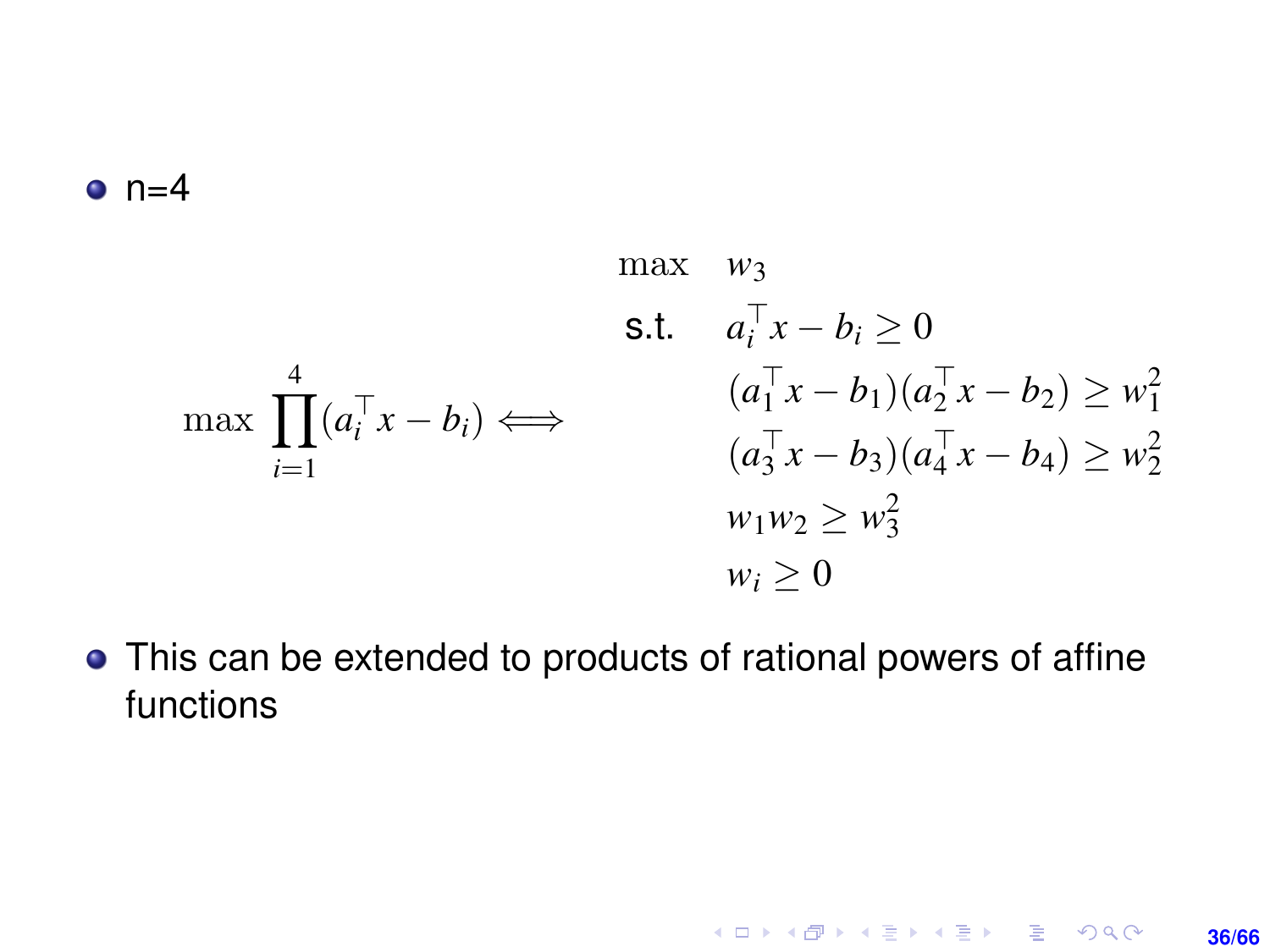## <span id="page-36-0"></span>Robust linear programming

the parameters in LP are often uncertain

min  $c^{\top}x$ s.t.  $a_i^\top x \leq b_i$ 

There can be uncertainty in  $c, a_i, b$ .

two common approaches to handling uncertainty (in *a<sup>i</sup>* , for simplicity)

 $\bullet$  deterministic model: constraints must hold for all  $a_i \in \mathcal{E}_i$ 

$$
\begin{aligned}\n\min \quad & c^\top x \\
\text{s.t.} \quad & a_i^\top x \le b_i, \text{ for all } a_i \in \mathcal{E}_i\n\end{aligned}
$$

stochastic model: *a<sup>i</sup>* is random variable; constraints must hold with probability  $n$ 

$$
\begin{array}{ll}\n\min & c^{\top}x \\
\text{s.t.} & \text{prob}(a_i^{\top}x \le b_i) \ge \eta \\
\end{array}
$$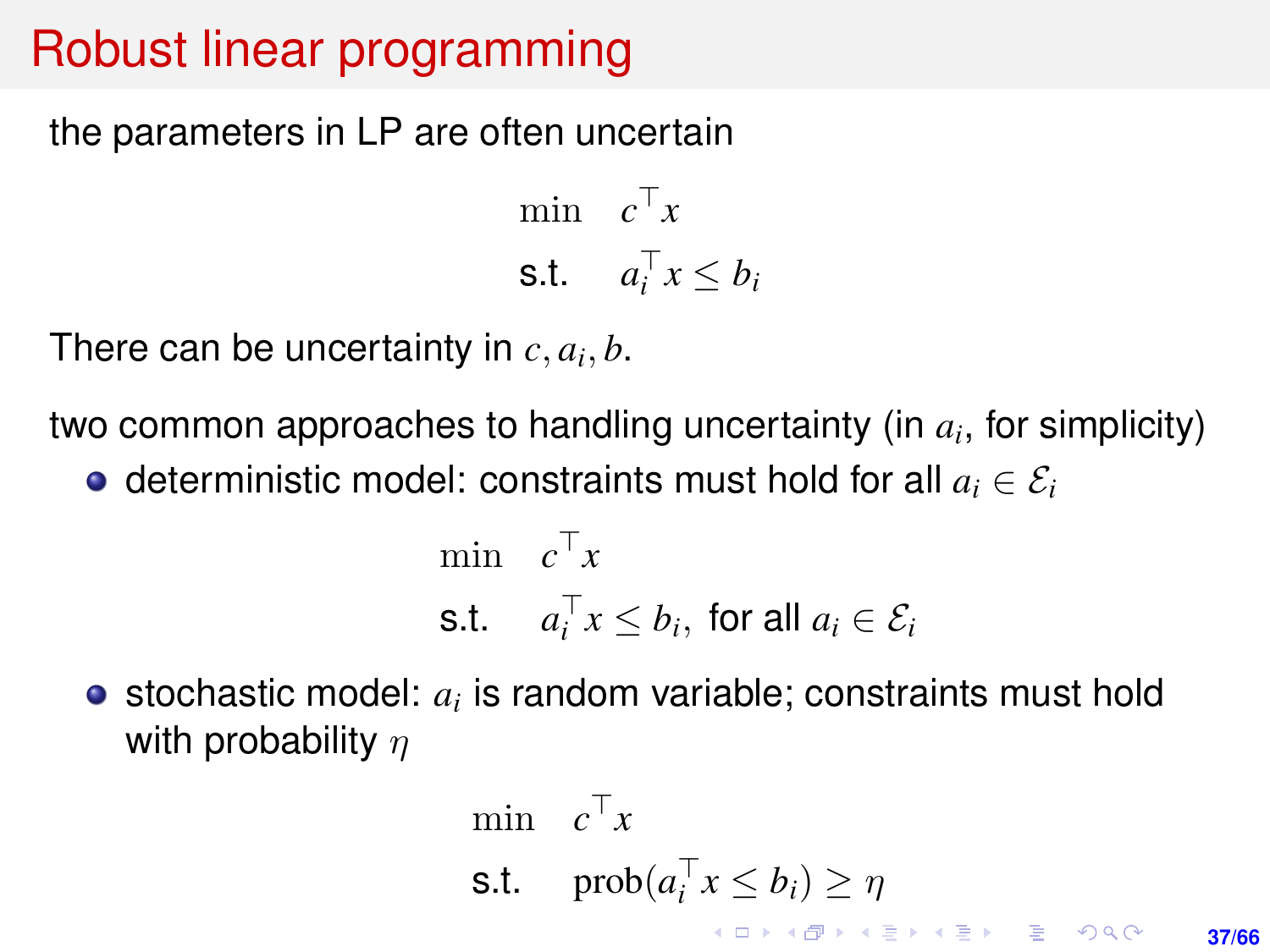#### <span id="page-37-0"></span>deterministic approach via SOCP

Choose an ellipsoid as  $\mathcal{E}_i$ :

$$
\mathcal{E}_i = \{\bar{a}_i + P_i u \mid ||u||_2 \le 1\}, \quad \bar{a}_i \in \mathbb{R}^n, P_i \in \mathbb{R}^{n \times n}
$$

**e** Robust LP

$$
\begin{aligned}\n\min \quad & c^{\top} x \\
\text{s.t.} \quad & a_i^{\top} x \le b_i, \text{ for all } a_i \in \mathcal{E}_i\n\end{aligned}
$$

is equivalent to the SOCP

$$
\begin{aligned}\n\min \quad & c^\top x \\
\text{s.t.} \quad & \bar{a}_i^\top x + \|P_i^\top x\|_2 \le b_i\n\end{aligned}
$$

since

$$
\sup_{\|u\|_2\leq 1} (\bar{a}_i + P_i u)^{\top} x = \bar{a}_i^{\top} x + \|P_i^{\top} x\|_2
$$

K ロ ▶ K @ ▶ K 할 ▶ K 할 ▶ ... 할 → 9 Q @ **38/66**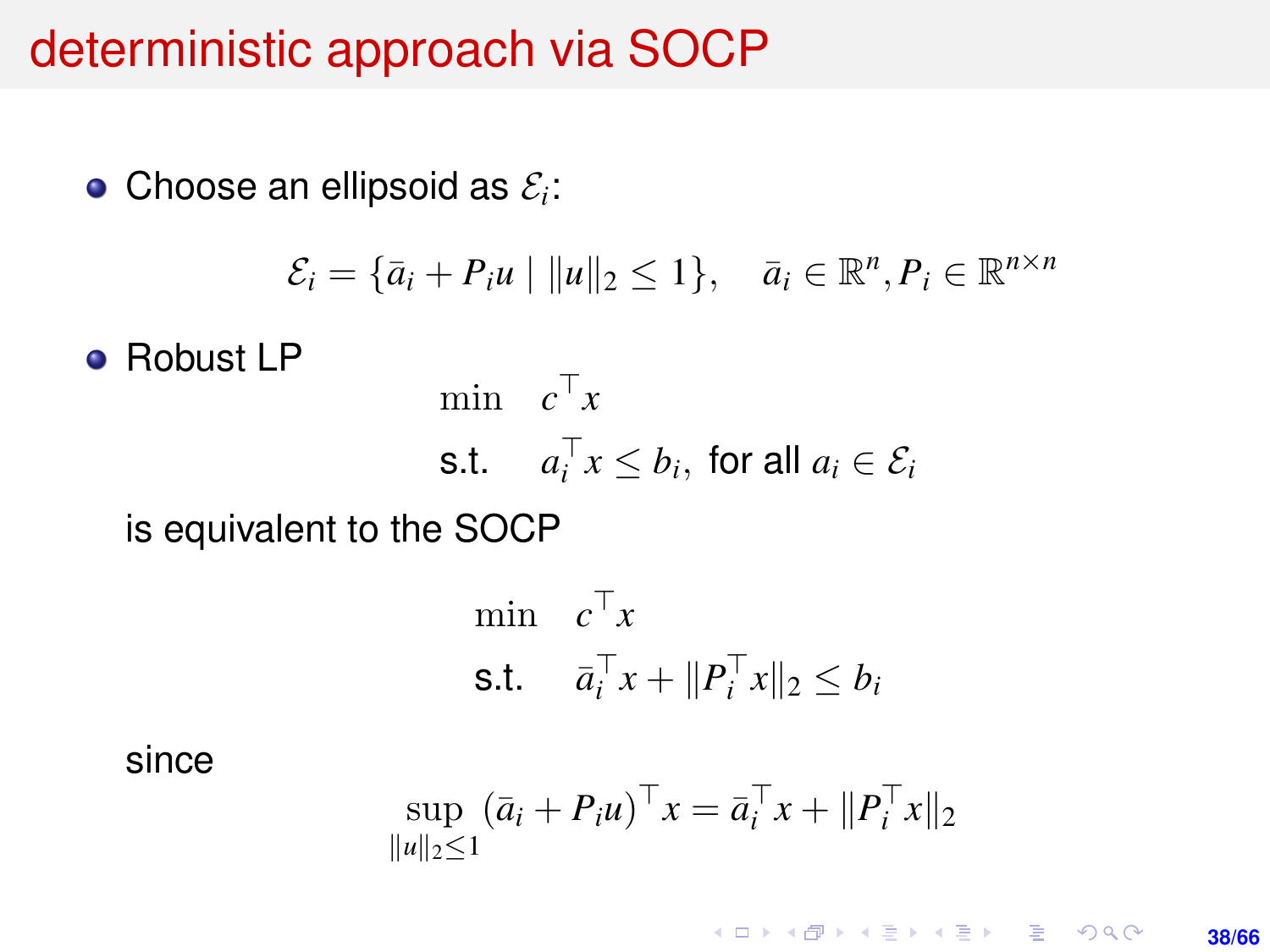## stochastic approach via SOCP

- $a_i$  is Gaussian with mean  $\bar{a}_i$ , covariance  $\Sigma_i$  (  $a_i \sim \mathcal{N}(\bar{a}_i, \Sigma_i)$
- $a_i^\top x$  is Gaussian r.v. with mean  $\bar{a}_i^\top x$ , variance  $x^\top \Sigma_i x$ ; hence

$$
\text{prob}(a_i^\top x \le b_i) = \Phi\left(\frac{b_i - \bar{a}_i^\top x}{\|\Sigma^{1/2} x\|_2}\right)
$$

where 
$$
\Phi(x) = (1/\sqrt{2\pi}) \int_{-\infty}^{x} e^{-t^2/2} dt
$$
 is CDF of  $\mathcal{N}(0, 1)$ 

• robust LP

$$
\begin{aligned}\n\min \quad & c^\top x \\
\text{s.t.} \quad & \text{prob}(a_i^\top x \le b_i) \ge \eta\n\end{aligned}
$$

is equivalent to the SOCP

$$
\begin{aligned}\n\min \quad & c^\top x \\
\text{s.t.} \quad & \bar{a}_i^\top x + \Phi^{-1}(\eta) \|\Sigma^{1/2} x\|_2 \le b_i \\
& \text{for all } x \in \mathbb{R} \text{ and } \bar{a} \in \mathbb{R} \text{ and } \bar{a} \in \mathbb{R} \text{ and } \bar{a} \in \mathbb{R} \text{ and } \bar{a} \in \mathbb{R} \text{ and } \bar{a} \in \mathbb{R} \text{ and } \bar{a} \in \mathbb{R} \text{ and } \bar{a} \in \mathbb{R} \text{ and } \bar{a} \in \mathbb{R} \text{ and } \bar{a} \in \mathbb{R} \text{ and } \bar{a} \in \mathbb{R} \text{ and } \bar{a} \in \mathbb{R} \text{ and } \bar{a} \in \mathbb{R} \text{ and } \bar{a} \in \mathbb{R} \text{ and } \bar{a} \in \mathbb{R} \text{ and } \bar{a} \in \mathbb{R} \text{ and } \bar{a} \in \mathbb{R} \text{ and } \bar{a} \in \mathbb{R} \text{ and } \bar{a} \in \mathbb{R} \text{ and } \bar{a} \in \mathbb{R} \text{ and } \bar{a} \in \mathbb{R} \text{ and } \bar{a} \in \mathbb{R} \text{ and } \bar{a} \in \mathbb{R} \text{ and } \bar{a} \in \mathbb{R} \text{ and } \bar{a} \in \mathbb{R} \text{ and } \bar{a} \in \mathbb{R} \text{ and } \bar{a} \in \mathbb{R} \text{ and } \bar{a} \in \mathbb{R} \text{ and } \bar{a} \in \mathbb{R} \text{ and } \bar{a} \in \mathbb{R} \text{ and } \bar{a} \in \mathbb{R} \text{ and } \bar{a} \in \mathbb{R} \text{ and } \bar{a} \in \mathbb{R} \text{ and } \bar{a} \in \mathbb{R} \text{ and } \bar{a} \in \mathbb{R} \text{ and } \bar{a} \in \mathbb{R} \text{ and } \bar{a} \in \mathbb{R} \text{ and } \bar{a} \in \mathbb{R} \text{ and } \bar{a} \in
$$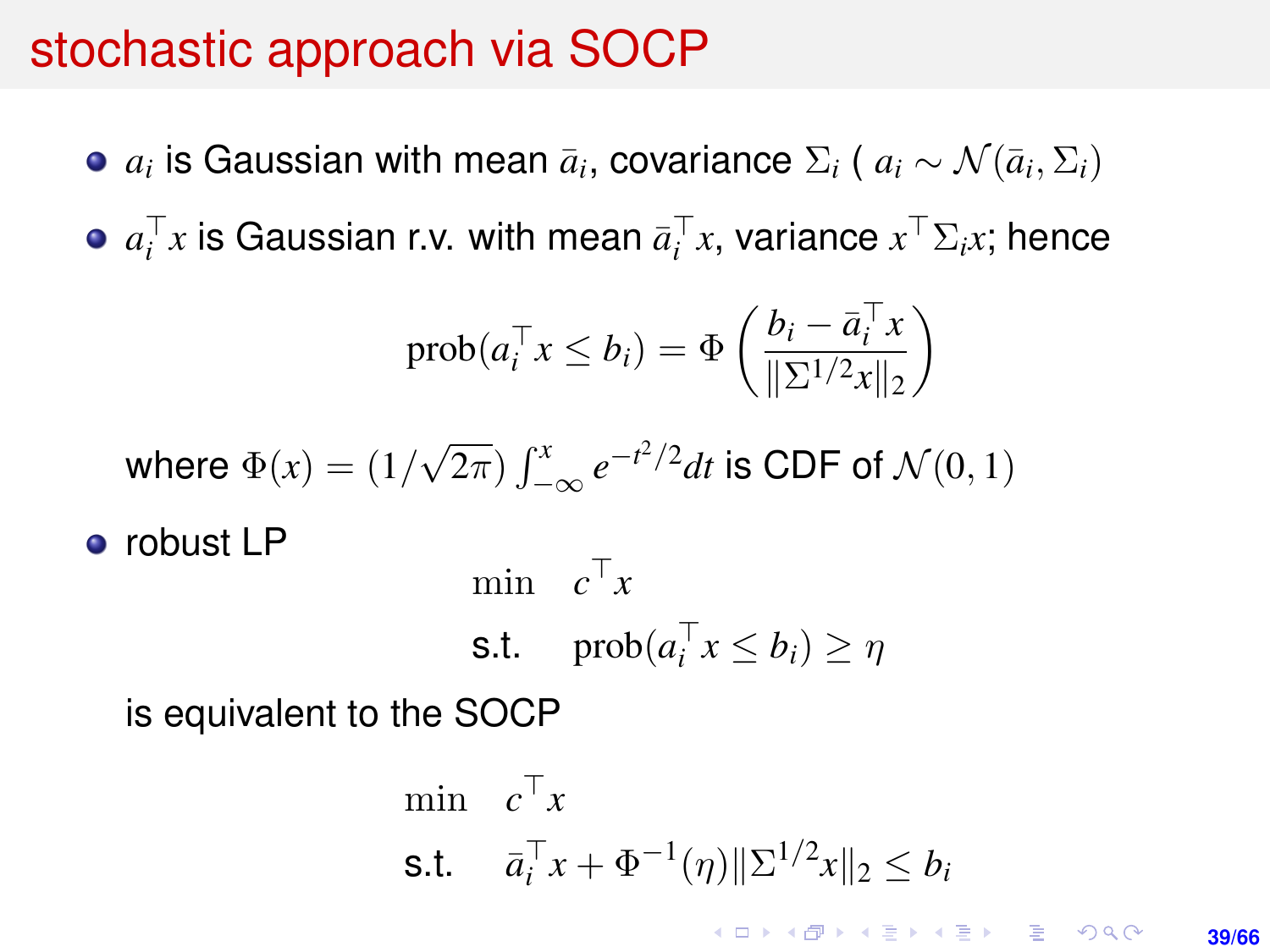#### Power cone

<https://docs.mosek.com/modeling-cookbook/powo.html> • For  $m < n$  and  $\alpha_1 + \cdots + \alpha_m = 1$ , the power cone is

$$
P_n^{\alpha_1,\cdots,\alpha_m} = \left\{ x \in \mathbb{R}^n \mid \Pi_{i=1}^m x_i^{\alpha_i} \ge \sqrt{\sum_{i=m+1}^n x_i^2}, \quad x_1, \cdots, x_m \ge 0 \right\}
$$

The left-hand side is the weighted geometric mean of the *x<sup>i</sup>* The boundary of  $P_3^{\alpha,1-\alpha}$  $a^{(0)}_3$  for  $\alpha = 0.1, 0.2, 0.35, 0.5$ 

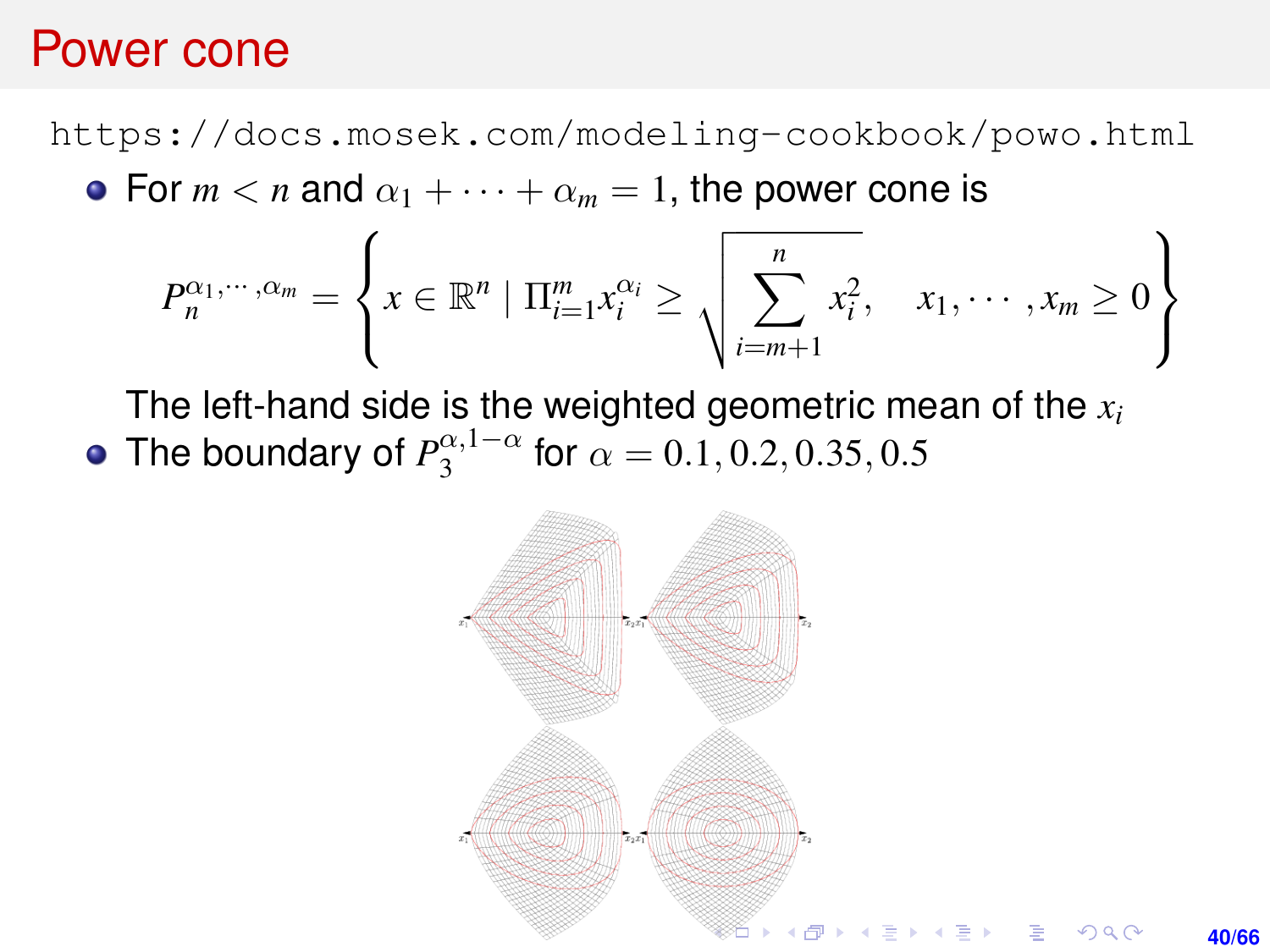## Examples of power cone:  $x^p$

powers: *x p*

for  $p > 1$ ,  $t \ge |x|^p$  is equivalent to  $t^{1/p} \ge |x|$ :

$$
t \ge |x|^p \Longleftrightarrow (t, 1, x) \in P_3^{1/p, 1-1/p}
$$

for  $0 < p < 1$ ,  $x^p$  is concave for  $x \ge 0$ :

$$
t \le |x|^p, x \ge 0 \Longleftrightarrow (x, 1, t) \in P_3^{p, 1-p}
$$

for  $p < 0$ ,  $x^p$  is convex for  $x > 0$ 

$$
t \ge |x|^p \Longleftrightarrow t^{1/(1-p)} x^{-p/(1-p)} \Longleftrightarrow (t, x, 1) \in P_3^{1/(1-p), -p/(1-p)}
$$

#### KORK ERKER ERKER **41/66**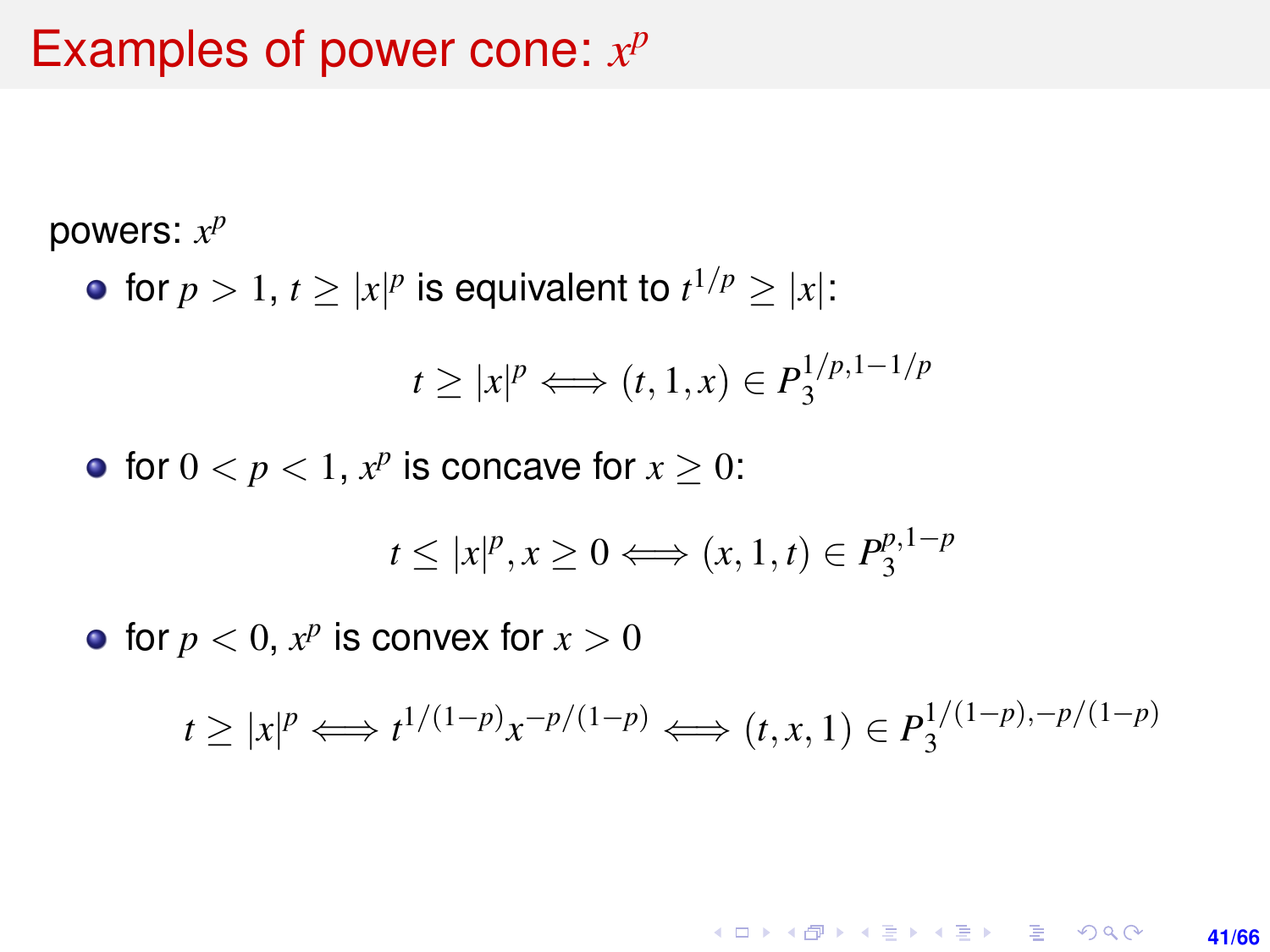#### Examples of power cone: *p*-norm

*p*-norm:  $||x||^p = \sum_i ||x_i|^p$ • *p*-norm cones for  $p > 1$ :

$$
\{(t,x)\in\mathbb{R}^{n+1}\mid t\geq||x||_p\}
$$

Since  $t \ge ||x||_p$  can be written as  $t \ge \sum_i |x_i|^p / t^{p-1}$ , we obtain:

$$
r_i t^{p-1} \ge |x_i|^p \quad (i.e., (r_i, t, x_i) \in P_3^{1/p, 1-1/p}))
$$

$$
\sum_i r_i = t
$$

• For  $0 \neq p < 1$ , we can consider:

$$
\{(t,x)\in\mathbb{R}^{n+1} \mid 0\leq t\leq (\sum x_i^p)^{1/p}, x_i\geq 0\}
$$

KO KARK KEK LE KORA **42/66**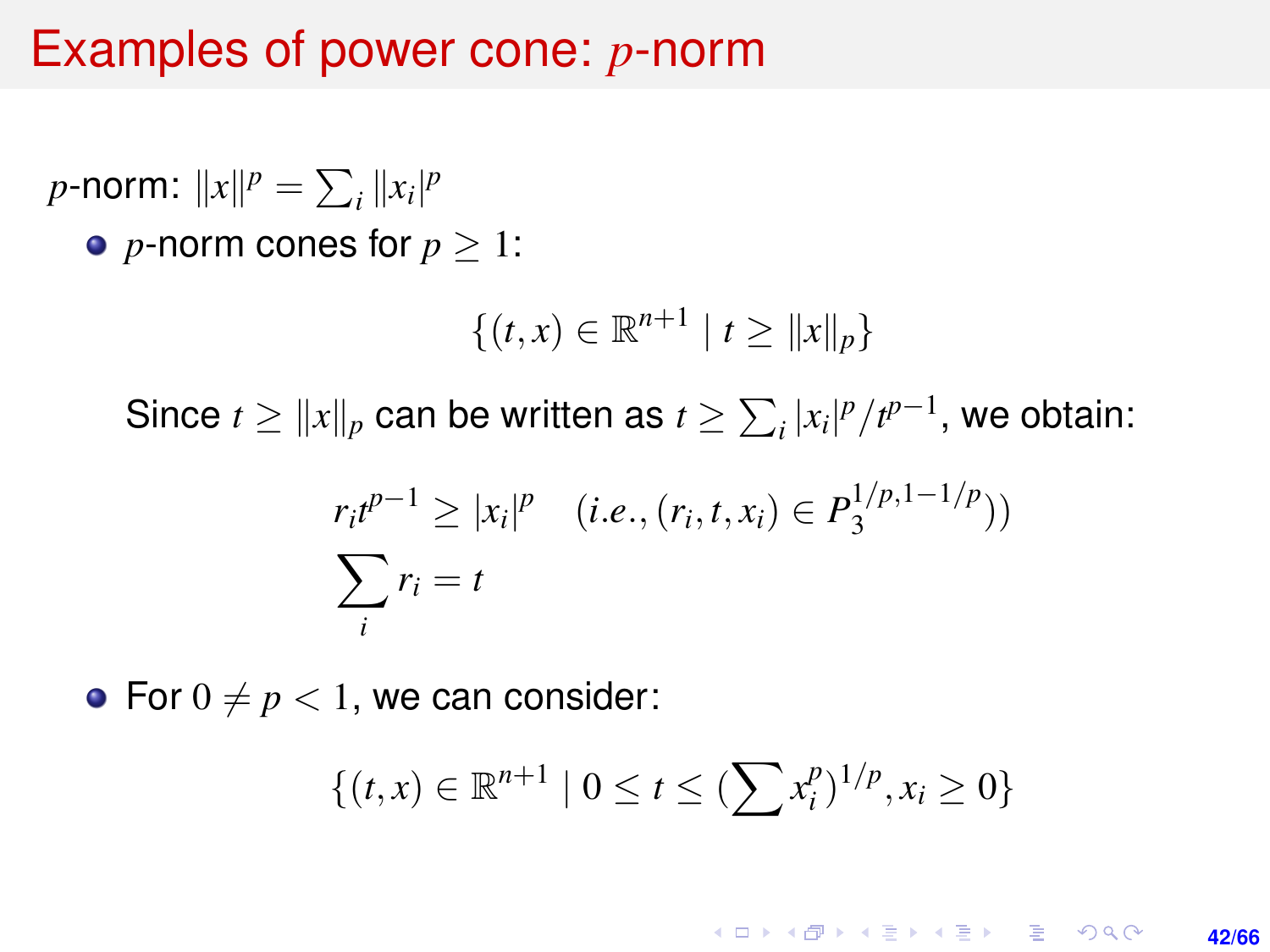## Splitting of general power cone

Consider the general power cone:  $\sum_i \alpha_i = 1$ ,

$$
P_{m+1}^{\alpha_1,\cdots,\alpha_m} = \{x \mid x_1^{\alpha_1}\cdots x_m^{\alpha_m} \geq |z|, x_1,\cdots,x_m \geq 0\}.
$$

Let  $s = \alpha_1 + \cdots + \alpha_{m-1}$ . we can split  $P_{m+1}^{\alpha_1, \cdots, \alpha_m}$  as

$$
x_1^{\alpha_1/s} \cdots x_m^{\alpha_m/s} \ge |t|, x_1, \cdots, x_{m-1} \ge 0
$$
  

$$
t^s x_m^{\alpha_m} \ge |z|, x_m \ge 0.
$$

Hence,  $P_{m+1}^{\alpha_1,\cdots,\alpha_m}$  can be expressed using two power cones  $P_m^{\alpha_1/s,\cdot,\alpha_{m-1}/s}$  and  $P_3^{s,\alpha_m}$  $3^{5,\alpha_m}$ .

• Proceeding by induction shows that it can be expressed the **basic three-dimensional cones**  $P_3^{\alpha,1-\alpha}$  $\frac{\alpha, 1-\alpha}{3}$ .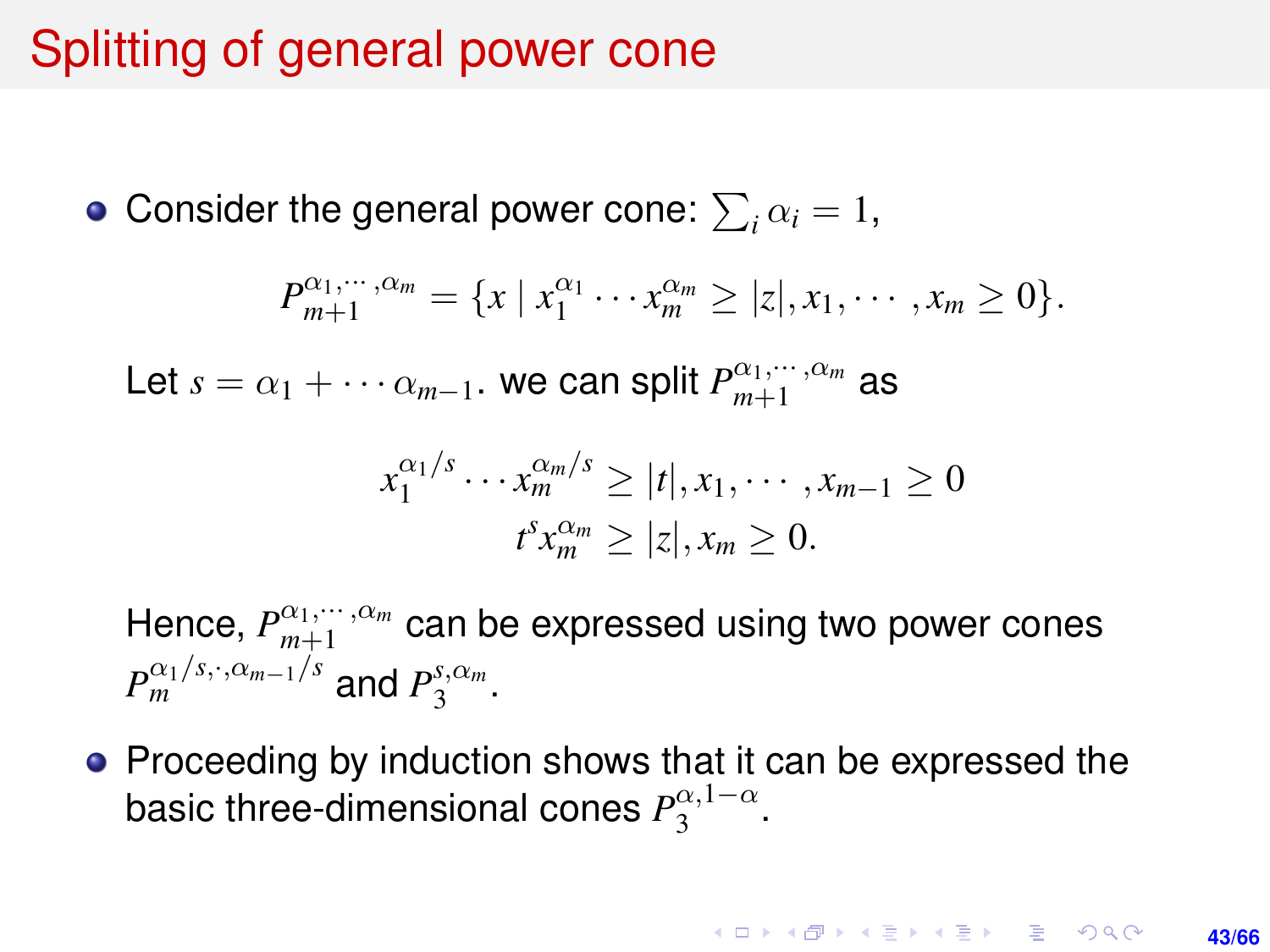## Non-homogenous constraints

• Consider 
$$
\sum_i \alpha_i < \beta
$$
 and  $\alpha_i > 0$  and

$$
x_1^{\alpha_1} x_2^{\alpha_2} \cdots x_m^{\alpha_m} \ge |z|^{\beta}, x_i \ge 0
$$

• equivalent to

$$
(x_1, x_2, \cdots, x_m, 1, z) \in P_{m+1}^{\alpha_1/\beta, \cdots, \alpha_m/\beta, s},
$$

where  $s = 1 - \sum_i \alpha_i / \beta$ 

K ロ ▶ K @ ▶ K 할 ▶ K 할 ▶ 이 할 → 9 Q @ **44/66**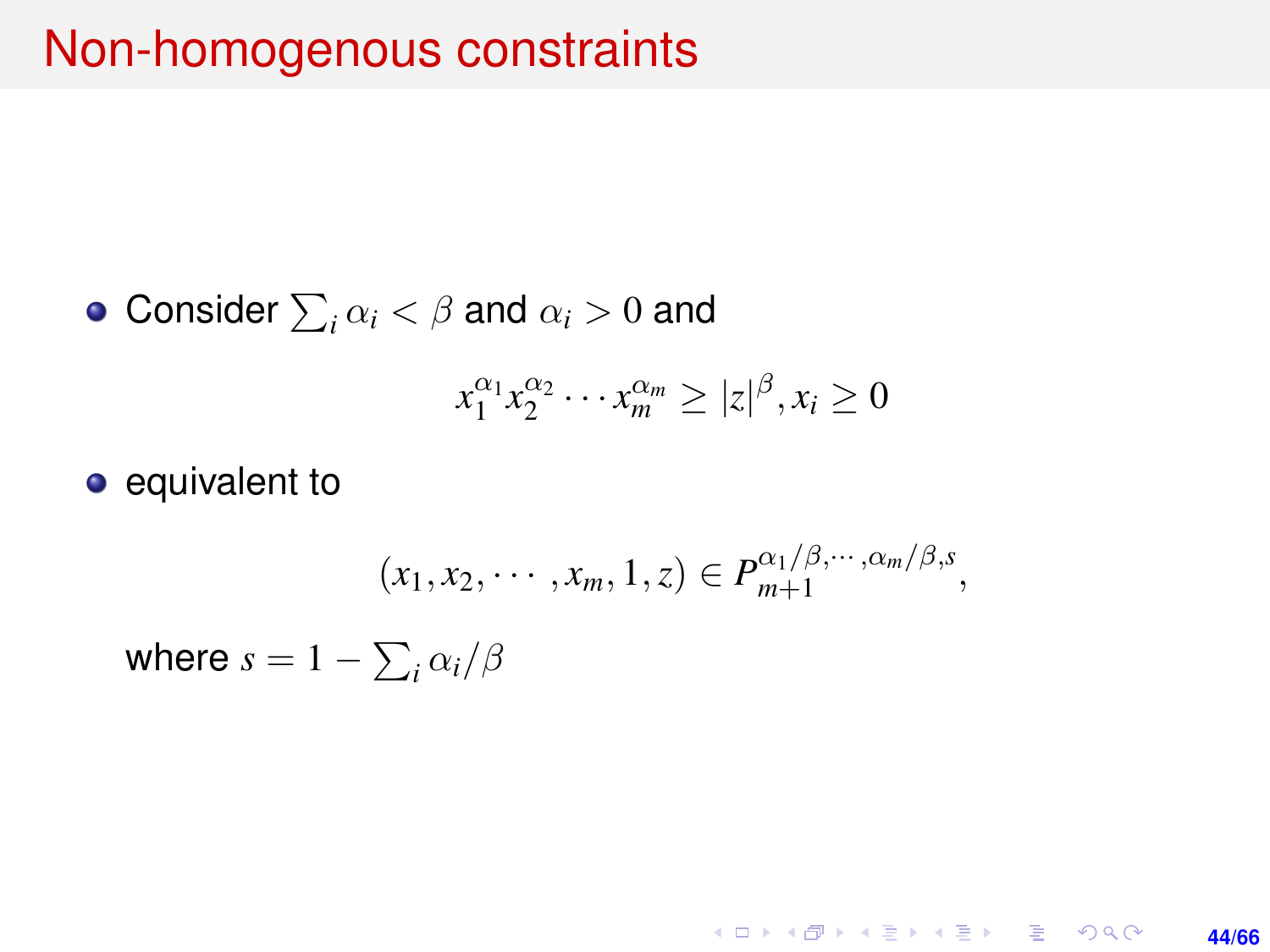## Exponential cone

<https://docs.mosek.com/modeling-cookbook/expo.html> The exponential cone is a convex subset of  $\mathbb{R}^3$  defined as

$$
K_{\exp} = \left\{ (x_1, x_2, x_3) \mid x_1 \ge x_2 e^{x_3/x_2}, x_2 > 0 \right\}
$$
  

$$
\cup \left\{ (x_1, 0, x_3) \mid x_1 \ge 0, x_3 \le 0 \right\}.
$$

It is the closure of the set of points which satisfy

$$
x_1 \ge x_2, x_2 e^{x_3/x_2}, x_1, x_2 > 0
$$

The boundary of the exponential cone. The red isolines are graphs of  $x_2 \rightarrow x_2 \log(x_1/x_2)$  for fixed  $x_1$ 

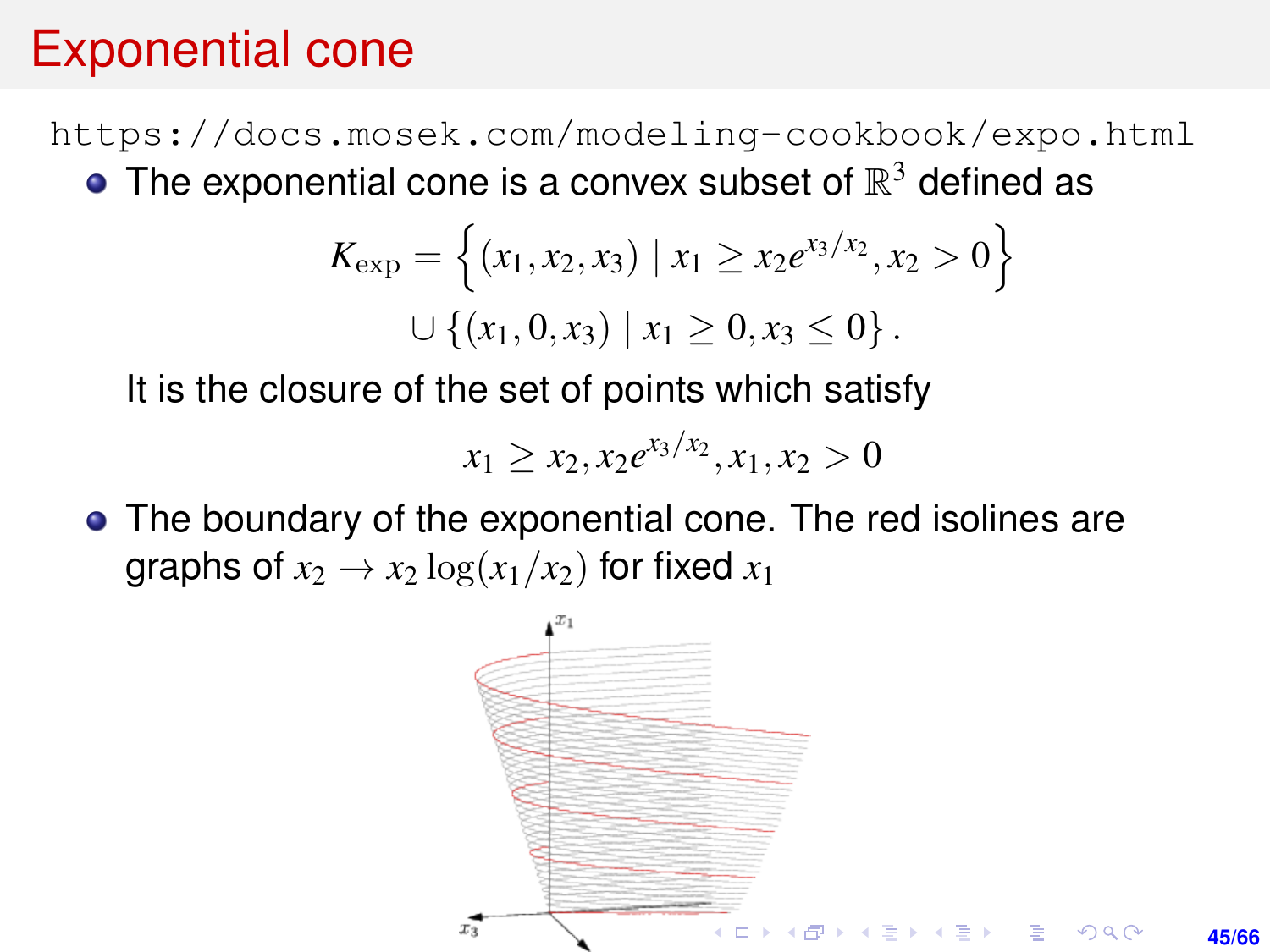#### Examples of exponential cone

- Exponential:  $t \ge e^x \Longleftrightarrow (t, 1, x) \in K_{\exp}$
- Logarithm:  $t < \log x \Longleftrightarrow (x, 1, t) \in K_{\text{exp}}$

**•** Entropy

$$
t \leq -x \log x \Longleftrightarrow t \leq x \log(1/x) \Longleftrightarrow (1, x, t) \in K_{\exp}
$$

• Relative entropy  $D(x, y) = x \log(x/y)$ 

$$
t \ge D(x, y) \Longleftrightarrow -t \le x \log(y/x) \Longleftrightarrow (y, x, -t) \in K_{\exp}
$$

• Softplus function

$$
t \geq \log(1 + e^x) \Longleftrightarrow e^{x-t} + e^{-t} \leq 1,
$$

can be written as

$$
u+v\leq 1,\,\,(u,1,x-t)\in K_{\mathrm{exp}},\,\,(\nu,1,-t)\in K_{\mathrm{exp}}
$$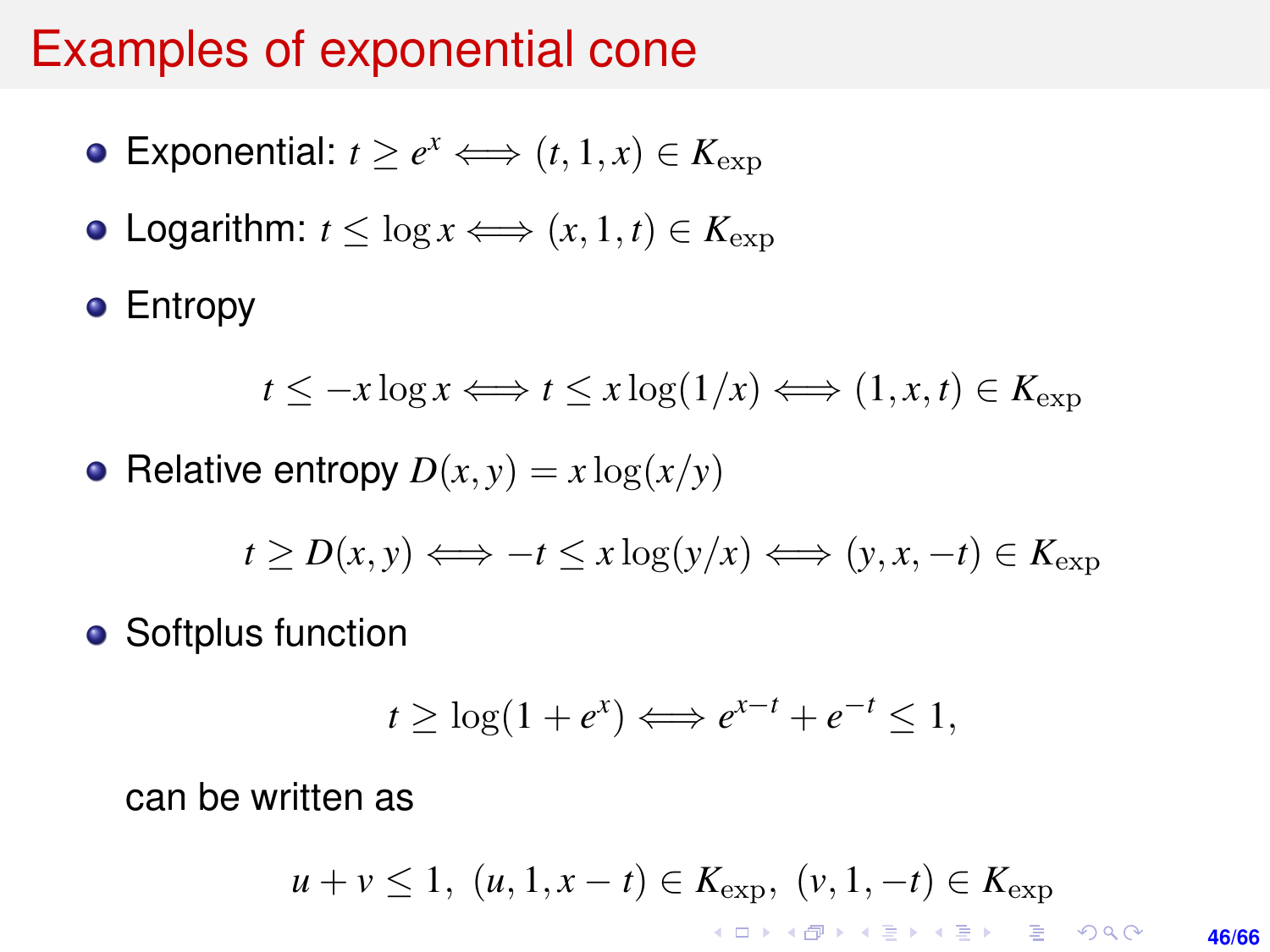#### Examples of exponential cone

#### **•** Log-sum-exp

$$
t \geq \log(e^{x_1} + \cdots + e^{x_n}) \Longleftrightarrow e^{x_1-t} + \cdots + e^{x_n-t} \leq 1
$$

can be written as

$$
\sum_{i} u_i \leq 1, \quad (u_i, 1, x_i - t) \in K_{\exp}, i = 1, \cdots, n
$$

**•** Log-sum-inv

$$
t \geq \log\left(1/x_1 + \cdots + 1/x_n\right), \quad x_i > 0
$$

can be written as

$$
t \geq \log(e^{y_1} + \cdots + e^{y_n})
$$
  $x_i \geq e^{-y_i}$ ,  $i = 1, \cdots, n$ .

#### K ロ ▶ K @ ▶ K 할 ▶ K 할 ▶ ... 할 → 9 Q @ **47/66**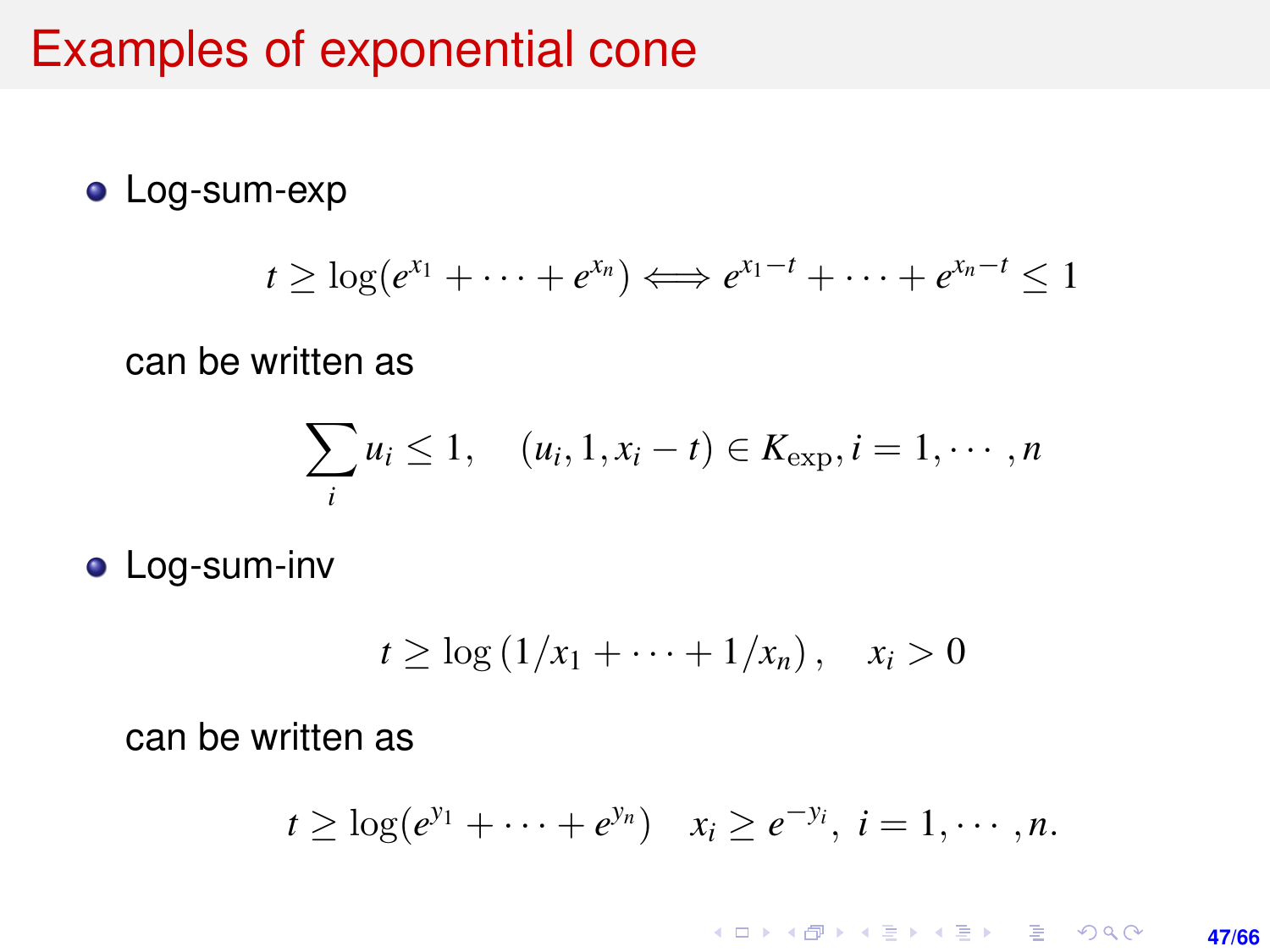#### Examples of exponential cone

• Arbitrary exponential: let  $a_i$  be arbitrary positive constants

$$
t \geq \alpha_1^{x_1} \alpha_2^{x_2} \cdots \alpha_n^{x_n}
$$

which can be written as

$$
t \ge \exp \sum_{i} x_i \log \alpha_i \Longleftrightarrow (t, 1, \sum_{i} x_i \log \alpha_i) \in K_{\exp}
$$

• Lambert W-function is the unique function satisfying

$$
W(x)e^{W(x)} = x.
$$

We have:

$$
\{(x,t) \mid 0 \le x, 0 \le t \le W(x)\} = \{(x,t) \mid x \ge te^t = te^{t^2/t}\}
$$

can be written as

$$
(x, t, u) \in K_{\exp} \quad (i.e., x \geq t \exp(u/t))
$$

$$
(1/2, u, t) \in Q \quad (i.e., u \geq t^2)
$$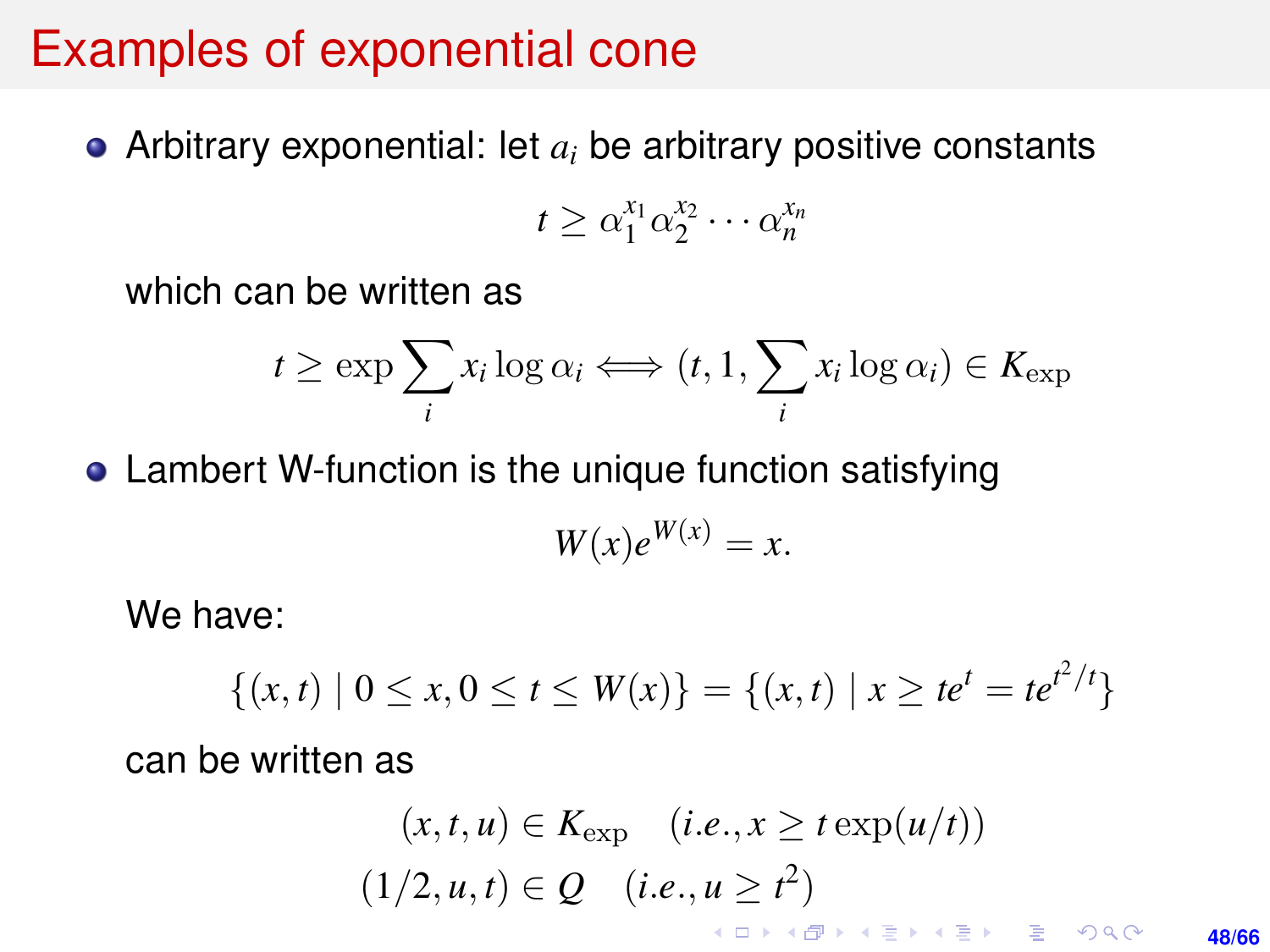#### <span id="page-48-0"></span>Geometric programming

monomial function:  $f(x) = cx_1^{\alpha_1}x_2^{\alpha_2}\cdots x_n^{\alpha_n}$  with  $c > 0$  and  $\alpha_i$  are arbitrary real numbers. Let  $x_j = e^{y_j}$ , then

$$
ce^{\alpha_1y_1}\cdots e^{\alpha_ny_n}=\exp(a^\top y+\log c)
$$

- A posynomial (positive polynomial) is a sum of monomials.
- A geometric program  $(GP): f_0, \cdots, f_m$  are posynomials:

$$
\min_{\begin{array}{l}\n\text{min} \quad f_0(x) \\
\text{s.t.} \quad f_i(x) \le 1, \quad i = 1, \dots, m, \\
x_j > 0, \quad j = 1, \dots, n.\n\end{array}\n\quad\n\Longleftrightarrow\n\begin{array}{l}\n\text{s.t. } \log(\sum_k \exp(a_{0,k}^T y) + \log c_{0,k})) \le t, \\
\log(\sum_k \exp(a_{i,k}^T y) + \log c_{i,k})) \le 0 \\
\log(\sum_k \exp(a_{i,k}^T y) + \log c_{i,k})) \le 0\n\end{array}
$$

min *t*

#### **KORKARK KERKER DRAM 49/66**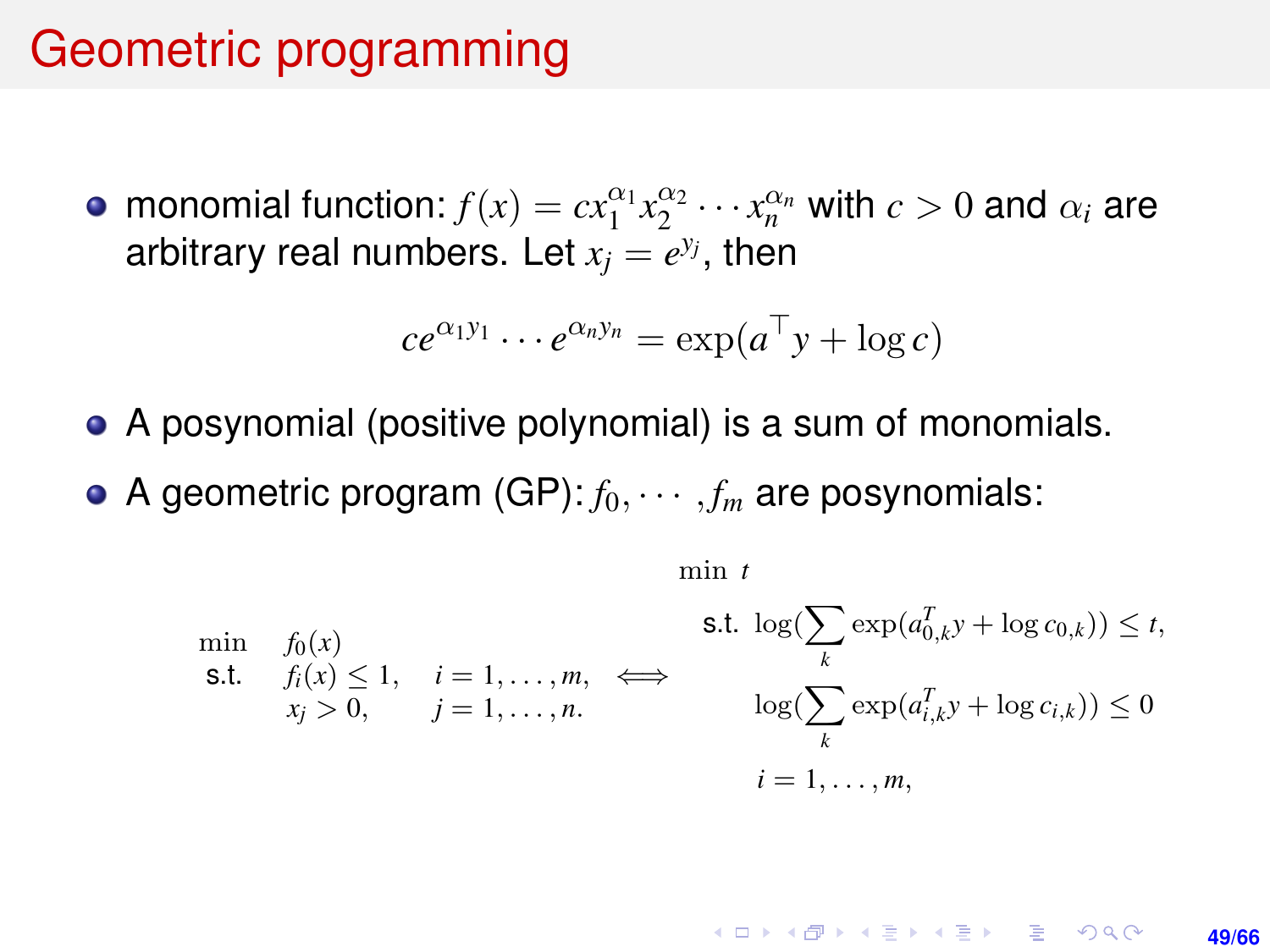#### <span id="page-49-0"></span>SDP Standard Form

• 
$$
S^n = \{X \in \mathbb{R}^{n \times n} | X^{\top} = X\}, S^n_+ = \{X \in S^n | X \succeq 0\}, S^n_{++} = \{X \in S^n | X \succ 0\}
$$

Define linear operator  $A: \mathcal{S}^n \to \mathbb{R}^m$ :

$$
\mathcal{A}(X) = (\langle A_1, X \rangle, \ldots, \langle A_m, X \rangle)^{\top}, \quad X \in \mathcal{S}^n.
$$

Since  $\mathcal{A}(X)^\top y = \sum_{i=1}^m y_i \langle A_i, X \rangle = \langle \sum_{i=1}^m y_i A_i, X \rangle$ , the adjoint of  $\mathcal{A}$ :

$$
\mathcal{A}^*(y) = \sum_{i=1}^m y_i A_i
$$

**• The SDP standard form:** 

(P) min 
$$
\langle C, X \rangle
$$
  
\ns.t.  $A(X) = b$   
\n $X \succeq 0$   
\n(D) max  $b^{\top} y$   
\ns.t.  $A^*(y) + S = C$   
\n $S \succeq 0$ 

**KORKARK KERKER DRAM 50/66**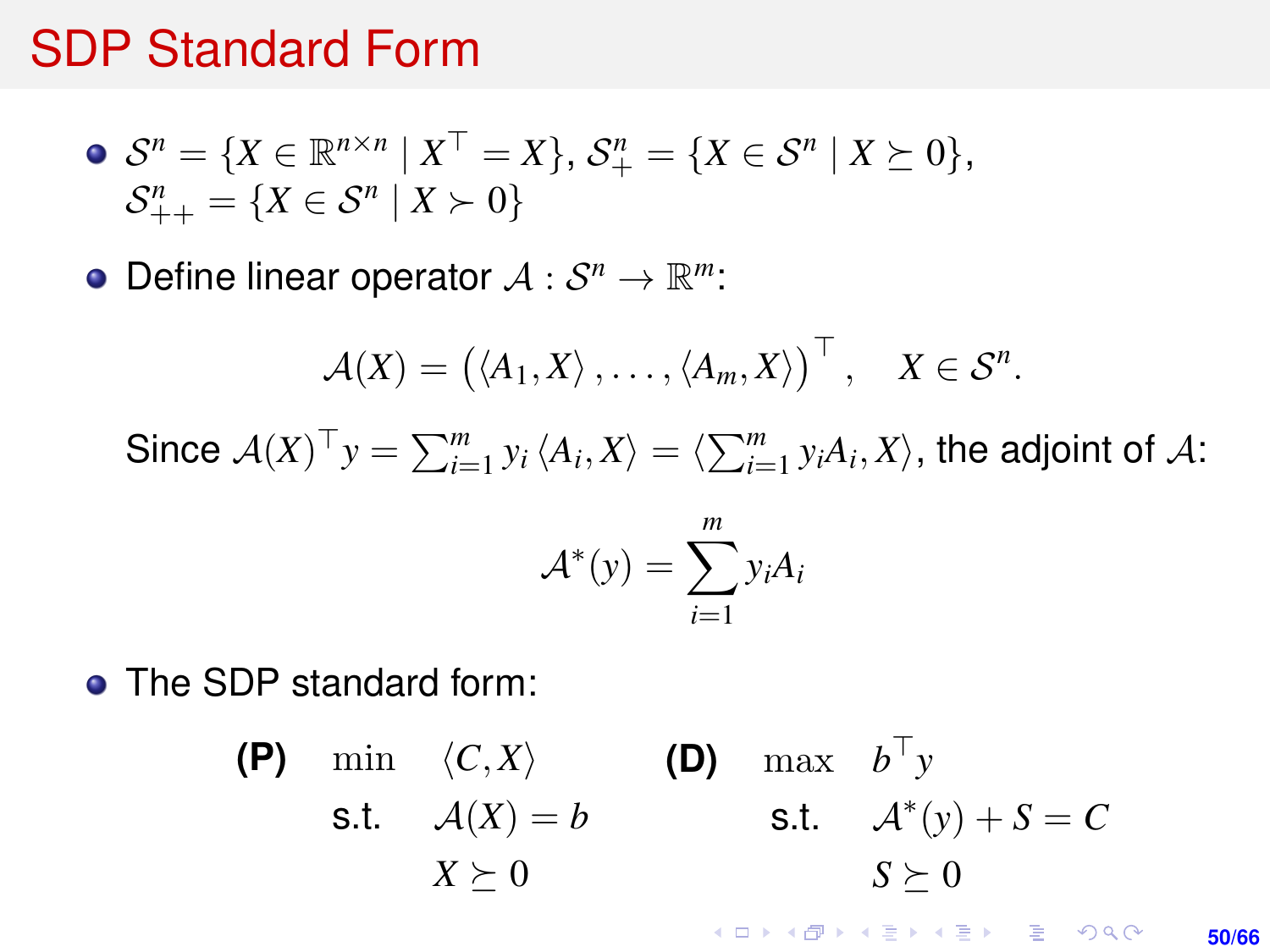#### <span id="page-50-0"></span>Facts on matrix calcuation

- If  $A, B \in \mathbb{R}^{m \times n}$ , then  $\text{Tr}(AB^{\top}) = \text{Tr}(B^{\top}A)$
- If  $U, V \in S^n$  and  $Q$  is orthogonal, then  $\langle U, V \rangle = \langle Q^{\top}UQ, Q^{\top}UQ \rangle$
- If  $X \in S^n$ , then  $U = Q^{\top} \Lambda Q$ , where  $Q^{\top} Q = I$  and  $\Lambda$  is diagonal.
- Matrix norms:  $||X||_F = ||\lambda(X)||_2$ ,  $||X||_2 = ||\lambda(X)||_{\infty}$ ,  $\lambda(X) = \text{diag}(\Lambda)$
- $X \succeq 0 \Longleftrightarrow v^\top X v \geq \text{for all } v \in \mathbb{R}^n \Longleftrightarrow \lambda(X) \geq 0 \Longleftrightarrow X = B^\top B$
- The dual cone of  $S^n_+$  is  $S^n_+$
- If  $X \succ 0$ , then  $X_{ii} > 0$ . If  $X_{ii} = 0$ , then  $X_{ik} = X_{ki} = 0$  for all k.
- $\bullet$  If  $X \succeq 0$ , then  $PXP^{\top} \succeq 0$  for any *P* of approriate dimensions

• If 
$$
X = \begin{pmatrix} X_{11} & X_{12} \\ X_{12}^{\top} & X_{22} \end{pmatrix} \succeq 0
$$
, then  $X_{11} \succeq 0$ .

•  $X \succeq 0$  $X \succeq 0$  $X \succeq 0$  iff every principal submatrix [is](#page-49-0) [po](#page-51-0)s[iti](#page-50-0)[v](#page-51-0)[e](#page-0-0) [se](#page-65-0)[mi](#page-0-0)[de](#page-65-0)[fi](#page-0-0)[nite](#page-65-0) (psd).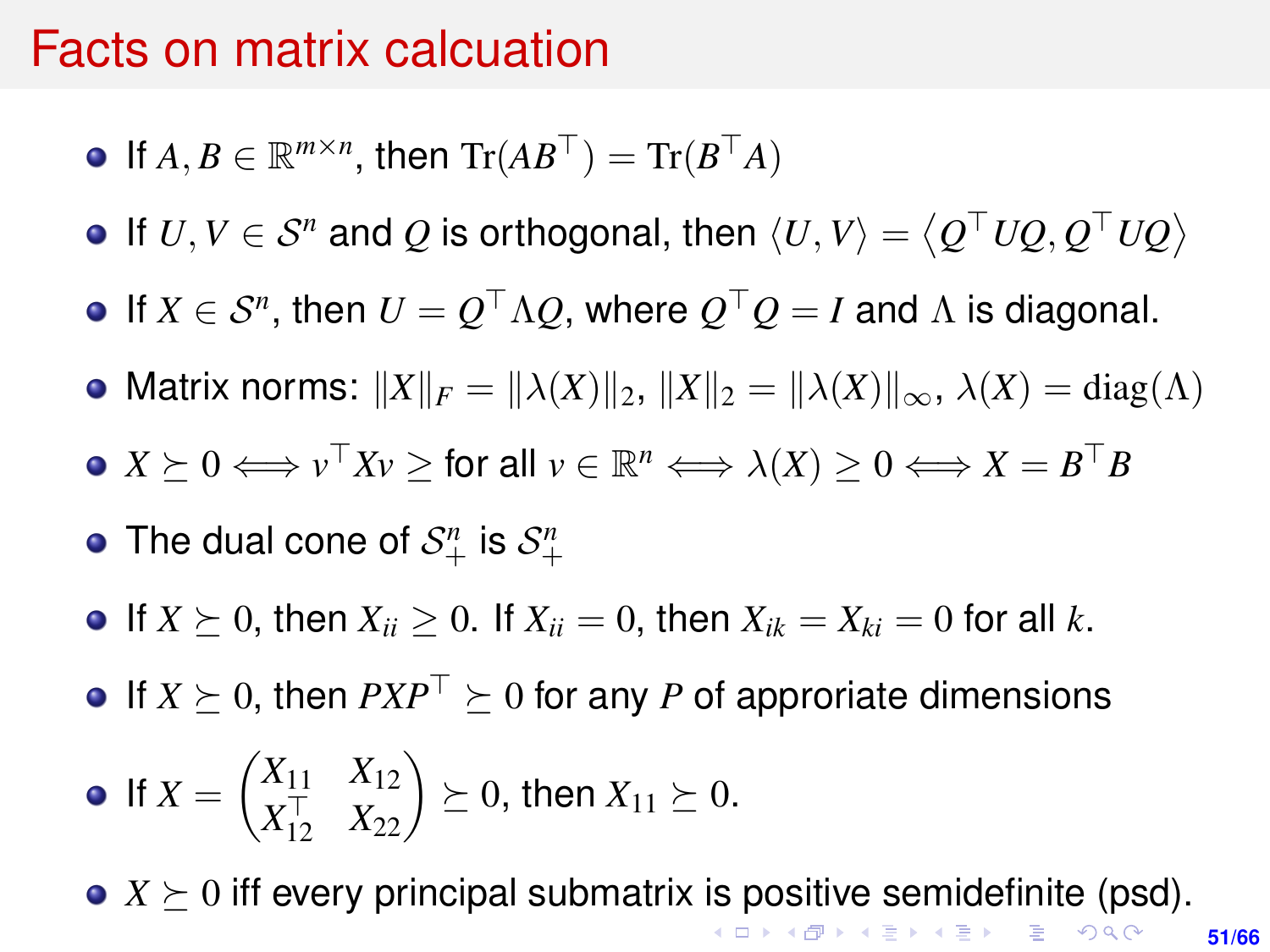#### <span id="page-51-0"></span>Facts on matrix calcuation

• Let 
$$
U = \begin{pmatrix} A & B \\ B^{\top} & C \end{pmatrix}
$$
 with A and C symmetric and  $A \succ 0$ . Then  
\n $U \succeq 0$  (or  $\succ 0$ )  $\iff C - B^{\top} A^{-1} B \succeq 0$  (or  $\succ 0$ ).

The matrix  $C - B^{\top}A^{-1}B$  is the **Schur complement** of *A* in *U*:

$$
\begin{pmatrix} A & B \\ B^{\top} & C \end{pmatrix} = \begin{pmatrix} I & 0 \\ B^{\top} A^{-1} & I \end{pmatrix} \begin{pmatrix} A & 0 \\ 0 & C - B^{\top} A^{-1} B \end{pmatrix} \begin{pmatrix} I & A^{-1} B \\ 0 & I \end{pmatrix}
$$

If  $A \in S^n$ , then  $x^\top Ax = \langle A, xx^\top \rangle$ 

- $\bullet$  If  $A \succ 0$ , then  $\langle A, B \rangle > 0$  for every nonzero  $B \succeq 0$  and  ${B \geq 0 \mid \langle A, B \rangle \leq \beta}$  is bounded for  $\beta > 0$
- $\bullet$  If  $A, B \succeq 0$ , then  $\langle A, B \rangle = 0$  iff  $AB = 0$
- $A, B \in \mathcal{S}^n$ , then *A* and *B* are commute iff *AB* is symmetric, iff *A* and *B* can be simultaneously diag[on](#page-50-0)[ali](#page-52-0)[z](#page-50-0)[ed](#page-51-0)<br>All the state of the state of the state of the state of the state of the state of the state of the state of the state of the state of the state of the state of the state of the st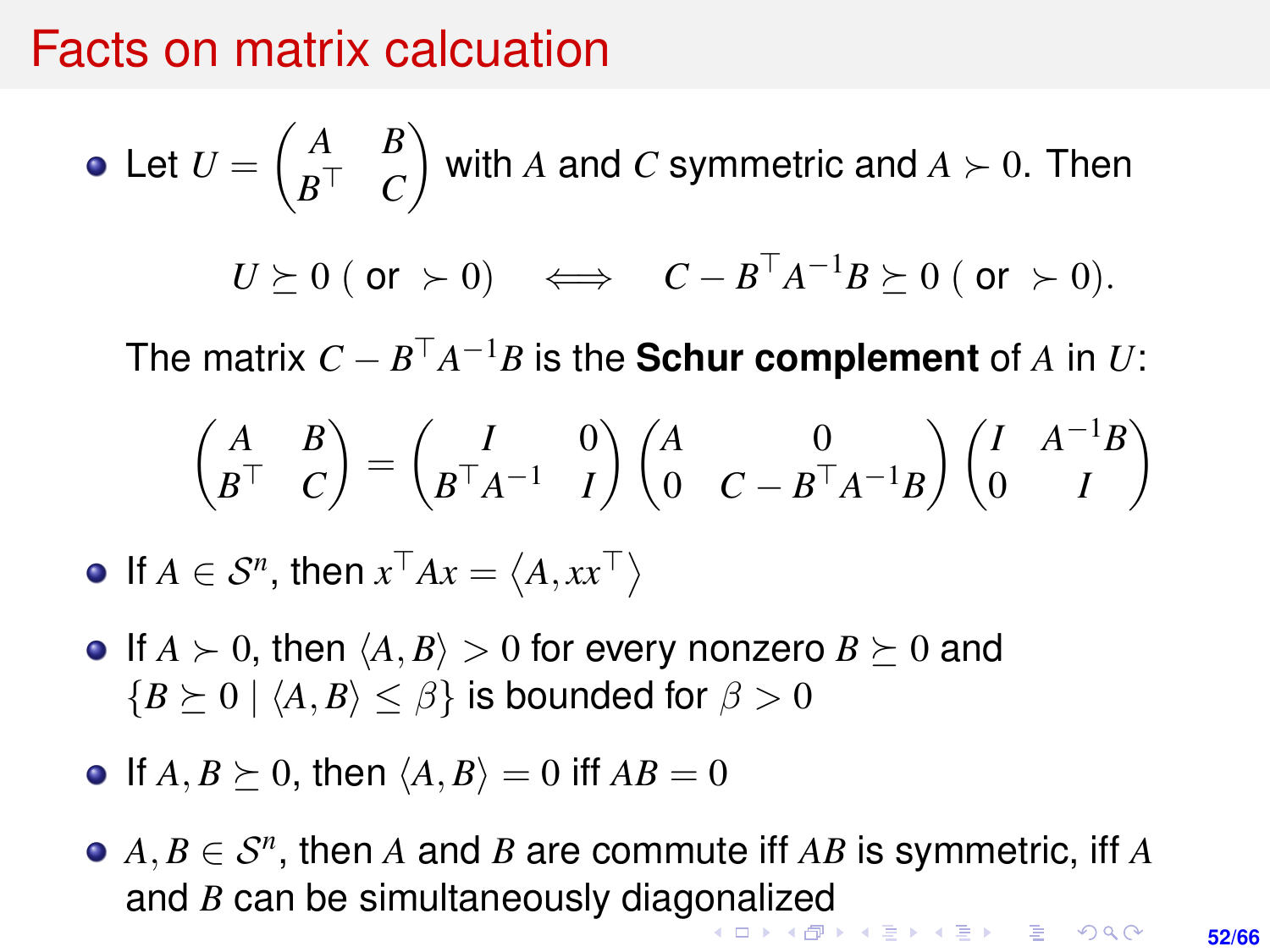## <span id="page-52-0"></span>Semidefinite program (SDP)

$$
\begin{aligned}\n\min \quad & b^T y \\
\text{s.t.} \quad & y_1 A_1 + y_2 A_2 + \dots + y_m A_m \le C \\
& By = d\n\end{aligned}
$$

with  $A_i, C \in \mathbb{S}^k$ 

- inequality constraint is called linear matrix inequality (LMI)
- **•** includes problems with multiple LMI constraints: for example,

$$
x_1\tilde{F}_1 + \dots + x_n\tilde{F}_n + \hat{G} \preceq 0, \quad x_1\tilde{F}_1 + \dots + x_n\tilde{F}_n + \tilde{G} \preceq 0
$$

is equivalent to single LMI

$$
x_1\left[\begin{array}{cc} \tilde{F}_1 & 0 \\ 0 & \tilde{F}_1 \end{array}\right] + x_2\left[\begin{array}{cc} \tilde{F}_2 & 0 \\ 0 & \tilde{F}_2 \end{array}\right] + \cdots + x_n\left[\begin{array}{cc} \tilde{F}_n & 0 \\ 0 & \tilde{F}_n \end{array}\right] + \left[\begin{array}{cc} \tilde{G} & 0 \\ 0 & \tilde{G} \end{array}\right] \preceq 0
$$

**KORKARK KERKER DRAM**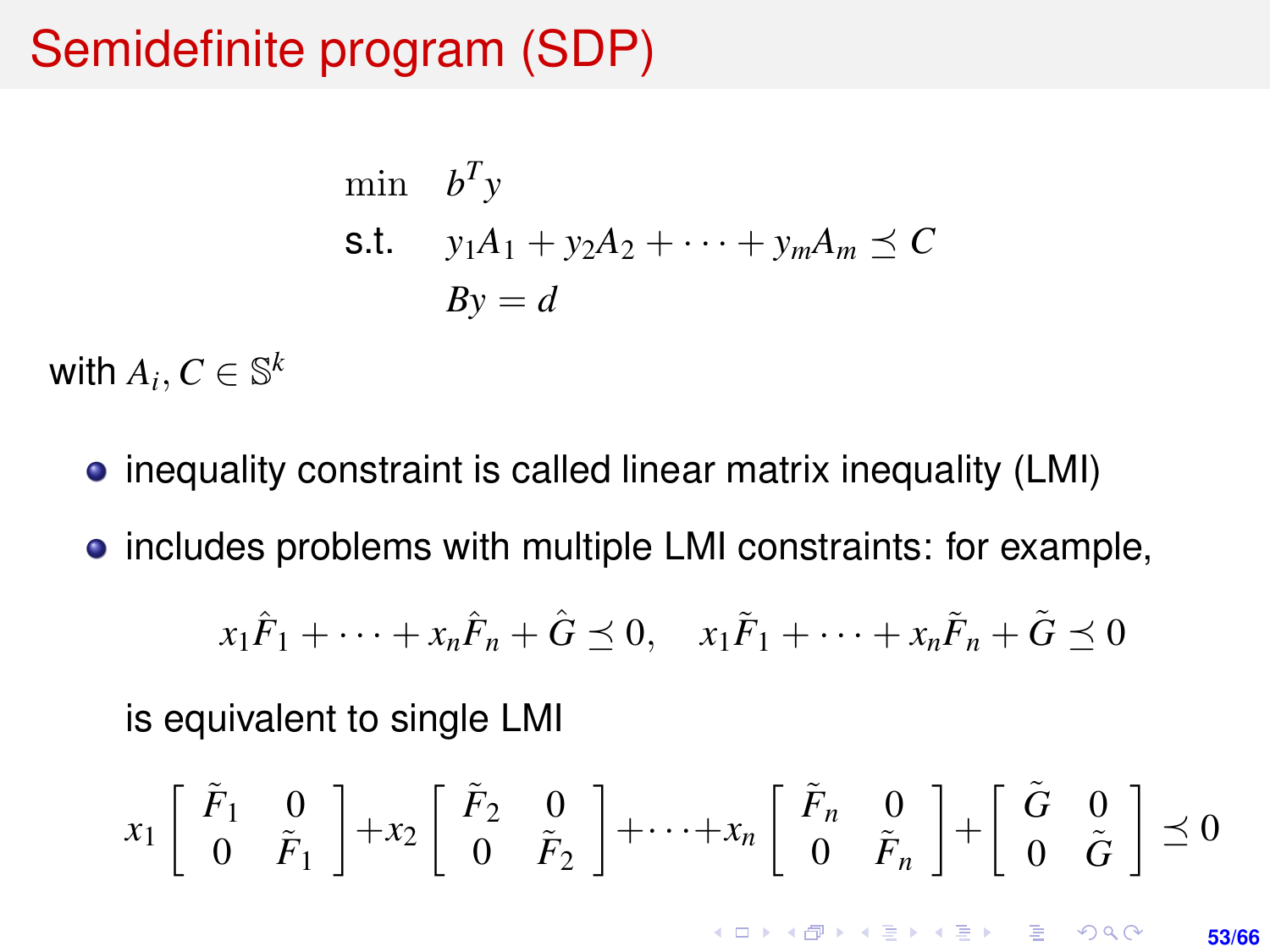## LP and SOCP as SDP

#### **LP and equivalent SDP**

LP: min  $c^T x$  SDP: min  $c^T x$ s.t.  $Ax \leq b$ s.t. diag $(Ax - b) \preceq 0$ 

(note different interpretation of generalized inequality  $\prec$ )

#### **SOCP and equivalent SDP**

**SOCP:** min 
$$
f^T x
$$
  
**s.t.**  $||A_i x + b_i||_2 \le c^T x + d_i$ ,  $i = 1,...,m$ 

SDP:  $\min$  *f<sup>T</sup>x* s.t.  $\begin{bmatrix} (c_i^T x + d_i)I & A_ix + b_i \\ (A_i x + b_i)^T & c_i^T x + d_i \end{bmatrix}$  $(A_i x + b_i)^T \quad c_i^T x + d_i$  $i \geq 0, \quad i = 1, ..., m$ 

> **KORKARK A BIK BIKA A GA A GA A GA A BIKA A BIKA A BIKA A BIKA A BIKA A BIKA A BIKA A BIKA A BIKA A BIKA A BIKA 54/66**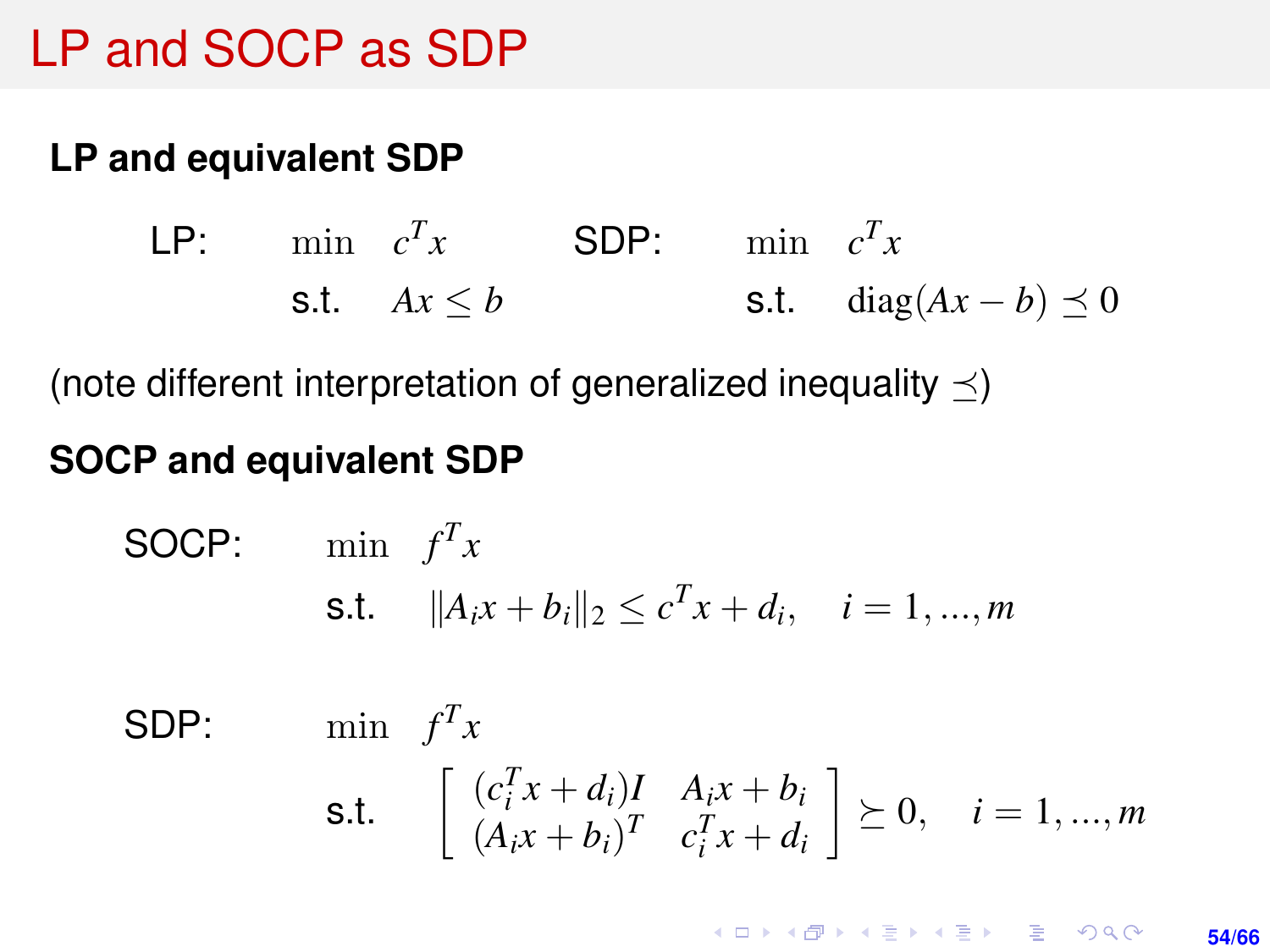## Eigenvalue optimization

minimizing the largest eigenvalue  $\lambda_{\max}(A_0 + \sum_i x_i A_i)$ :

$$
\min \quad \lambda_{\max}(A_0 + \sum_i x_i A_i)
$$

can be expressed as an SDP

and its dual is

min *z* s.t. *zI* − ∑ *i*  $x_iA_i \succeq A_0$  $max \langle A_0, Y \rangle$ s.t.  $\langle A_i, Y \rangle = k$  $\langle I, Y \rangle = 1$  $Y \succeq 0$ 

**•** follows from

$$
\lambda_{\max}(A) \leq t \Longleftrightarrow A \preceq tI
$$

**KORKARK KERKER DRAM 55/66**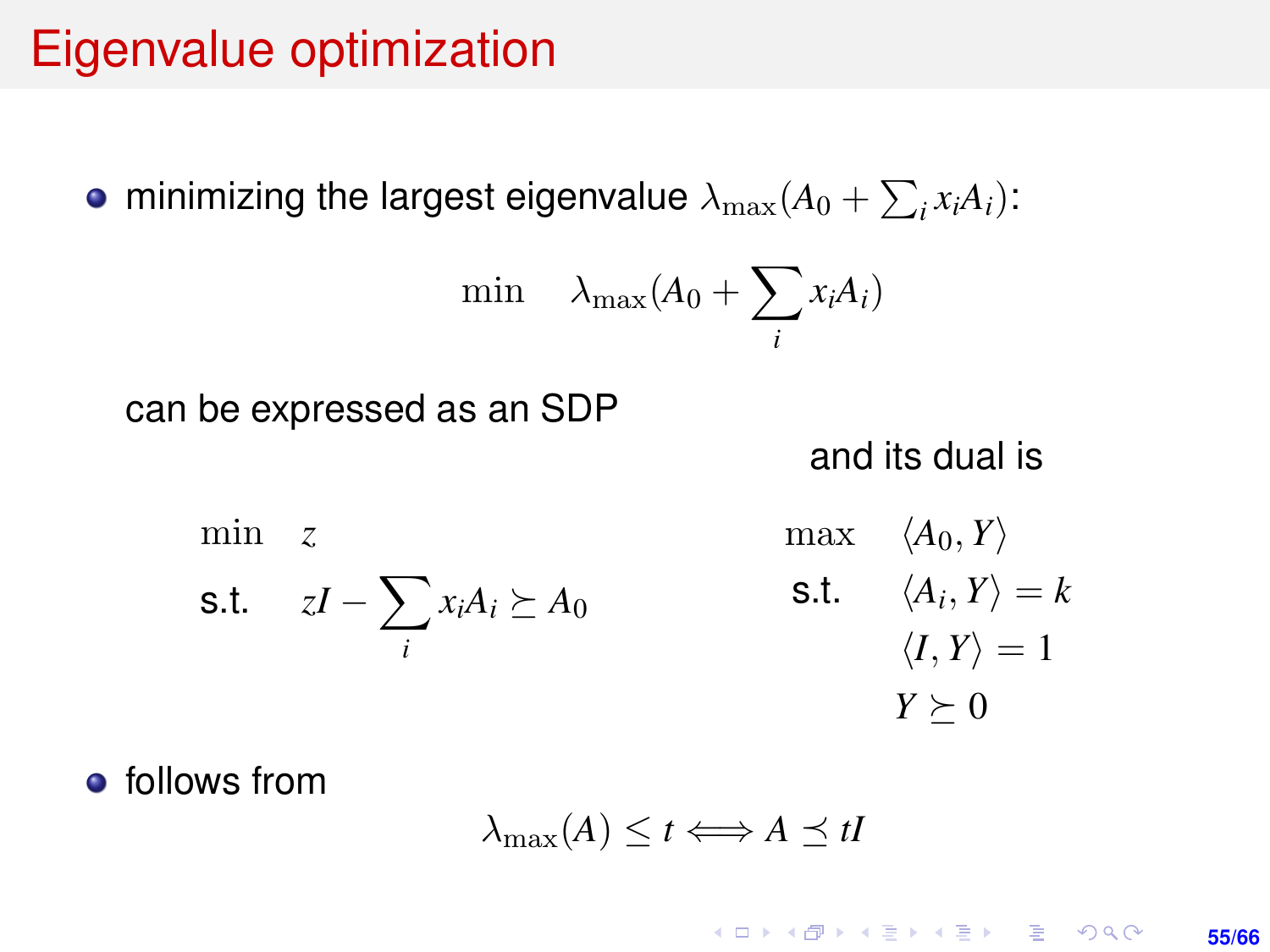## Eigenvalue optimization

Let  $A_i \in \mathbb{R}^{m \times n}$ . Minimizing the 2-norm of  $A(x) = A_0 + \sum_i x_i A_i$ :  $\min_{x}$   $\|A(x)\|_2$ *x* can be expressed as an SDP

$$
\min_{x,t} \quad t
$$
\n
$$
\text{s.t.} \quad \begin{pmatrix} tI & A(x) \\ A(x)^\top & tI \end{pmatrix} \succeq 0
$$

**• Constraint follows from** 

$$
||A||_2 \le t \iff A^\top A \preceq t^2 I, \quad t \ge 0
$$
  

$$
\iff \begin{pmatrix} tI & A(x) \\ A(x)^\top & tI \end{pmatrix} \succeq 0
$$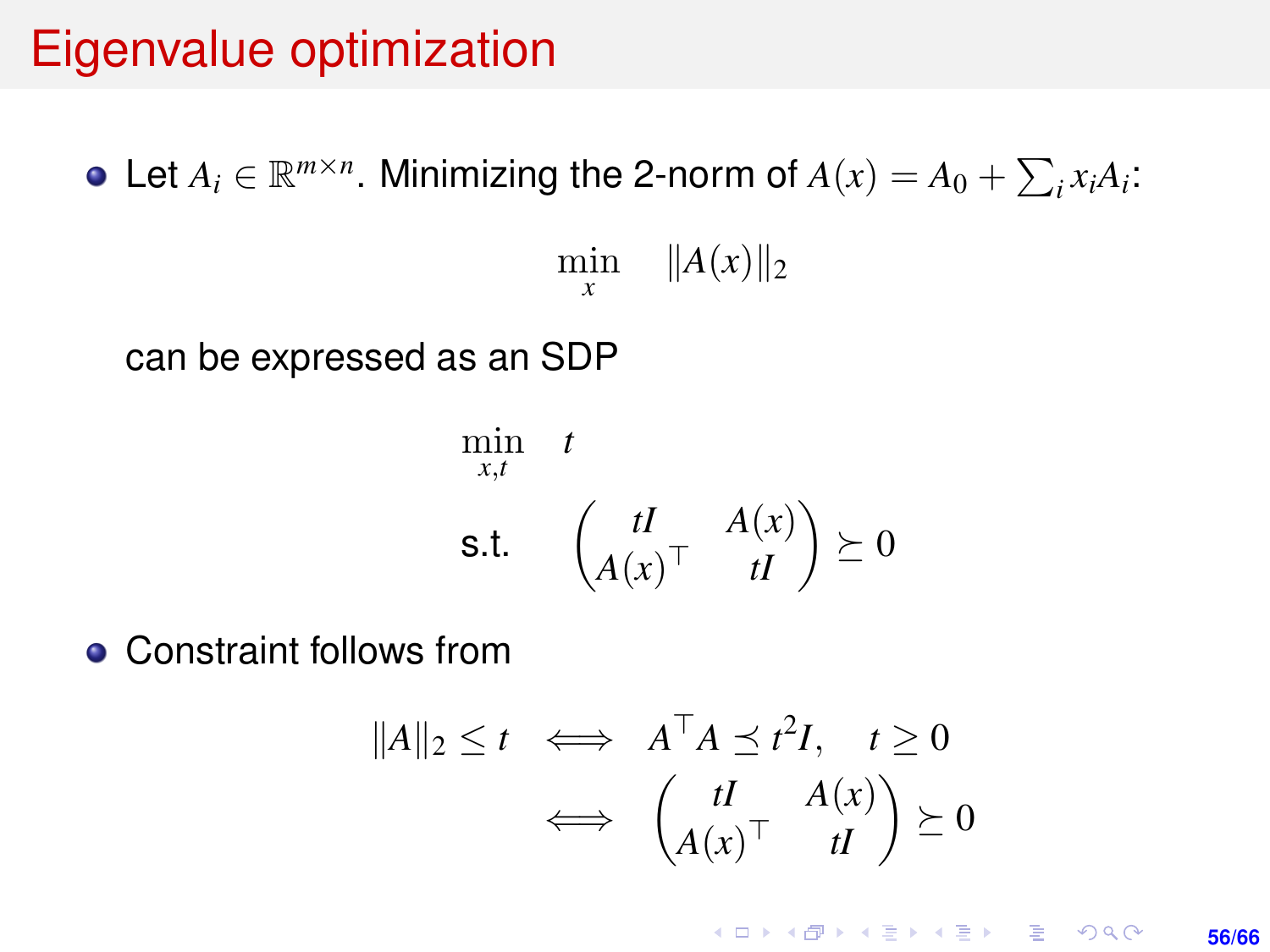#### Eigenvalue optimization

Let Λ*k*(*A*) indicate sum of the k largest eigenvalues of *A*. Then minimizing  $\Lambda_k(A_0 + \sum_i x_i A_i)$ :

$$
\min \quad \Lambda_k(A_0 + \sum_i x_i A_i)
$$

can be expressed as an SDP

min 
$$
kz + \text{Tr}(X)
$$
  
\ns.t.  $zI + X - \sum_i x_i A_i \succeq A_0$   
\n $X \succeq 0$ 

since

$$
\Lambda_k(A) \leq t \Longleftrightarrow t - kz - \text{Tr}(X) \geq 0, zI + X \succeq A, X \succeq 0
$$

**KORKARK KERKER DRAM 57/66**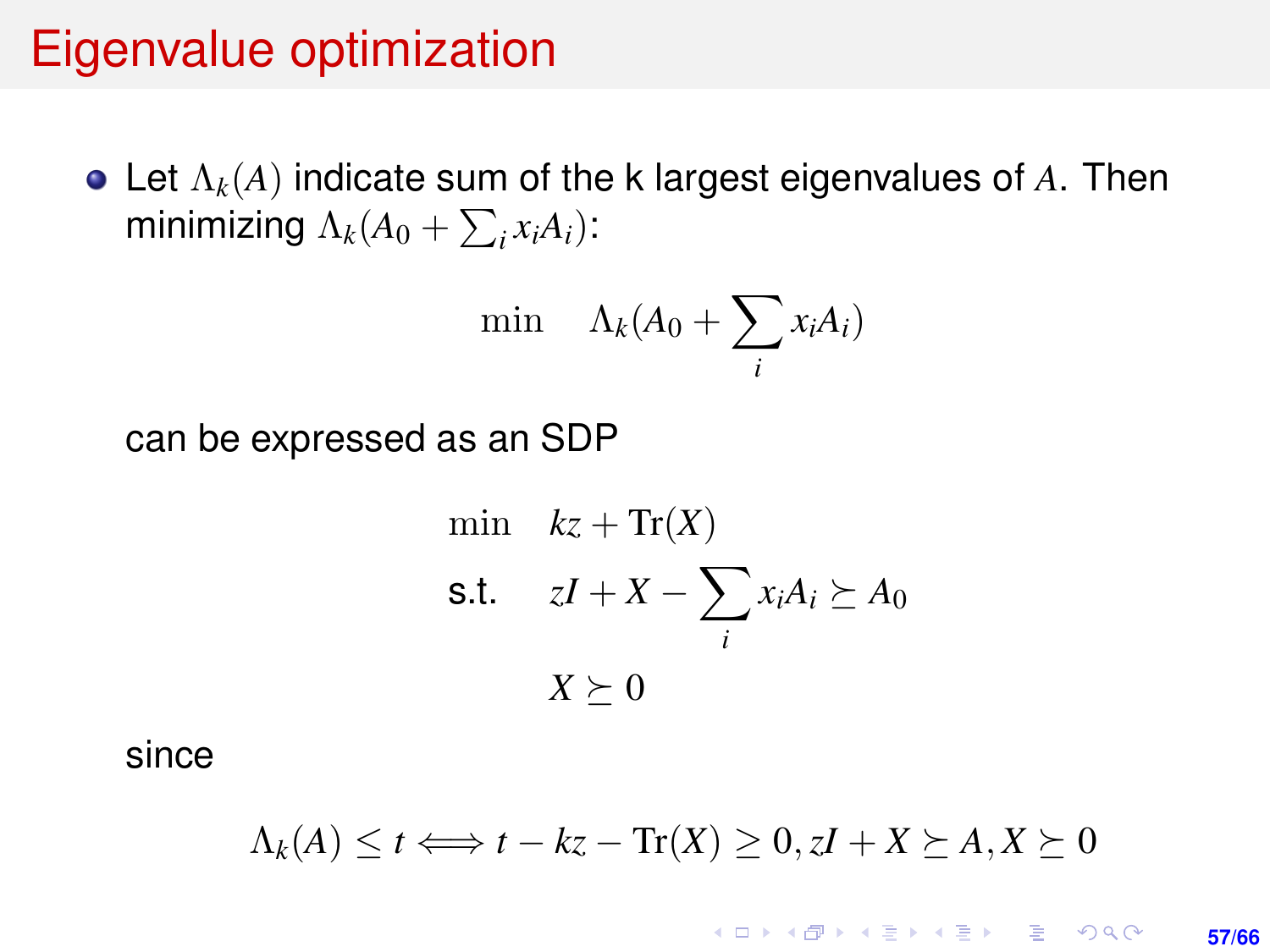The following problems can be expressed as SDP

- maximizing sum of the k smallest eigenvalues of  $A_0 + \sum_i x_i A_i$
- minimizing sum of the k absolute-value-wise largest eigenvalues

**58/66**

**KORKAR KERKER E VOOR** 

minimizing sum of the k largest singular values of  $A_0 + \sum_i x_i A_i$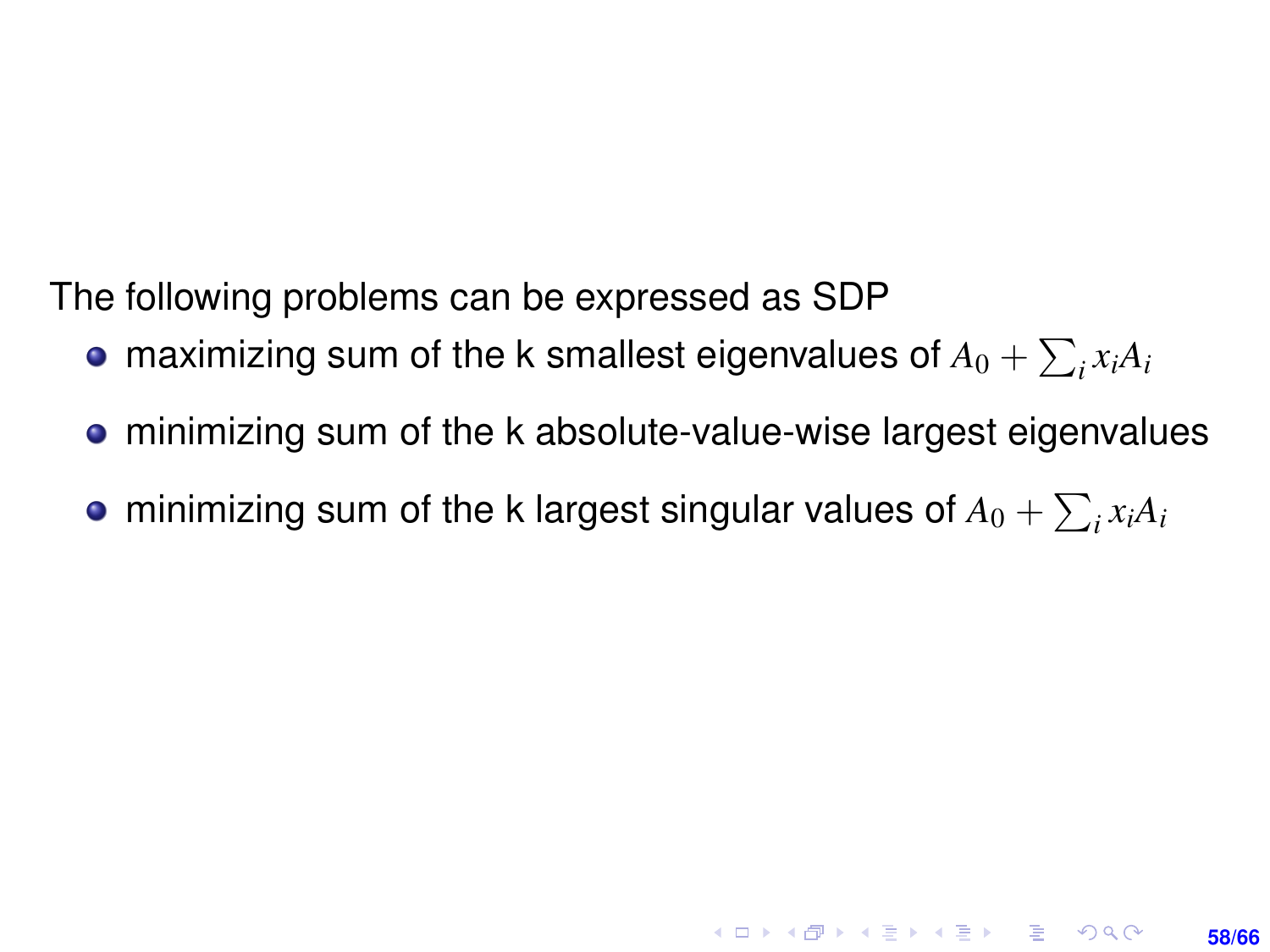## Quadratically Constrained Quadratic Programming

#### Consider QCQP

$$
\begin{aligned}\n\min \quad & x^\top A_0 x + 2b_0^\top x + c_0 \quad \text{assume } A_i \in \mathcal{S}^n \\
\text{s.t.} \quad & x^\top A_i x + 2b_i^\top x + c_i \le 0, \quad i = 1, \dots, m\n\end{aligned}
$$

If  $A_0 \succ 0$  and  $A_i = B_i^\top B_i$ ,  $i = 1, \ldots, m$ , then it is a SOCP

 $\bullet$  If  $A_i$  ∈  $S^n$  but may be indefinite

$$
x^{\top} A_i x + 2b_i^{\top} x + c_i = \langle A_i, xx^{\top} \rangle + 2b_i^{\top} x + c_i
$$

• The original problem is equivalent to

$$
\begin{aligned}\n\min \quad & \text{Tr}A_0 X + 2b_0^\top x + c_0 \\
\text{s.t.} \quad & \text{Tr}A_i X + 2b_i^\top x + c_i \le 0, \quad i = 1, \dots, m \\
& X = xx^\top\n\end{aligned}
$$

**KORKARK KERKER DRAM 59/66**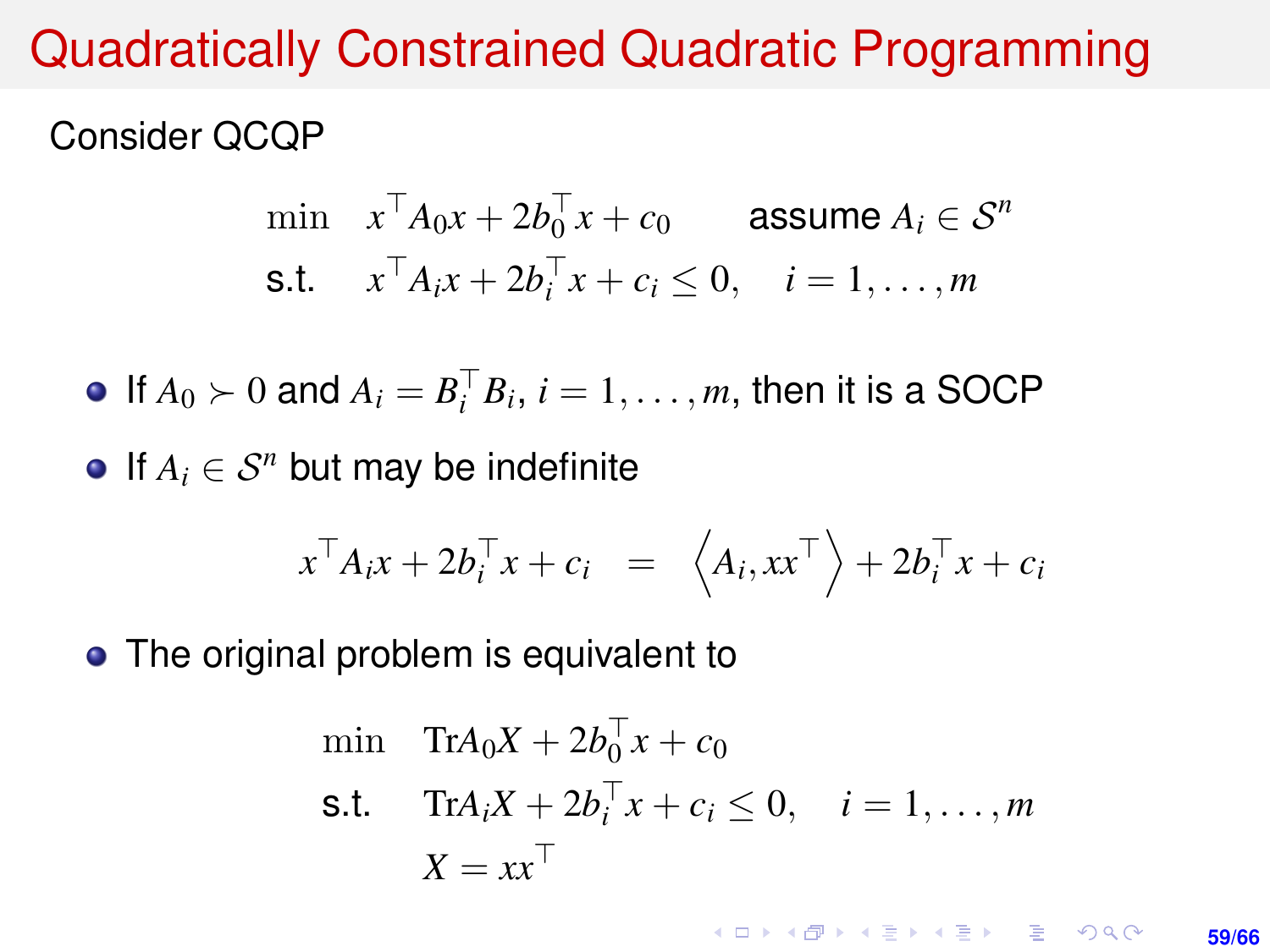## QCQP

 $\bullet$  If  $A_i$  ∈  $S^n$  but may be indefinite

$$
x^{\top} A_i x + 2b_i^{\top} x + c_i = \left\langle \begin{pmatrix} A_i & b_i \\ b_i^{\top} & c_i \end{pmatrix}, \begin{pmatrix} X & x \\ x^{\top} & 1 \end{pmatrix} \right\rangle := \left\langle \overline{A}_i, \overline{X} \right\rangle
$$

 $\bar{X}$   $\succeq$  0 is equivalent to  $X \succeq xx^\top$ 

• The SDP relaxation is

$$
\begin{aligned}\n\min \quad & \text{Tr} A_0 X + 2b_0^\top x + c_0 \\
\text{s.t.} \quad & \text{Tr} A_i X + 2b_i^\top x + c_i \le 0, \quad i = 1, \dots, m \\
& X \ge x x^\top\n\end{aligned}
$$

Maxcut:  $\max x^{\top}Wx$ , s.t.  $x_i^2 = 1$ 

Phase retrieval:  $|a_i^{\top} x| = b_i$ , the value of  $a_i^{\top} x$  is complex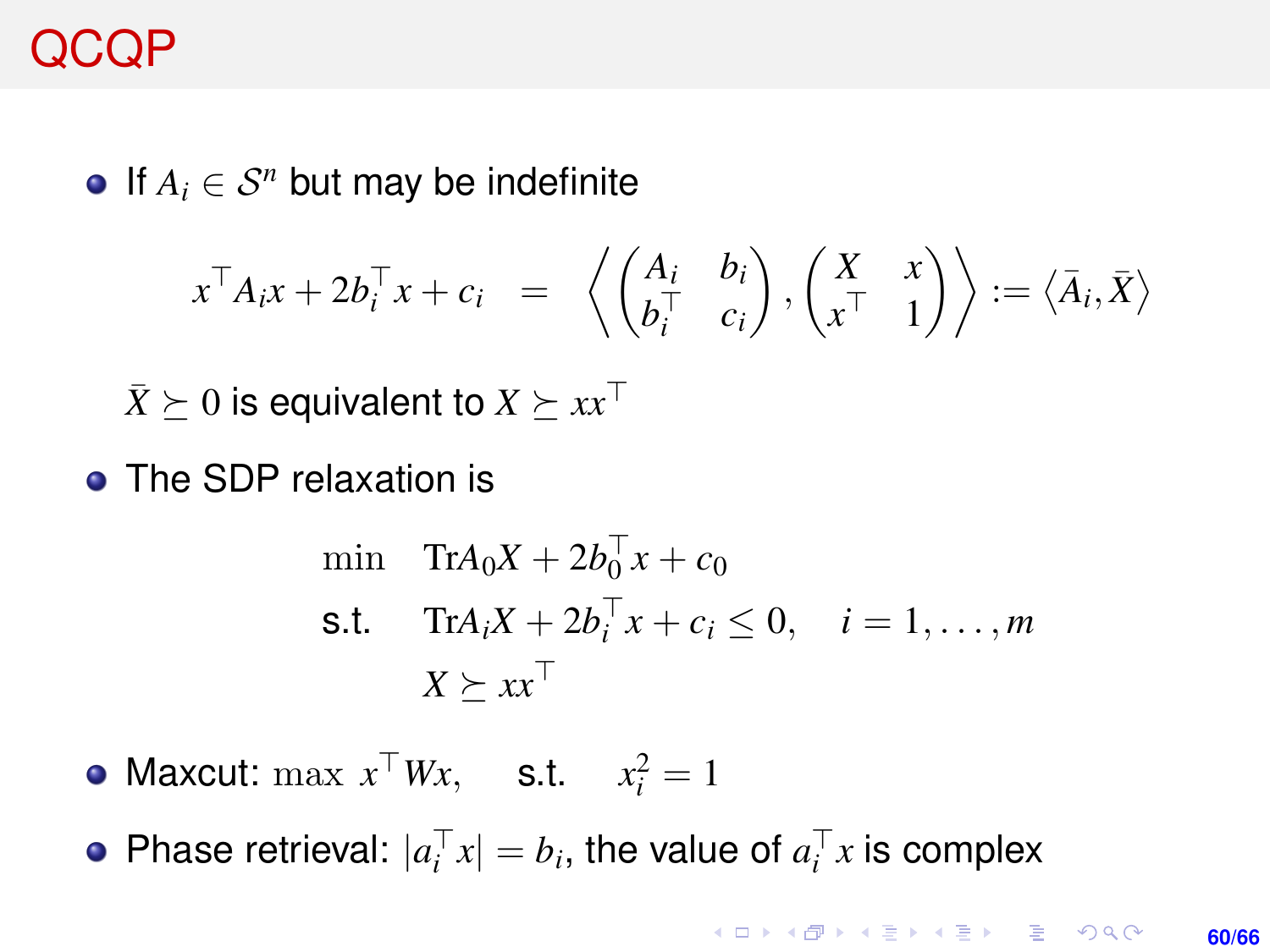#### Max cut

• For graph  $(V, E)$  and weights  $w_{ij} = w_{ji} \geq 0$ , the maxcut problem is

(Q) 
$$
\max_{x} \frac{1}{2} \sum_{i < j} w_{ij} (1 - x_i x_j), \text{ s.t. } x_i \in \{-1, 1\}
$$

**•** Relaxation:

$$
(P) \quad \max_{v_i \in \mathbb{R}^n} \frac{1}{2} \sum_{i < j} w_{ij} (1 - v_i^\top v_j), \quad \text{s.t.} \quad \|v_i\|_2 = 1
$$

Equivalent SDP of (P):

$$
(SDP) \quad \max_{X \in S^n} \frac{1}{2} \sum_{i < j} w_{ij} (1 - X_{ij}), \ \ \text{s.t.} \ \ X_{ii} = 1, X \succeq 0
$$

**KORKARK KERKER DRAM 61/66**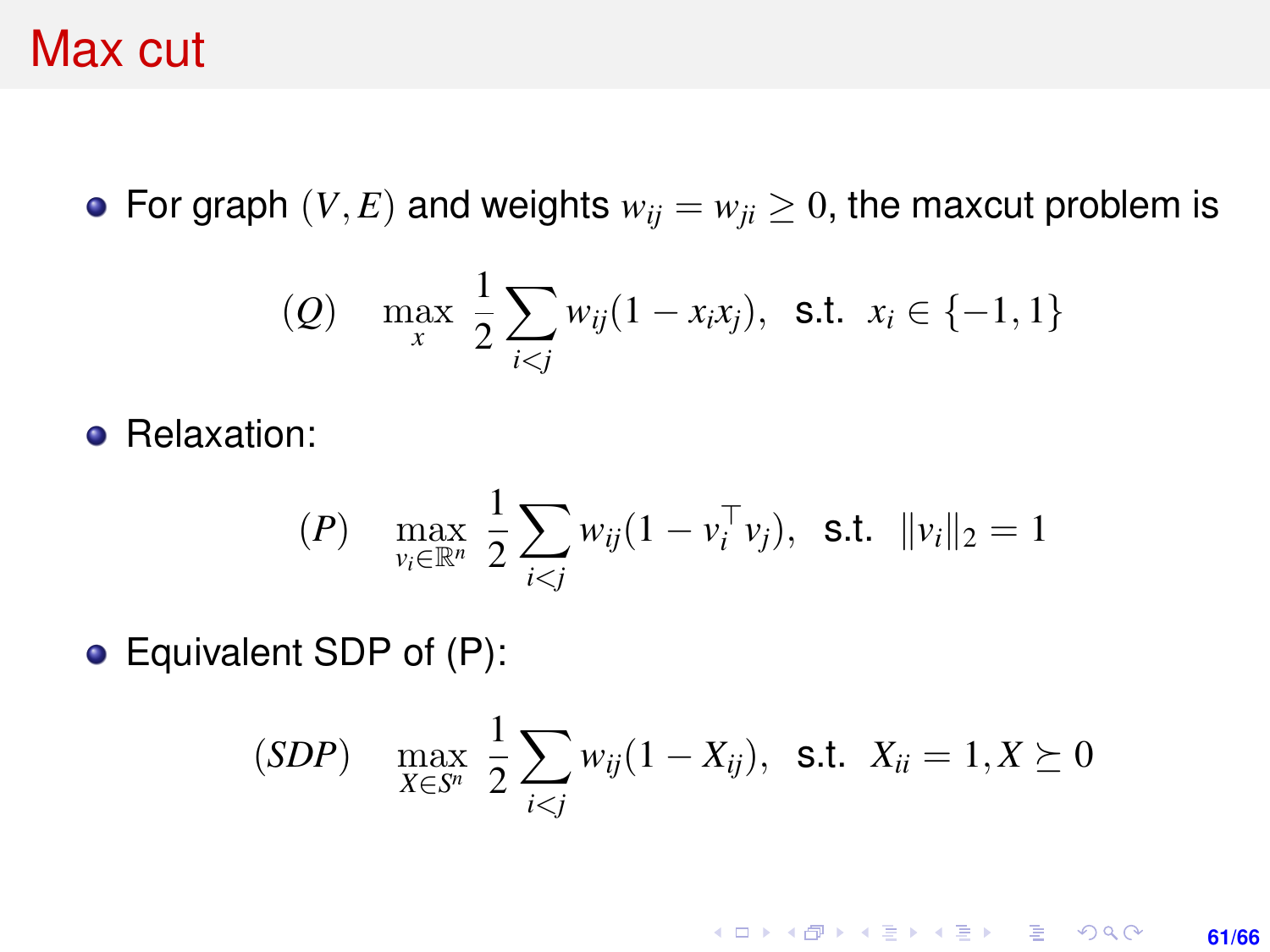## Max cut: rounding procedure

Goemans and Williamson's randomized approach

Solve (SDP) to obtain an optimal solution *X*. Compute the decomposition  $X = V^\top V$ , where

$$
V=[v_1,v_2,\ldots,v_n]
$$

Generate a vector *r* uniformly distributed on the unit sphere, i.e.,  $||r||_2 = 1$ 

● Set

$$
x_i = \begin{cases} 1 & v_i^\top r \ge 0 \\ -1 & \text{otherwise} \end{cases}
$$

**KORKARK KERKER DRAM 62/66**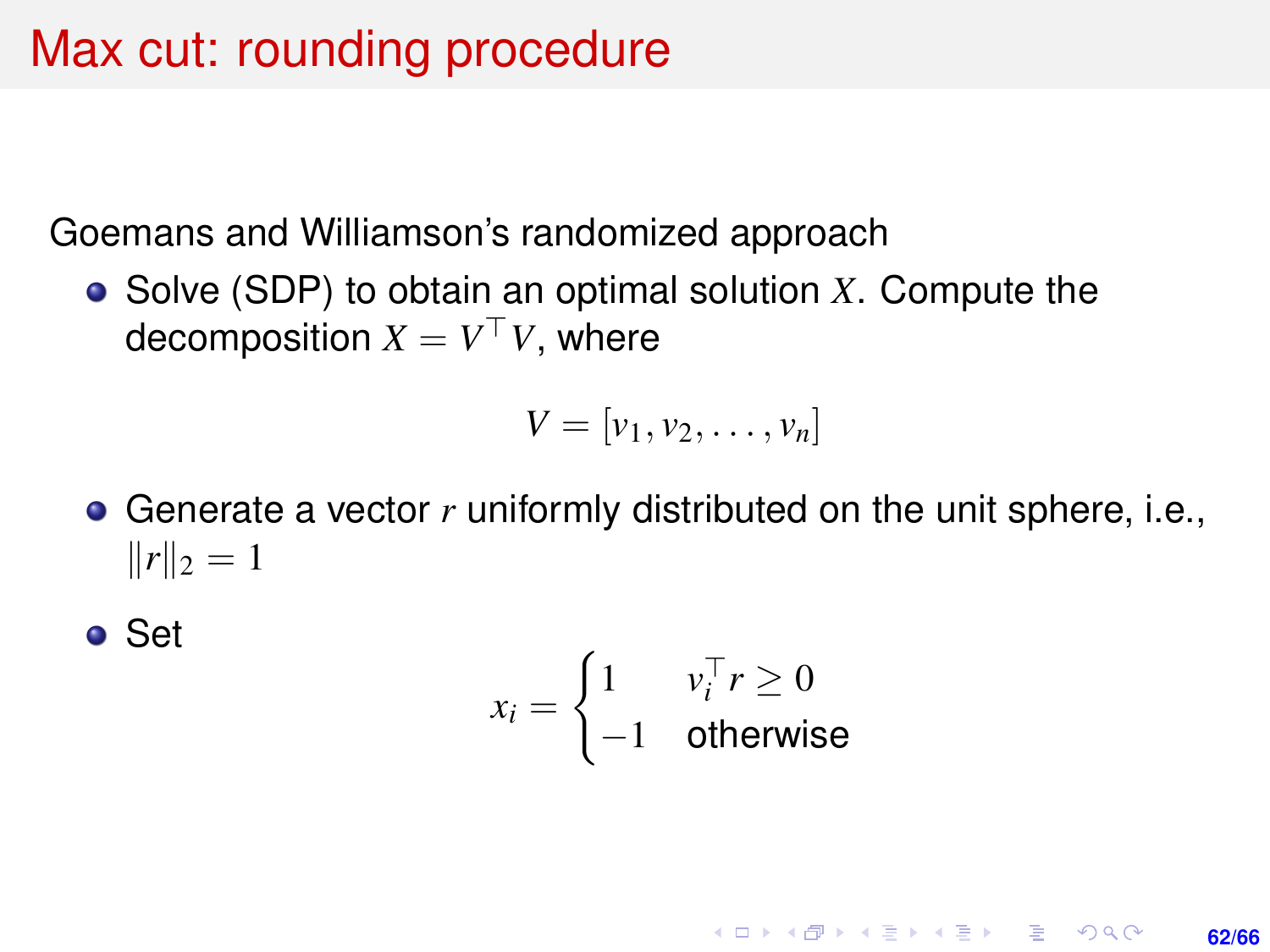#### Max cut: theoretical results

 $\bullet$  Let *W* be the objective function value of *x* and  $E(W)$  be the expected value. Then

$$
E(W) = \frac{1}{\pi} \sum_{i < j} w_{ij} \arccos(v_i^{\top} v_j)
$$

Goemans and Williamson showed:  $\bullet$ 

$$
E(W) \geq \alpha \frac{1}{2} \sum_{i < j} w_{ij} (1 - v_i^\top v_j)
$$

where

$$
\alpha = \min_{0 \le \theta \pi} \frac{2}{\pi} \frac{\theta}{1 - \cos \theta} > 0.878
$$

Let  $Z^*_{(SDP)}$  and  $Z^*_{(Q)}$  be the optimal values of (SDP) and (Q)  $E(W) \geq \alpha Z_{(SDP)}^* \geq \alpha Z_{(Q)}^*$ 

> KID KA KERKER E 1990 **63/66**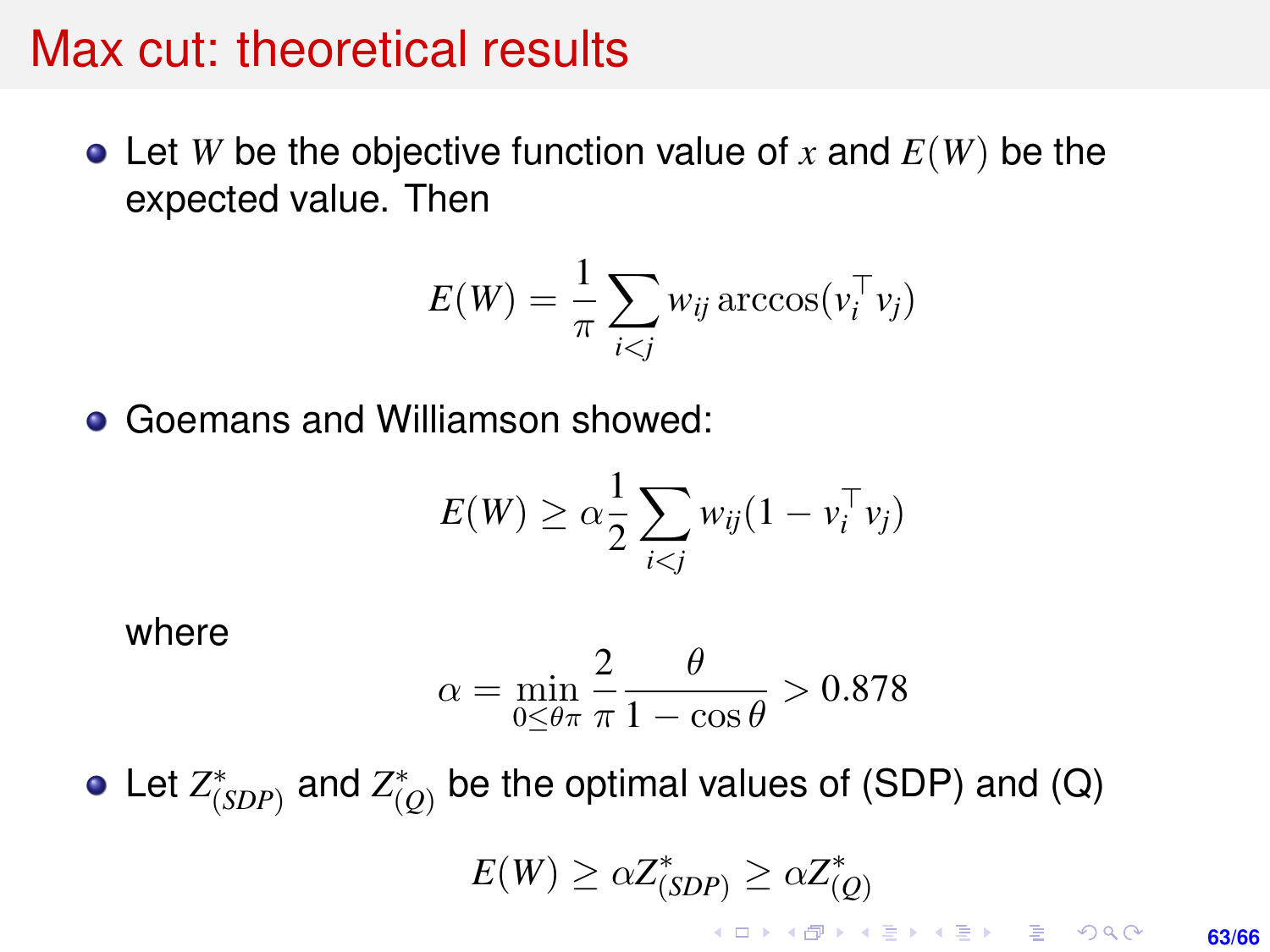#### <sup>复</sup>合优化问题

复合优化问题一般可以表示为如下形式:

$$
\min_{x \in \mathbb{R}^n} \psi(x) = f(x) + h(x),
$$

其中 $f(x)$  是光滑函数, h(x) 可能是非光滑的 (比如 $\ell_1$ 范数正则项, 约 <sup>束</sup>集合的示性函数,或他们的线性组合)。令*h*(*x*) = <sup>µ</sup>k*x*k1:

- $\ell_1$  范数正则化回归分析问题:  $f(x) = ||Ax b||_2^2$ 或 $||Ax b||_1$ .
- $\ell_1$  范数正则化逻辑回归问题:  $f(x) = \sum_{i=1}^m \log(1 + \exp(-b_i \cdot a_i^T x))$ .
- $\ell_1$  范数正则化支持向量机:  $f(x) = C \sum_{i=1}^m \max\{1 b_i a_i^T x, 0\}.$
- `1范数正则化精度矩阵估计:*f*(*x*) = <sup>−</sup> (log det(*X*) <sup>−</sup> tr*XS*).

**○** 矩阵分离问题:  $f(X) = ||X||_*$ .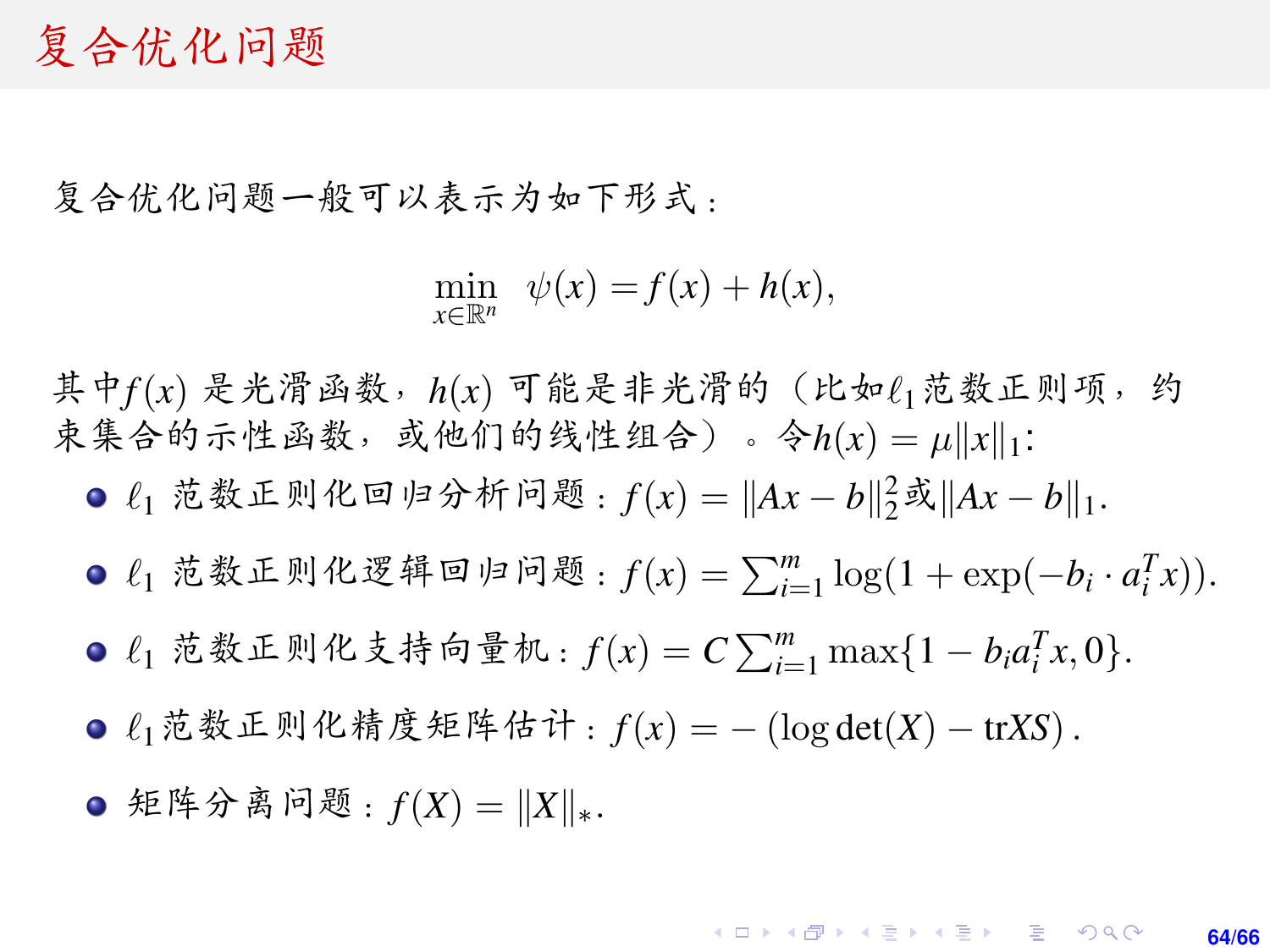#### 低秩矩阵恢复

<sup>令</sup><sup>Ω</sup> <sup>是</sup>矩阵*<sup>M</sup>* <sup>中</sup>所有已知元素的下标的集<sup>合</sup>

低秩矩阵恢复

$$
\min_{X \in \mathbb{R}^{m \times n}} \text{rank}(X)
$$
  
**s.t.**  $X_{ij} = M_{ij}, (i,j) \in \Omega$ .

<sup>核</sup>范数松弛问题:

$$
\min_{X \in \mathbb{R}^{m \times n}} \|X\|_{*},
$$
  
s.t.  $X_{ij} = M_{ij}, (i,j) \in \Omega.$ 

<sup>二</sup>次罚函数形式:

$$
\min_{X \in \mathbb{R}^{m \times n}} \quad \mu \|X\|_{*} + \frac{1}{2} \sum_{(i,j) \in \Omega} (X_{ij} - M_{ij})^{2}.
$$

K ロ > K @ > K 할 > K 할 > → 할 → 9 Q @ **65/66**